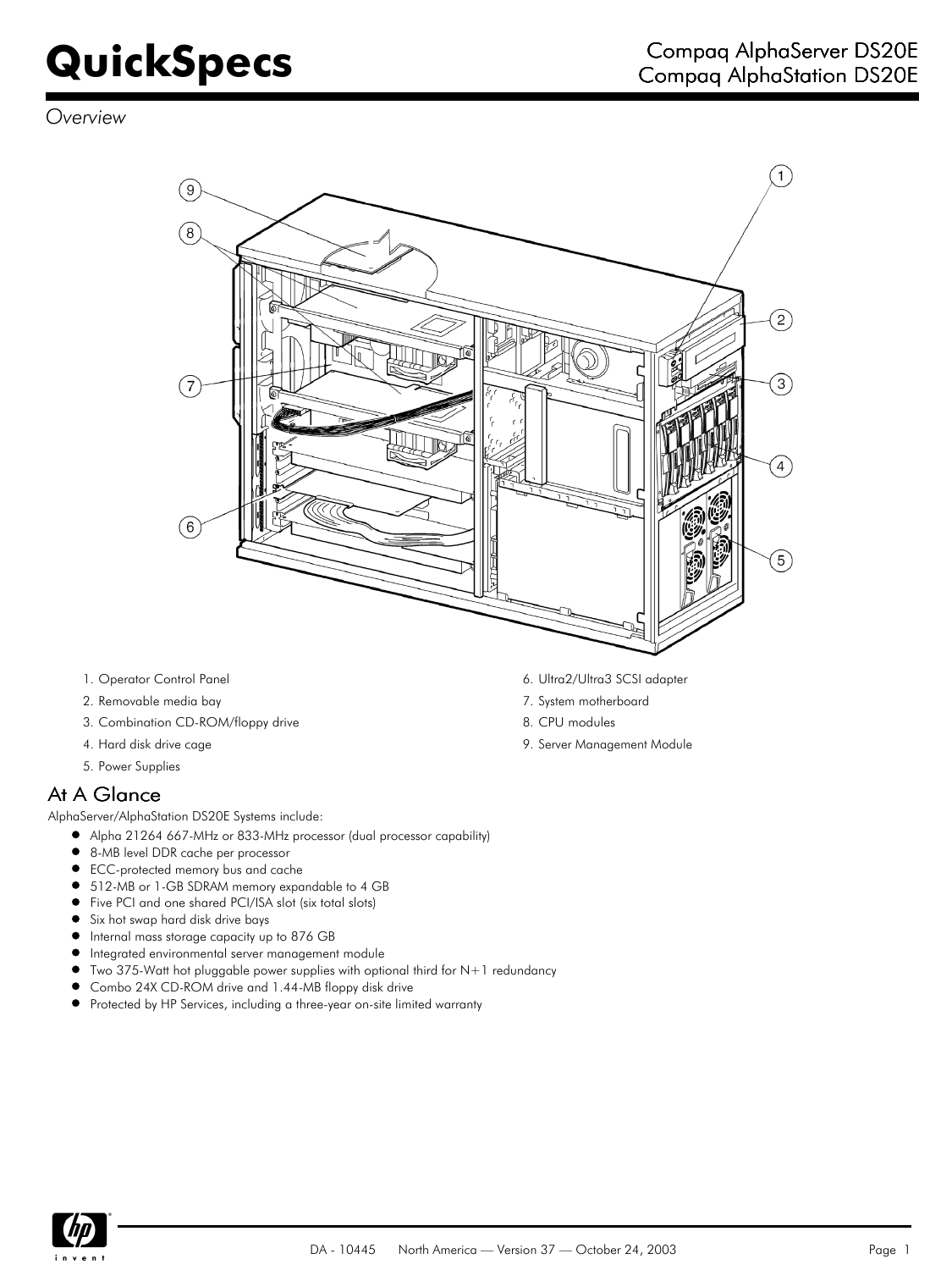# *Standard Features*

| Processor          | Alpha 21264 667-MHz or 833-MHz processor                                                                      |                                                                                                                                                      |
|--------------------|---------------------------------------------------------------------------------------------------------------|------------------------------------------------------------------------------------------------------------------------------------------------------|
| Cache Memory       | 8-MB level 2 dual data rate cache per processor                                                               |                                                                                                                                                      |
| Upgradability      | System upgradable to dual processing                                                                          |                                                                                                                                                      |
| Memory             | Minimum<br>Maximum                                                                                            | 512-MB or 1-GB ECC SDRAM memory standard<br>4 GB                                                                                                     |
| Network Controller | Choice of Ethernet controllers                                                                                |                                                                                                                                                      |
| Expansion          | I/O (Total)<br>PCI<br>Shared PCI/ISA                                                                          | 6<br>5<br>1                                                                                                                                          |
| Storage Controller | Choice of storage controllers                                                                                 |                                                                                                                                                      |
| Storage            | Diskette Drive<br>CD-ROM<br>Internal Hard Drives<br>Maximum Internal Storage                                  | 1.44 MB<br>24X Max IDE CD-ROM Drive<br>Choice of 18.2-GB, 36.4-GB, 72.8-GB, or 146-GB drives<br>876 GB                                               |
| Interfaces         | Parallel<br>Serial<br>Pointing Device (Mouse)<br>Keyboard<br>SCSI knockouts on rear of<br>chassis<br>Parallel | 1<br>2<br>1<br>6<br>1                                                                                                                                |
| Form Factor        | Rackmount or Tower                                                                                            |                                                                                                                                                      |
| Manageability      | Insight Manager                                                                                               |                                                                                                                                                      |
| Power Supply       |                                                                                                               | Two 375-Watt hot plug power supplies, standard; optional third $N+1$ for redundancy<br>Hot plug redundant power supply support; hot plug fan support |

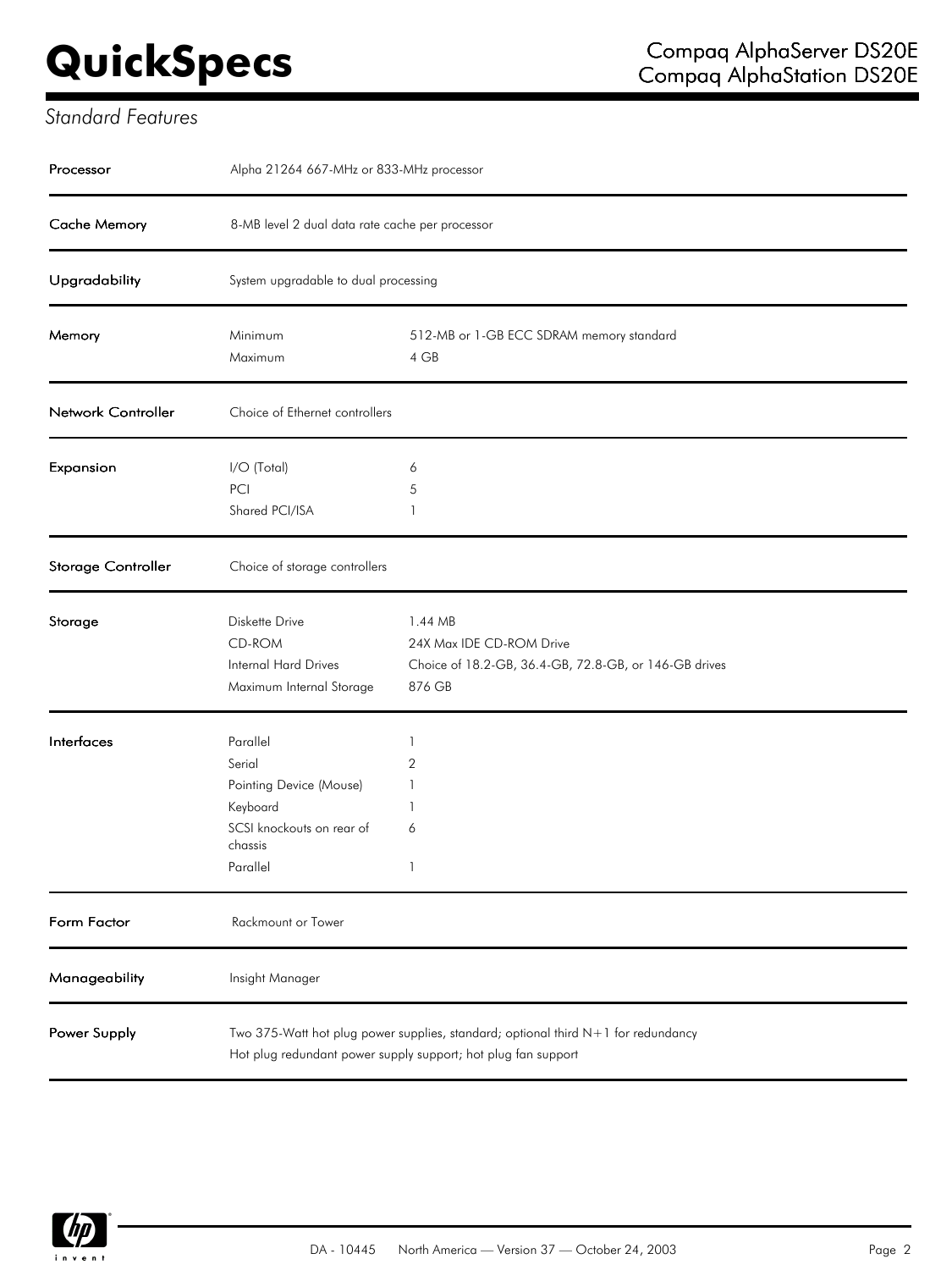# *Standard Features*

| OS Support          | AlphaServer DS20E Tru64 UNIX systems include pre-installed software (V5.1B), Base license, Unlimited User license, Server<br>Extension license, Internet Express, and Secure Web Server                                                  |  |  |
|---------------------|------------------------------------------------------------------------------------------------------------------------------------------------------------------------------------------------------------------------------------------|--|--|
|                     | AlphaStation DS20E Tru64 UNIX systems include pre-installed software (V5.1B), 2-user Base license                                                                                                                                        |  |  |
|                     | AlphaServer DS20E OpenVMS systems include pre-installed software (V7.3-1), Base license with System Manager license,<br>and Enterprise Integration Server License Package for OpenVMS V3.1                                               |  |  |
|                     | AlphaStation DS20E OpenVMS systems include pre-installed software (V7.3-1), Base license, Concurrent Use<br>1-user license, and NAS 150 Client license                                                                                   |  |  |
|                     | Minimum OS support: Tru64 UNIX V4.0F, OpenVMS V7.1-2 or V7.2-1                                                                                                                                                                           |  |  |
| Service and Support | HP Services provides a wide range of service offerings including a three-year limited warranty fully supported by a worldwide<br>network of resellers and service providers; lifetime toll-free 7 x 24 hardware technical phone support. |  |  |

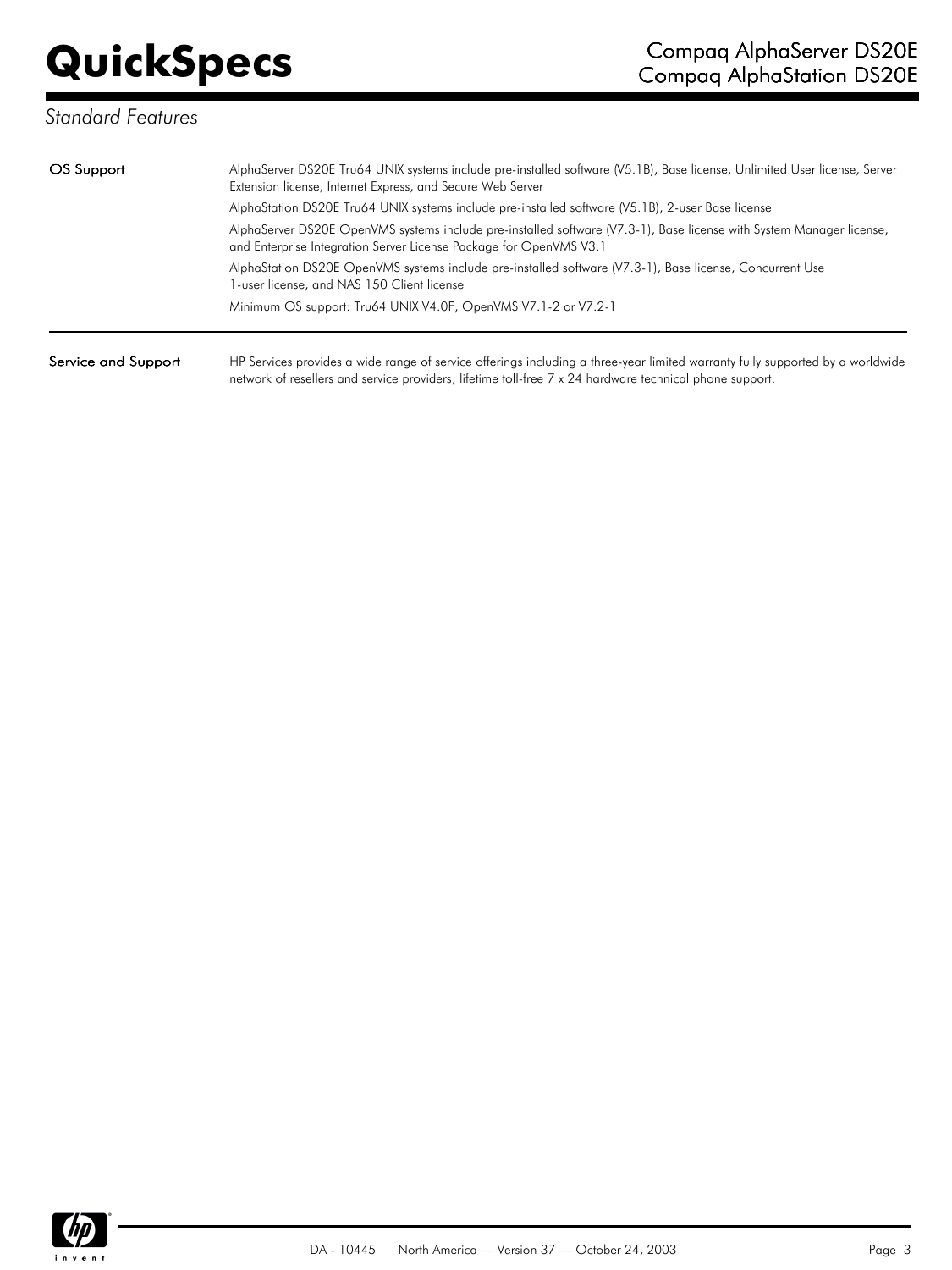## *Systems*

### Step 1 – Select system

AlphaServer/AlphaStation DS20E systems require the mandatory selection of the following items:

- Pedestal/tower or rackmount bezel kit
- **•** Disk drive cage
- $\bullet$  LVD SCSI adapter
- System disk drive
- Ethernet adapter
- **•** Power cord
- Software media and documentation for first system onsite

NOTES: DS20E minimum OS support - Tru64 UNIX V4.0F, OpenVMS V7.1-2 or V7.2-1

Keyboard and mouse not included.

| AlphaServer DS20E Systems  |            |              |              |  |
|----------------------------|------------|--------------|--------------|--|
| OS                         | <b>CPU</b> | Memory/Cache | Order Number |  |
| Tru64 UNIX                 | 667 MHz    | 512 MB/8 MB  | DA-56PAB-EA  |  |
| Tru64 UNIX                 | 667 MHz    | GB/8 MB      | DA-56PAB-FA  |  |
| Tru64 UNIX                 | 833 MHz    | 512 MB/8 MB  | DA-56RAA-EA  |  |
| Tru64 UNIX                 | 833 MHz    | GB/8 MB      | DA-56RAA-FA  |  |
| OpenVMS                    | 667 MHz    | 512 MB/8 MB  | DY-56PAB-EA  |  |
| OpenVMS                    | 667 MHz    | I GB/8 MB    | DY-56PAB-FA  |  |
| OpenVMS                    | 833 MHz    | 512 MB/8 MB  | DY-56RAA-EA  |  |
| OpenVMS                    | 833 MHz    | I GB/8 MB    | DY-56RAA-FA  |  |
| AlphaStation DS20E Systems |            |              |              |  |
| Tru64 UNIX                 | 667 MHz    | 512 MB/8 MB  | DA-56PAB-EW  |  |
| Tru64 UNIX                 | 667 MHz    | I GB/8 MB    | DA-56PAB-FW  |  |
| Tru64 UNIX                 | 833 MHz    | 512 MB/8 MB  | DA-56RAA-EW  |  |
| Tru64 UNIX                 | 833 MHz    | 1 GB/8 MB    | DA-56RAA-FW  |  |
|                            |            |              |              |  |
| OpenVMS                    | 667 MHz    | 512 MB/8 MB  | DY-56PAB-EW  |  |
| OpenVMS                    | 667 MHz    | GB/8 MB      | DY-56PAB-FW  |  |
| OpenVMS                    | 833 MHz    | 512 MB/8 MB  | DY-56RAA-EW  |  |
| OpenVMS                    | 833 MHz    | I GB/8 MB    | DY-56RAA-FW  |  |

## Step 2 – Select Mandatory Options

### Step 2a - Bezel Kits - Mandatory

| • Pedestal/Tower kit or Rackmount kit is mandatory for each system                                                                   |             |
|--------------------------------------------------------------------------------------------------------------------------------------|-------------|
| Pedestal/Tower bezel kit                                                                                                             | 3X-BA56P-PB |
| Rackmount bezel kit (M-Series Cabinets)                                                                                              | 3X-BA56R-RC |
| Rackmount bezel kit for 9000 Series Cabinets (Onsite integration only – contact CustomSystems if factory<br>integration is required) | 3X-BA56R-RE |

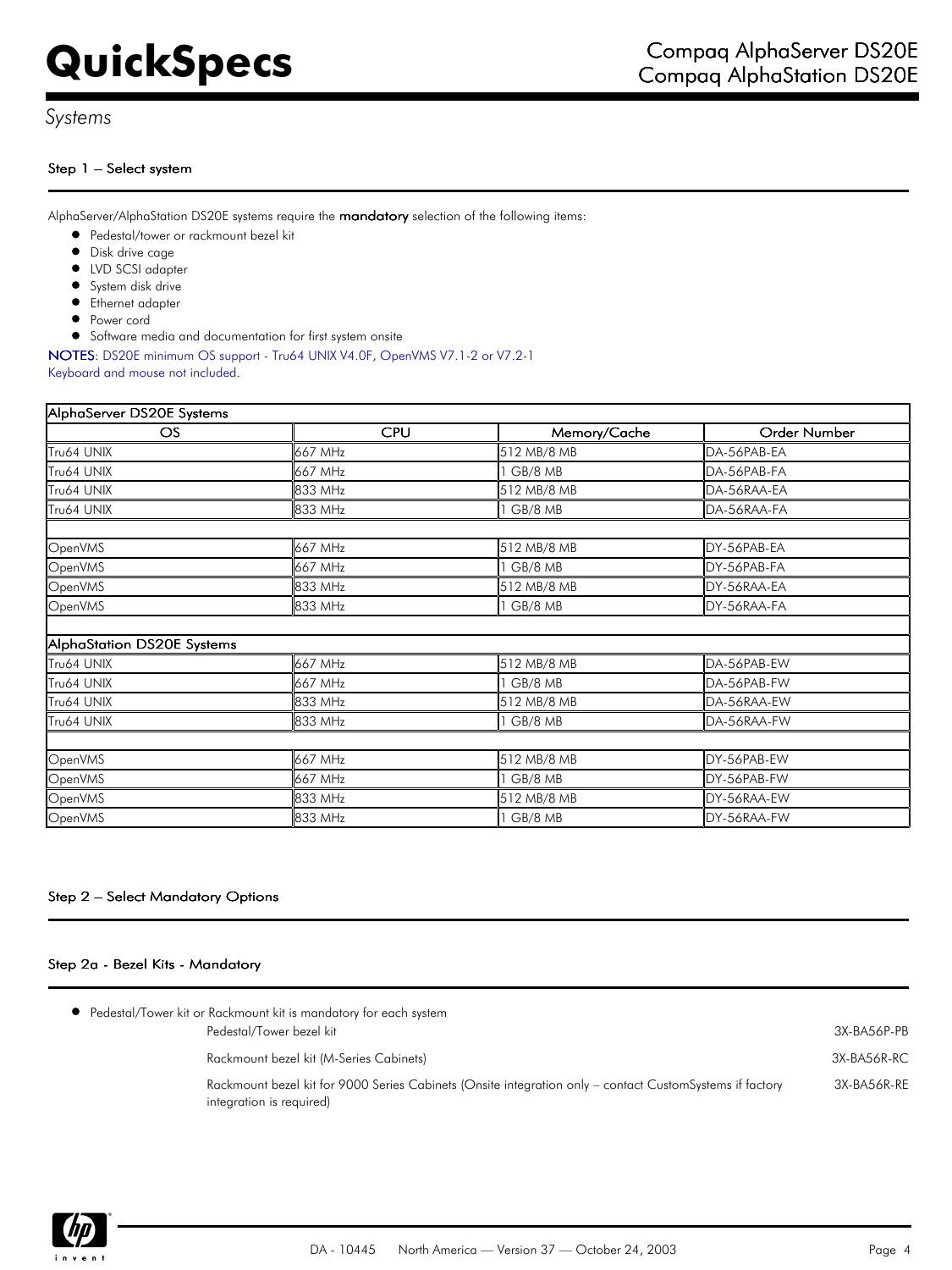$\blacksquare$ 

## Step 2b - Disk Drive Cage - Mandatory

|      | • Systems support one disk drive cage; disk drive cage supports six 3.5-inch hard disk drives<br>6-bay disk drive cage                                                                                                                                                                                                                                                                                                                                                                                                                                                                                                                                                                                                                                                                                                                                                                                                                                                                                                                                                                                                                                                                                                                                                                                                                        | BA610-6D    |
|------|-----------------------------------------------------------------------------------------------------------------------------------------------------------------------------------------------------------------------------------------------------------------------------------------------------------------------------------------------------------------------------------------------------------------------------------------------------------------------------------------------------------------------------------------------------------------------------------------------------------------------------------------------------------------------------------------------------------------------------------------------------------------------------------------------------------------------------------------------------------------------------------------------------------------------------------------------------------------------------------------------------------------------------------------------------------------------------------------------------------------------------------------------------------------------------------------------------------------------------------------------------------------------------------------------------------------------------------------------|-------------|
|      | Step 2c - SCSI Adapter - Mandatory                                                                                                                                                                                                                                                                                                                                                                                                                                                                                                                                                                                                                                                                                                                                                                                                                                                                                                                                                                                                                                                                                                                                                                                                                                                                                                            |             |
| cage | Selection of LVD SCSI adapter to connect to internal disk drive cage is mandatory; SCSI cable included with disk-drive                                                                                                                                                                                                                                                                                                                                                                                                                                                                                                                                                                                                                                                                                                                                                                                                                                                                                                                                                                                                                                                                                                                                                                                                                        |             |
|      | Single-channel LVD adapter, maximum four per system                                                                                                                                                                                                                                                                                                                                                                                                                                                                                                                                                                                                                                                                                                                                                                                                                                                                                                                                                                                                                                                                                                                                                                                                                                                                                           | 3X-KZPCA-AA |
|      | PCI 2-channel multimode Ultra3 LVD SCSI adapter VHDCI (Tru64 UNIX 5.1 or higher and OpenVMS<br>V7.2-2 or higher)<br><b>NOTES:</b>                                                                                                                                                                                                                                                                                                                                                                                                                                                                                                                                                                                                                                                                                                                                                                                                                                                                                                                                                                                                                                                                                                                                                                                                             | 3X-KZPEA-DB |
|      | ● Patch kit required, kit available at http://ftp1.support.compaq.com/public/Digital UNIX/v5.1/<br>• No shared bus support with OpenVMS. No shared tape/library support with OpenVMS or Tru64<br>UNIX. 3X-KZPEA-DB adapter supports shared bus using hard disk drives under Tru64 UNIX<br>V5.1A with Patch Kit 4 or V5.1B with Patch Kit 1 and TruCluster V5.1A; supports maximum of<br>two nodes per shared bus, requires<br>3X-BN55A-01 Y-cable and connector plug assembly and 3X-H32CT-AA external LVD terminator<br>per shared bus.<br>• Refer to 3X-KZPEA-DB QuickSpecs for complete list of restrictions.                                                                                                                                                                                                                                                                                                                                                                                                                                                                                                                                                                                                                                                                                                                              |             |
|      | PCI-to-10/100 MBPS Ethernet, graphics, LVD SCSI combination adapter, maximum one per system<br>(cannot be installed in PCI slot 1)                                                                                                                                                                                                                                                                                                                                                                                                                                                                                                                                                                                                                                                                                                                                                                                                                                                                                                                                                                                                                                                                                                                                                                                                            | 3X-DEPVZ-AA |
|      | PCI 1-channel Ultra2 LVD backplane RAID controller, 64-bit, 16-MB cache                                                                                                                                                                                                                                                                                                                                                                                                                                                                                                                                                                                                                                                                                                                                                                                                                                                                                                                                                                                                                                                                                                                                                                                                                                                                       | DS-KZPCC-AC |
|      | <b>NOTES:</b>                                                                                                                                                                                                                                                                                                                                                                                                                                                                                                                                                                                                                                                                                                                                                                                                                                                                                                                                                                                                                                                                                                                                                                                                                                                                                                                                 |             |
|      | • Supported with BA610-6D, BA356, and DS-SL13R-xx or DS-SSL14-RX shelves only. When<br>installed in BA356 shelves, part number DS-BA35X-FC is required for non-factory installations.<br>• Graphics card is required to run the DS-KZPCC-AC console utilities (SMOR) with SRM console<br>versions lower than V6.0 or, alternatively can be run via serial line and terminal emulation<br>software for SRM V6.0 or higher. PB2GA-JC/JD graphics cards are not<br>supported.<br>• EV6 systems not supported.<br>• Supported in platform part numbers: DA-56PAB-EA/FA/EW/FW and DA-56RAA-<br>EA/FA/EW/FW.<br>• Specific patches are required for specific versions of the operating system. See<br>DS-KZPCC-AC/CE QuickSpecs for latest details and other configuration information.<br>Tru64 UNIX V4.0F requires NHD3 and Patch Kit 4 (BL15) or later<br>Tru64 UNIX V5.1 requires Patch Kit 3 (BL17) and Early Release Patch C462<br>Patch Kit 3 (BL17) is located at:<br>T64V5117-C0046202-11060-Manual-ER-20010615.tar<br>Patch C462.02 is located at:<br>http://ftp1.support.compaq.com/public/unix/v5.1/<br>DS-KZPCC-AC/CE RAID controllers support standalone and cluster configurations; no support<br>$\bullet$<br>as boot device or primary device in cluster configurations; TruCluster V5.1 (restricted to non-<br>shared buses only) |             |
|      | PCI 3-channel Ultra2 LVD RAID controller, 64-bit, 64-MB cache                                                                                                                                                                                                                                                                                                                                                                                                                                                                                                                                                                                                                                                                                                                                                                                                                                                                                                                                                                                                                                                                                                                                                                                                                                                                                 | DS-KZPCC-CE |
|      | <b>NOTES:</b>                                                                                                                                                                                                                                                                                                                                                                                                                                                                                                                                                                                                                                                                                                                                                                                                                                                                                                                                                                                                                                                                                                                                                                                                                                                                                                                                 |             |
|      | • Supported with BA610-6D, BA356 and DS-SL13R-xx or DS-SSL14-RX shelves only. When<br>installed in BA356 shelves, part number DS-BA35X-FC is required for non-factory installations.<br>• Graphics card is required to run the DS-KZPCC-AC console utilities (SMOR) with SRM console<br>versions lower than V6.0 or, alternatively can be run via serial line and terminal emulation<br>software for SRM V6.0 or higher. PB2GA-JC/JD graphics cards are not supported.<br>EV6 systems not supported.                                                                                                                                                                                                                                                                                                                                                                                                                                                                                                                                                                                                                                                                                                                                                                                                                                          |             |

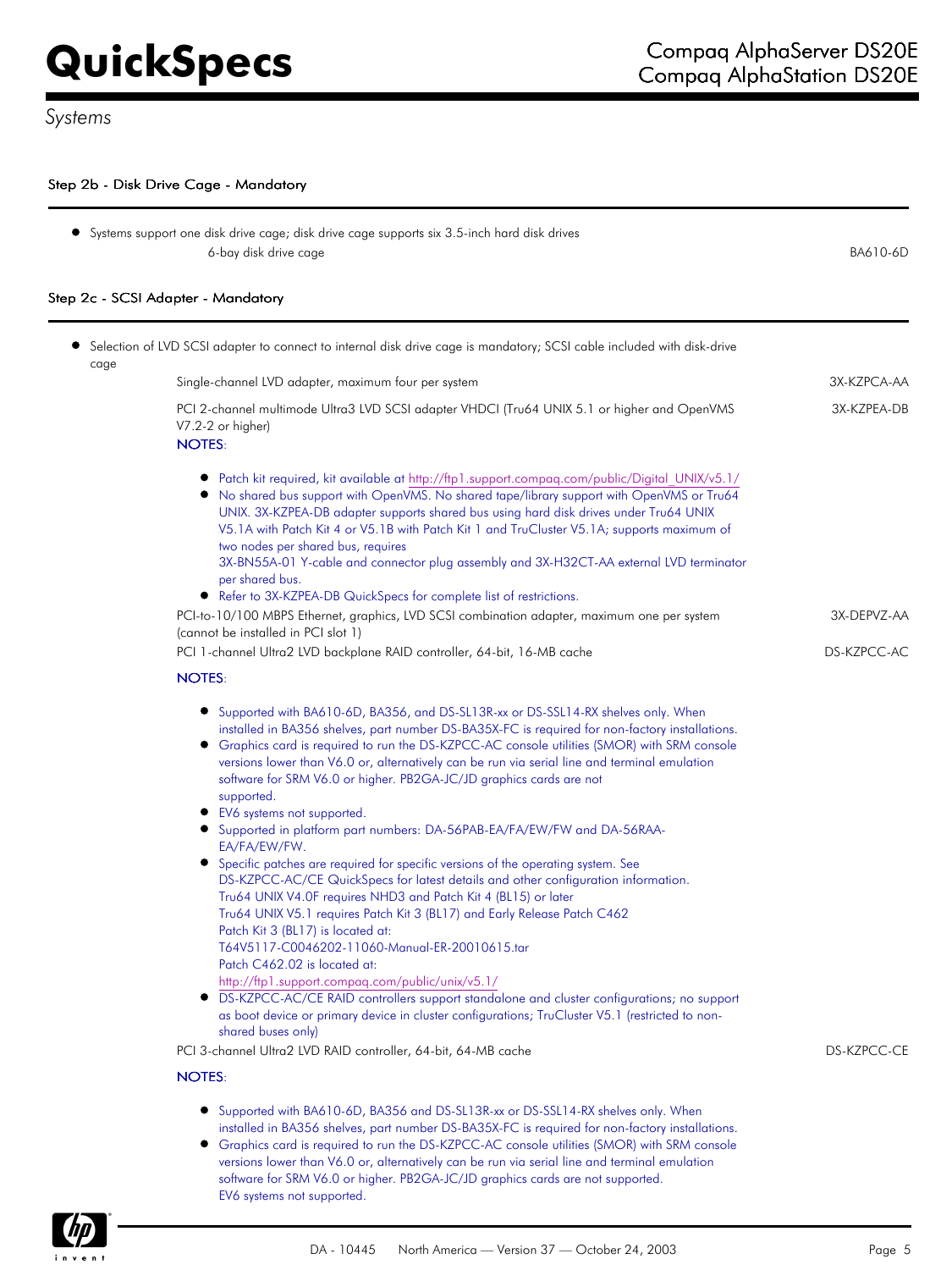# *Systems*

| • Supported in platform part numbers: DA-56PAB-EA/FA/EW/FW and DA-56RAA-<br>EA/FA/EW/FW.                                                                                                                                            |             |
|-------------------------------------------------------------------------------------------------------------------------------------------------------------------------------------------------------------------------------------|-------------|
| • Specific patches are required for specific versions of the operating system. See                                                                                                                                                  |             |
| DS-KZPCC-AC/CE QuickSpecs for latest details and other configuration information. Tru64                                                                                                                                             |             |
| UNIX V4.0F requires NHD3 and Patch Kit 4 (BL15) or later.                                                                                                                                                                           |             |
| Tru64 UNIX V5.1 requires Patch Kit 3 (BL17) and Early Release Patch C462.                                                                                                                                                           |             |
| Patch Kit 3 (BL17) is located at:                                                                                                                                                                                                   |             |
| T64V5117-C0046202-11060-Manual-ER-20010615.tar                                                                                                                                                                                      |             |
| Patch C462.02 is located at:                                                                                                                                                                                                        |             |
| http://ftp1.support.compaq.com/public/unix/v5.1/                                                                                                                                                                                    |             |
| DS-KZPCC-AC/CE RAID controllers support standalone and cluster configurations; no support                                                                                                                                           |             |
| as boot device or primary device in cluster configurations; TruCluster V5.1 (restricted to non-                                                                                                                                     |             |
| shared buses only)                                                                                                                                                                                                                  |             |
| PCI 2-channel Ultra160 SCSI backplane RAID controller with 128-MB cache requires use of Ultra160<br>SCSI cables (uses one PCI slot); requires connection to BA610-6D disk card cage or DS-SL13R-xx<br>Universal StorageWorks shelf. | 3X-KZPDC-BE |
| <b>NOTES:</b>                                                                                                                                                                                                                       |             |
|                                                                                                                                                                                                                                     |             |
| Restricted to Hose One slot (furthest away from memory)<br>• Supported in platform part numbers: DY-56PAB-EA/FA/EW/FW and DY-56RAA-                                                                                                 |             |
| EA/FA/EW/FW.                                                                                                                                                                                                                        |             |
| • Host based volume shadowing or shared bus not supported.                                                                                                                                                                          |             |
| • Tru64 UNIX support: TruCluster support is restricted to non-shared buses only.                                                                                                                                                    |             |
| Requires V5.1B with Initial Patch Kit located at:                                                                                                                                                                                   |             |
| http://ftp1.support.compaq.com/public/unix/v5.1b/                                                                                                                                                                                   |             |
| • Tru64 UNIX V5.1A support requires Patch Kit located at:                                                                                                                                                                           |             |
| http://ftp1.support.compaq.com/public/unix/v5.1a/                                                                                                                                                                                   |             |
| PCI 4-channel Ultra 160 SCSI backplane RAID controller, 256-MB cache, ADG Standard, requires use                                                                                                                                    | 3X-KZPDC-DF |
| of Ultra 160 SCSI cables (uses one PCI slot); requires connection to BA610-6D disk card cage or DS-                                                                                                                                 |             |
| SL13R-xx Universal StorageWorks shelf                                                                                                                                                                                               |             |
| <b>NOTES:</b>                                                                                                                                                                                                                       |             |
| Restricted to Hose One slot (furthest away from memory).<br>$\bullet$                                                                                                                                                               |             |
| • Supported in platform part numbers: DY-56PAB-EA/FA/EW/FW and                                                                                                                                                                      |             |
| DY-56RAA-EA/FA/EW/FW.                                                                                                                                                                                                               |             |
| • Host based volume shadowing or shared bus not supported.                                                                                                                                                                          |             |
| • Tru64 UNIX support: TruCluster support is restricted to non-shared buses only.                                                                                                                                                    |             |
| • Requires V5.1B with Initial Patch Kit located at:                                                                                                                                                                                 |             |
| http://ftp1.support.compag.com/public/unix/v5.1b/                                                                                                                                                                                   |             |
| • Tru64 UNIX V5.1A support requires Patch Kit located at:                                                                                                                                                                           |             |
| http://ftp1.support.compaq.com/public/unix/v5.1a/                                                                                                                                                                                   |             |
|                                                                                                                                                                                                                                     |             |
| Step 2d - System Disk Drive (Supported in Disk Drive Cage) - Mandatory                                                                                                                                                              |             |
|                                                                                                                                                                                                                                     |             |

| • Selection of one disk drive is mandatory |
|--------------------------------------------|
|                                            |

| 18.2-GB Ultra320 SCSI 15,000 rpm 1-inch Universal disk drive                                                                                                                  | 3R-A3848-AA |
|-------------------------------------------------------------------------------------------------------------------------------------------------------------------------------|-------------|
| 36.4-GB Ultra320 SCSI 10,000 rpm 1-inch Universal disk drive                                                                                                                  | 3R-A3838-AA |
| 36.4-GB Ultra320 SCSI 15,000 rpm 1-inch Universal disk drive                                                                                                                  | 3R-A3849-AA |
| 72.8-GB Ultra320 SCSI 10,000 rpm 1-inch Universal disk drive                                                                                                                  | 3R-A3839-AA |
| 72.8-GB Ultra320 SCSI 15,000 rpm 1-inch Universal disk drive                                                                                                                  | 3R-A3851-AA |
| 146-GB Ultra320 SCSI 10,000 rpm 1-inch Universal disk drive                                                                                                                   | 3R-A3841-AA |
| Ultra Universal drive height converter, 4-pack; required for installed base customers with earlier 4-<br>slot drive cages (3X-BA611-4D) when ordering 1-inch Universal drives | 3R-A0528-AA |
|                                                                                                                                                                               |             |

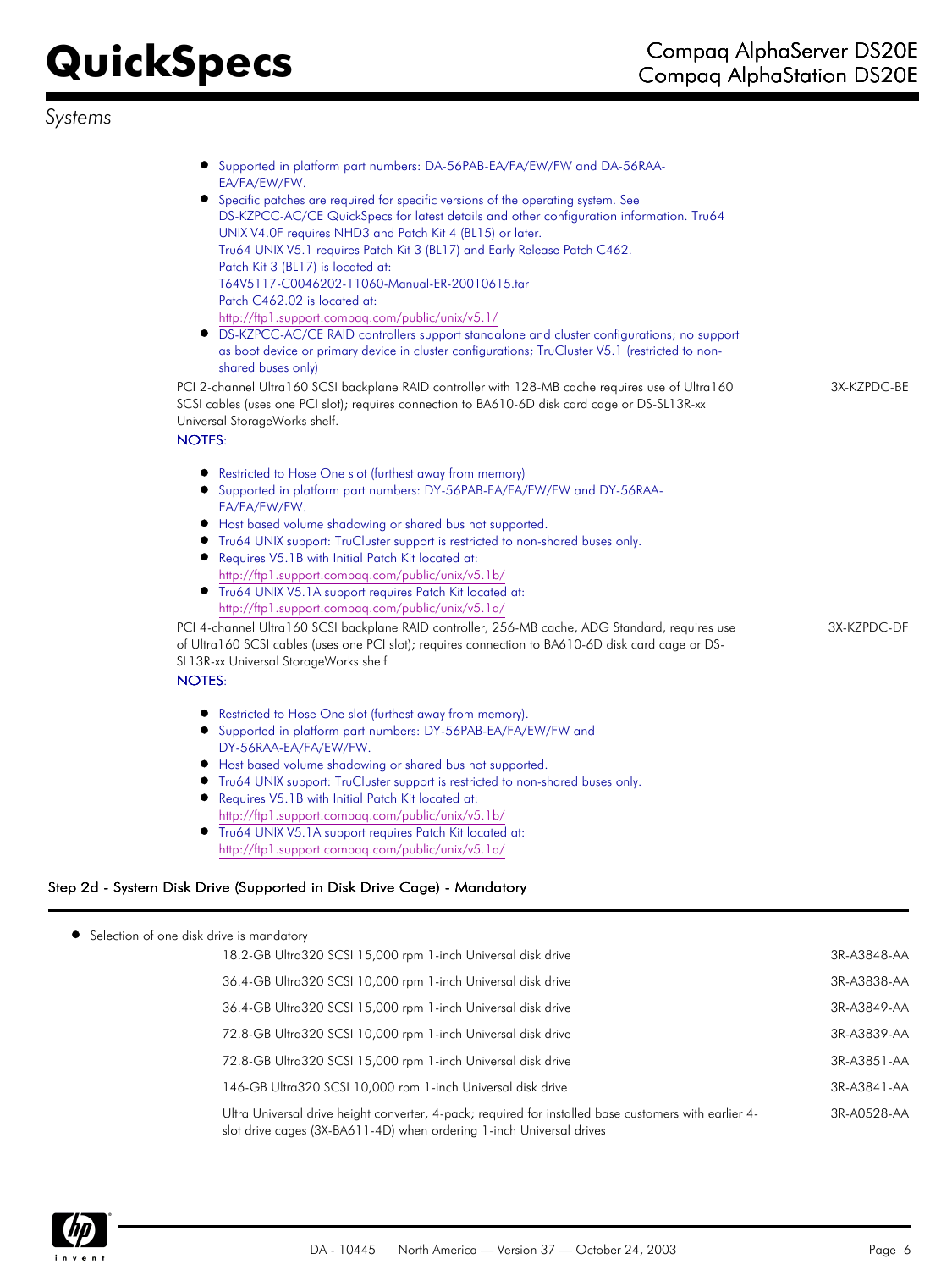# *Systems*

## Step 2e - Ethernet Adapters - Mandatory

| Selection of one Ethernet adapter is mandatory (Ethernet adapter is not required if KZPCM or 3X-DEPVZ-AA adapter is selected)<br>See Step 14 for additional networking options                                                                                                                                                                                                                                                                                                     |             |
|------------------------------------------------------------------------------------------------------------------------------------------------------------------------------------------------------------------------------------------------------------------------------------------------------------------------------------------------------------------------------------------------------------------------------------------------------------------------------------|-------------|
| Single-port 100 Mbps (MMF/duplex-SC) add-on daughter card for use with the<br>3X-DE602-BB. The combined 3X-DE602-BB and 3X-DE602-FA provides two 10/100 (UTP/RJ45s) and<br>one 100Mbps (MMF/SC) ports in a single PCI slot option. Maximum two per system, maximum eight<br>10/100 Ethernet ports per system.<br>NOTE: 3X-DE602-FA cannot be used standalone.<br>Use BN34A or BN34B cables.                                                                                        | 3X-DE602-FA |
| PCI (32/64-bit, 33-MHz to 66-MHz) dual-port 10/100 Ethernet (UTP/RJ45s) NIC and Base Module.<br>(One 3X-DE602-TA or 3X-DE602-FA optional add-on daughter card can be combined with this<br>module.) Maximum two per system, maximum eight 10/100 Ethernet ports per system.<br>Use BN25G, BN26M, BN24Q, or BN28Q twisted pair RJ45 cables.                                                                                                                                         | 3X-DE602-BB |
| Dual-port 10/100 Ethernet (UTP/RJ45) add-on daughter card for use with the<br>3X-DE602-BB only. The combined 3X-DE602-BB and 3X-DE602-TA modules provide four 10/100<br>(UTP/RJ45s) ports in a single PCI slot option; allows for a maximum of 16 ports per system. Maximum<br>two per system, maximum eight 10/100 Ethernet ports per system.<br><b>NOTES:</b> 3X-DE602-TA <b>cannot</b> be used standalone.<br>OpenVMS V7.3 requires Tima Kit: DEC-AXPVMS-VMS73 LAN-V0100-4.PCSI | 3X-DE602-TA |
| Use BN25G, BN26M, BN24Q, or BN28Q twisted pair RJ45 cables.                                                                                                                                                                                                                                                                                                                                                                                                                        |             |
| Cable for 10BaseT twisted pair connection                                                                                                                                                                                                                                                                                                                                                                                                                                          | BN25G-xx    |

## Step 2f - Power Cords - Mandatory

| Rackmount Power Cords U.S./Canada |                                                           | <b>BN20Z-4E</b> |
|-----------------------------------|-----------------------------------------------------------|-----------------|
|                                   | UK, Ireland, 2.5-meter                                    | <b>BN19A-2E</b> |
|                                   | Switzerland, 2.5-meter (103541-511)                       | <b>BN19E-2E</b> |
|                                   | Japan, 2.5-meter                                          | 3X-BN46F-02     |
|                                   | Italy, 2.5-meter (103541-461)                             | <b>BN19M-2E</b> |
|                                   | Israel, 2.5-meter                                         | <b>BN18L-2E</b> |
|                                   | Egypt, India, South Africa, 2.5-meter (103541-AR1)        | <b>BN19S-2E</b> |
|                                   | Denmark, 2.5-meter (103541-481)                           | <b>BN19K-2E</b> |
|                                   | Central Europe, 2.5-meter                                 | <b>BN19C-2E</b> |
|                                   | Australia, New Zealand, 2.5-meter (103541-511)            | <b>BN19H-2E</b> |
|                                   | North America, 200 to 240V, 75-inch                       | <b>BN18J-1K</b> |
| Pedestal Power Cords              | North America, 120V, 75-inch                              | <b>BN26J-1K</b> |
|                                   | Selection of one power cord is mandatory for all systems. |                 |

| U.J./ Cunuuu     | <b>DIVADE-TL</b> |
|------------------|------------------|
| Non-U.S.         | <b>BN35S-4E</b>  |
| Japan, 2.5-meter | 3X-BN46D-4E      |
|                  |                  |

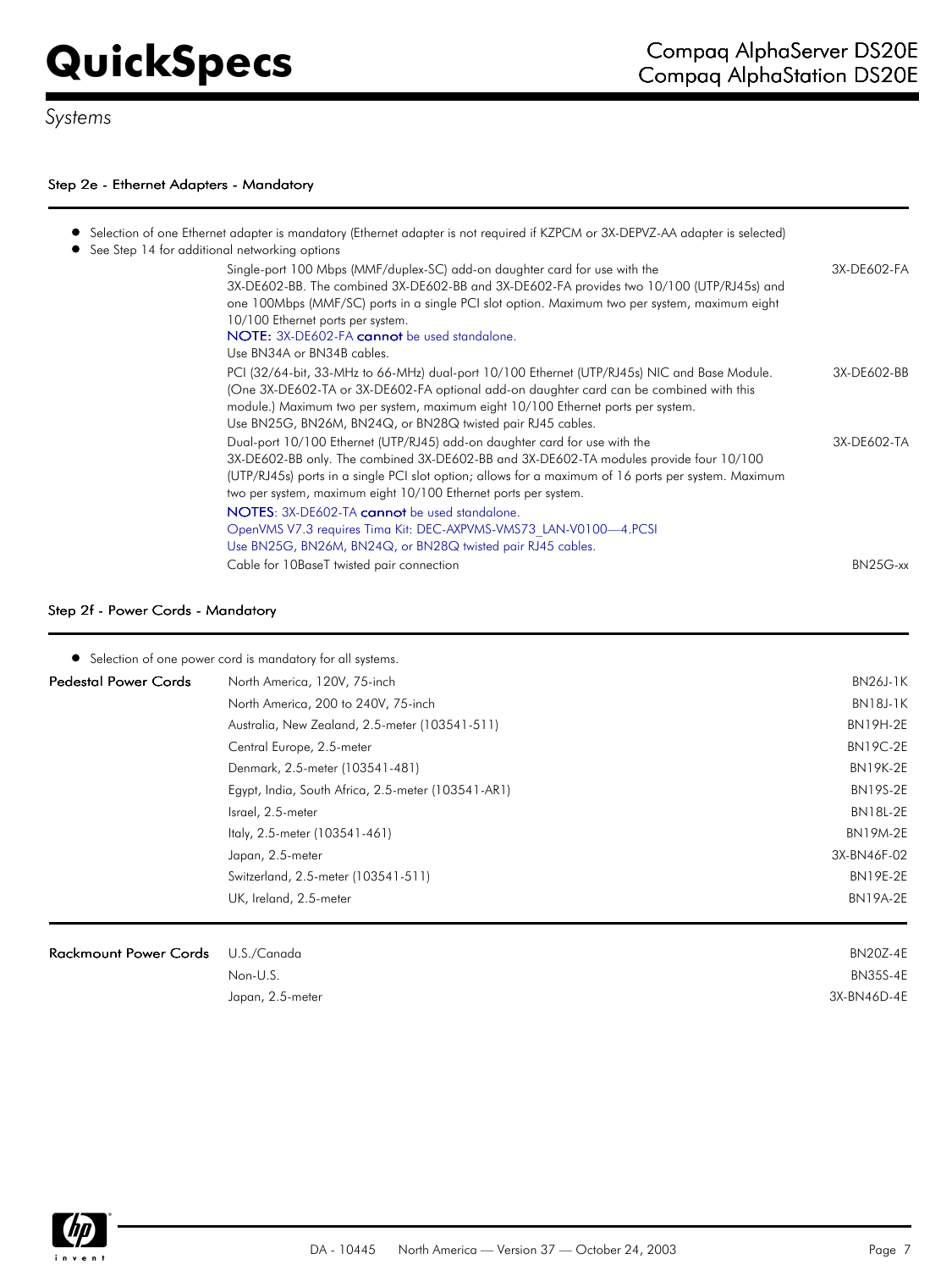## Step 3 - Additional CPU Modules - Optional

| SMP upgrade includes one 6/667-MHz CPU with 8-MB cache and Tru64 UNIX SMP license | KN311-CB        |
|-----------------------------------------------------------------------------------|-----------------|
| SMP upgrade includes one 6/667-MHz CPU with 8-MB cache and OpenVMS SMP license    | <b>KN311-CC</b> |
| SMP upgrade includes one 6/833-MHz CPU with 8-MB cache and Tru64 UNIX SMP license | KN312-BB        |
| SMP upgrade includes one 6/833-MHz CPU with 8-MB cache and OpenVMS SMP license    | KN312-BC        |
|                                                                                   |                 |

| $\bullet$ System includes one memory option; up to three additional memory options can be added |          |
|-------------------------------------------------------------------------------------------------|----------|
| 512-MB memory option (4 x 128-MB DIMMs)                                                         | MS340-DA |
| 1-GB memory option (4 x 256-MB DIMMs)                                                           | MS340-EA |
|                                                                                                 |          |

### Step 5 - Additional Power Supplies - Optional

| • Two 375 watt power supplies included with system; optional third power supply provides N+1 redundancy |             |
|---------------------------------------------------------------------------------------------------------|-------------|
| DS20E redundant power supply                                                                            | FR-H7910-AA |

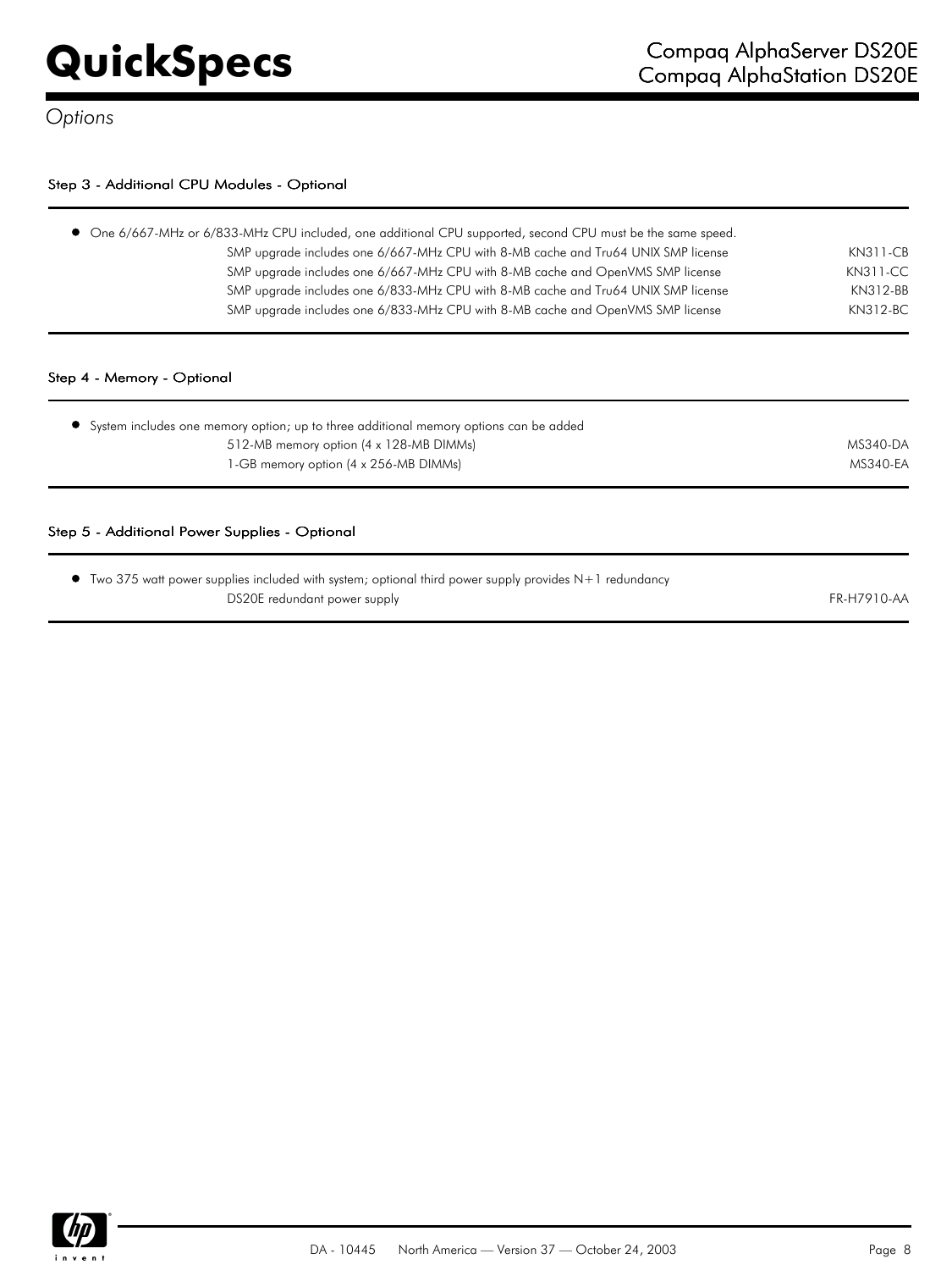## Step 6 - Internal Removable Storage - Optional

| • System supports three internal removable media devices:                                                                                                                                                                |             |
|--------------------------------------------------------------------------------------------------------------------------------------------------------------------------------------------------------------------------|-------------|
| • One combo 24X CD-ROM drive and 1.44-MB disk drive                                                                                                                                                                      |             |
| • One additional removable media slot provides support for one 5.25-inch half-height device; requires SCSI adapter and SCSI<br>cable 3X-BC56C-2F                                                                         |             |
| • For optimum performance it is recommended that Ultra2 capable devices be connected to at least one Ultra2 capable adapter.                                                                                             |             |
| DAT 12/24-GB 4 mm SCSI tape drive (TLZ10) 5.25-inch half-height, top gun blue; requires single-<br>ended UltraSCSI or Ultra2 adapter (3X-DEPVZ-AA, 3X-KZPCA-AA,<br>3X-KZPEA-DB, or KZPCM-DA)                             | TLZ10-LB    |
| DAT 5.25-inch half-height 20/40-GB 4 mm Ultra2 (LVD) SCSI tape drive, top gun blue; requires<br>Ultra2/Ultra3 (LVD) adapter (3X-KZPCA-AA, 3X-DEPVZ-AA, or<br>3X-KZPEA-DB)                                                | 3X-SD20X-LB |
| DAT 40-GB LVD internal tape drive (Q1553A)                                                                                                                                                                               | 3R-A4752-AA |
| DAT 36/72-GB 4-mm 5.25-inch half-height LVD SCSI tape drive, carbon black; (Q1525A)                                                                                                                                      | 3R-A4544-AA |
| AIT 5.25-inch half-height 35/70-GB 8 mm Wide UltraSCSI tape drive, top gun blue; requires single-<br>ended UltraSCSI adapter or Ultra2/Ultra3 adapter (KZPBA-CA, 3X-DEPVZ-AA, KZPCM-DA, 3X-<br>KZPCA-AA, or 3X-KZPEA-DB) | 3X-SZ35X-LB |
| AIT 5.25-inch half-height 50/100-GB 8 mm Ultra2 (LVD) SCSI tape drive, top gun blue; requires<br>Ultra2/Ultra3 (LVD) adapter (3X-KZPCA-AA, 3X-DEPVZ-AA, or<br>3X-KZPEA-DB)                                               | 3X-SZ50X-LB |
| AIT 5.25-inch half-height 35/70-GB 8 mm LVD UltraSCSI tape drive, carbon black; requires<br>Ultra2/Ultra3 (LVD) adapter (3X-KZPCA-AA, 3X-DEPVZ-AA, or 3X-KZPEA-DB) and SCSI cable                                        | 3R-A2392-AA |
| AIT 5.25-inch half-height 100/200-GB 8-mm Ultra3 SCSI tape drive, carbon black; requires<br>Ultra2/Ultra3 (LVD) adapter (3X-KZPCA-AA, 3X-DEPVZ-AA, or 3X-KZPEA-DB)                                                       | 3R-A3623-AA |
| AIT 35/70-GB hot-plug LVD Universal tape drive, uses two slots in BA610-6D or 43xxx shelves,<br>requires 3X-KZPCA-AA, 3X-DEPVZ-AA LVD, or 3X-KZPEA-DB adapter                                                            | 3R-A2396-AA |
| AIT 50/100-GB hot plug LVD Universal tape drive, uses two slots in BA610-6D or 43xxx shelves,<br>requires 3X-KZPCA-AA, 3X-DEPVZ-AA LVD, or 3X-KZPEA-DB adapter                                                           | 3R-A2779-AA |
| AIT 100/200-GB hot plug LVD Universal tape drive, uses two slots in BA610-6D or 43xxx shelves;<br>requires 3X-DEPVZ-AA, 3X-KZPEA-DB, or 3X-KZPCA-AA adapter                                                              | 3R-A3621-AA |
| DAT 20/40-GB DDS4 hot plug LVD Universal tape drive, uses two slots in BA610-6D or 43xxx shelves,<br>requires 3X-KZPCA-AA LVD, or 3X-KZPEA-DB adapter                                                                    | 3R-A2780-AA |
| SCSI cable with one connector and active terminator to connect optional PCI adapter to 5.25-inch<br>device                                                                                                               | 3X-BC56C-2F |

## Step 7 - External Storage - Optional

## StorageWorks Model 4314R and Model 4354R Universal Drive Shelves

| • StorageWorks Model 4314R and 4354R Ultra3 SCSI (LVD) single-bus and split-bus Universal drive shelves; refer to<br>StorageWorks Enclosure 4300 Family QuickSpecs when configuring shelves. When selecting a DS-SL13R-xx split-bus shelf,<br>order two 3X-KZPCA-AA adapters with BN38C-xx cables, or one 3X-KZPEA-DB with BN37A-xx cables. Model 43xx shelves are<br>compatible with Wide Ultra2 or Ultra3 (LVD) adapters only. Note that the depth of a DS-SL13R-xx shelf does not allow front<br>and rear mounting. 3X-KZPEA-DB adapter does not support shared tapes/libraries |             |
|------------------------------------------------------------------------------------------------------------------------------------------------------------------------------------------------------------------------------------------------------------------------------------------------------------------------------------------------------------------------------------------------------------------------------------------------------------------------------------------------------------------------------------------------------------------------------------|-------------|
| StorageWorks Model 4314R Ultra3 SCSI (LVD) single-bus Universal drive rackmount shelf for North<br>America and International use, except Japan (190209-001)                                                                                                                                                                                                                                                                                                                                                                                                                        | DS-SL13R-AA |
| StorageWorks Model 4314R Ultra3 SCSI (LVD) single-bus Universal drive rackmount shelf, Japan<br>$(190209 - 291)$                                                                                                                                                                                                                                                                                                                                                                                                                                                                   | DS-SL13R-AJ |
| StorageWorks Model 4354R Ultra3 SCSI (LVD) split-bus Universal drive rackmount shelf for North<br>America and International use, except Japan (190211-001)                                                                                                                                                                                                                                                                                                                                                                                                                         | DS-SL13R-BA |
| StorageWorks Model 4354R Ultra3 SCSI (LVD) split-bus Universal drive rackmount shelf, Japan<br>(190211-291)                                                                                                                                                                                                                                                                                                                                                                                                                                                                        | DS-SL13R-BJ |

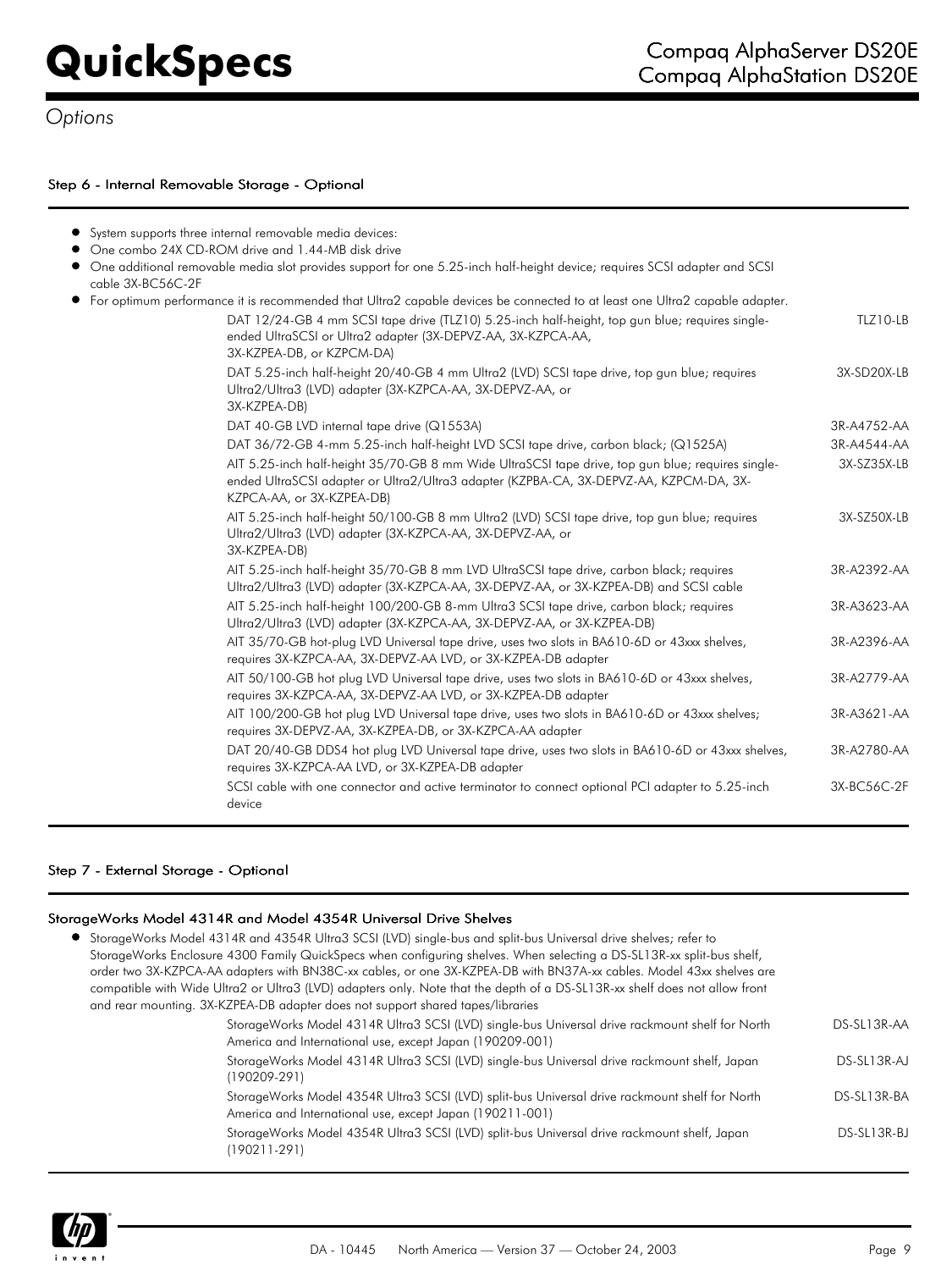| StorageWorks Model<br>4314T Standalone<br><b>Enclosure for Universal</b><br><b>Drives</b> | Model 4314T Ultra3 SCSI, single-bus tower enclosure, U.S. (190210-001)<br>Model 4314T Ultra3 SCSI, single-bus tower enclosure, International (190210-B31)<br>Model 4314T Ultra3 SCSI, single-bus tower enclosure, Japan (190210-291) | DS-SL13T-AA<br>DS-SL13T-AB<br>DS-SL13T-AJ |
|-------------------------------------------------------------------------------------------|--------------------------------------------------------------------------------------------------------------------------------------------------------------------------------------------------------------------------------------|-------------------------------------------|
|                                                                                           |                                                                                                                                                                                                                                      |                                           |

 $\bf StorgeWorks\ Model\ 4314$   $\rm StorgeWorks$  enclosure redundant power supply (119826-B21)  $\rm DS-SE2UP-AA$ Options

### Step 8 - Storage Devices - Optional

| <b>Disk Drives</b><br>(Supported in Model 4314R,<br>Model 4354R, or Model 4314T<br>Universal Drive Shelves) | 18.2-GB Ultra320 SCSI 15,000 rpm 1-inch Universal disk drive<br>36.4-GB Ultra320 SCSI 10,000 rpm 1-inch Universal disk drive<br>36.4-GB Ultra320 SCSI 15,000 rpm 1-inch Universal disk drive<br>72.8-GB Ultra320 SCSI 10,000 rpm 1-inch Universal disk drive<br>72.8-GB Ultra320 SCSI 15,000 rpm 1-inch Universal disk drive<br>146-GB Ultra320 SCSI 10,000 rpm 1-inch Universal disk drive                                                                      | 3R-A3848-AA<br>3R-A3838-AA<br>3R-A3849-AA<br>3R-A3839-AA<br>3R-A3851-AA<br>3R-A3841-AA                       |
|-------------------------------------------------------------------------------------------------------------|------------------------------------------------------------------------------------------------------------------------------------------------------------------------------------------------------------------------------------------------------------------------------------------------------------------------------------------------------------------------------------------------------------------------------------------------------------------|--------------------------------------------------------------------------------------------------------------|
| <b>AIT Tape Drives (Internal)</b>                                                                           | AIT 5.25-inch half-height 35/70-GB 8-mm Wide UltraSCSI tape drive, top gun blue; requires single<br>ended UltraSCSI adapter or Ultra2 adapter (3X-DEPVZ-AA, KZPCM-DA, or 3X-KZPCA-AA) and SCSI<br>cable (3X-BC56C-2F)<br>AIT 5.25-inch half-height 50/100-GB 8-mm Ultra2 (LVD) SCSI tape drive, top gun blue; requires<br>Ultra2 (LVD) adapter and SCSI cable (3X-BC56C-2F)                                                                                      | 3X-SZ35X-LB<br>3X-SZ50X-LB                                                                                   |
| <b>AIT Tabletop Tape Drives</b>                                                                             | AIT 35/70-GB 8-mm LVD tabletop tape drive, North America carbon black; requires LVD adapter<br>Same as above, International<br>Same as above, Japan<br>AIT 50/100-GB 8-mm SCSI tabletop tape drive with 120V North America power cord, carbon black;<br>requires Ultra2 (LVD) adapter<br>Same as above, International<br>Same as above, Japan<br>AIT 100/200-GB 8-mm SCSI tabletop tape drive with 120V North America power cord<br>Same as above, International | 216885-001<br>216885-B31<br>216885-291<br>157767-002<br>157767-B32<br>157767-292<br>249160-001<br>249160-B31 |
| AIT Hot-plug Tape Drives                                                                                    | • AIT hot-plug tape drives require two Universal slots<br>AIT 35/70-GB hot-plug LVD Universal tape drive, uses two slots in BA610-6D or 43xxx shelves<br>AIT 50/100-GB hot-plug LVD Universal tape drive, uses two slots in BA610-6D or 43xxx shelves<br>AIT 100/200-GB hot plug LVD Universal tape drive, uses two slots in BA610-6D or 43xxx shelves;<br>supported with 3X-DEPVZ-AA, 3X-KZPEA-DB, and 3X-KZPCA-AA adapters                                     | 3R-A2396-AA<br>3R-A2779-AA<br>3R-A3621-AA                                                                    |
| <b>AIT Autoloaders</b>                                                                                      | AIT 35-GB tabletop autoloader, 8 cartridge, U.S.<br>Same as above, International<br>AIT 35-GB rackmount autoloader, 8 cartridge, U.S.<br>Same as above, International<br>AIT Rail kit for rackmount autoloader                                                                                                                                                                                                                                                   | 292355-001<br>292355-B31<br>280349-001<br>280349-B31<br>284930-001                                           |

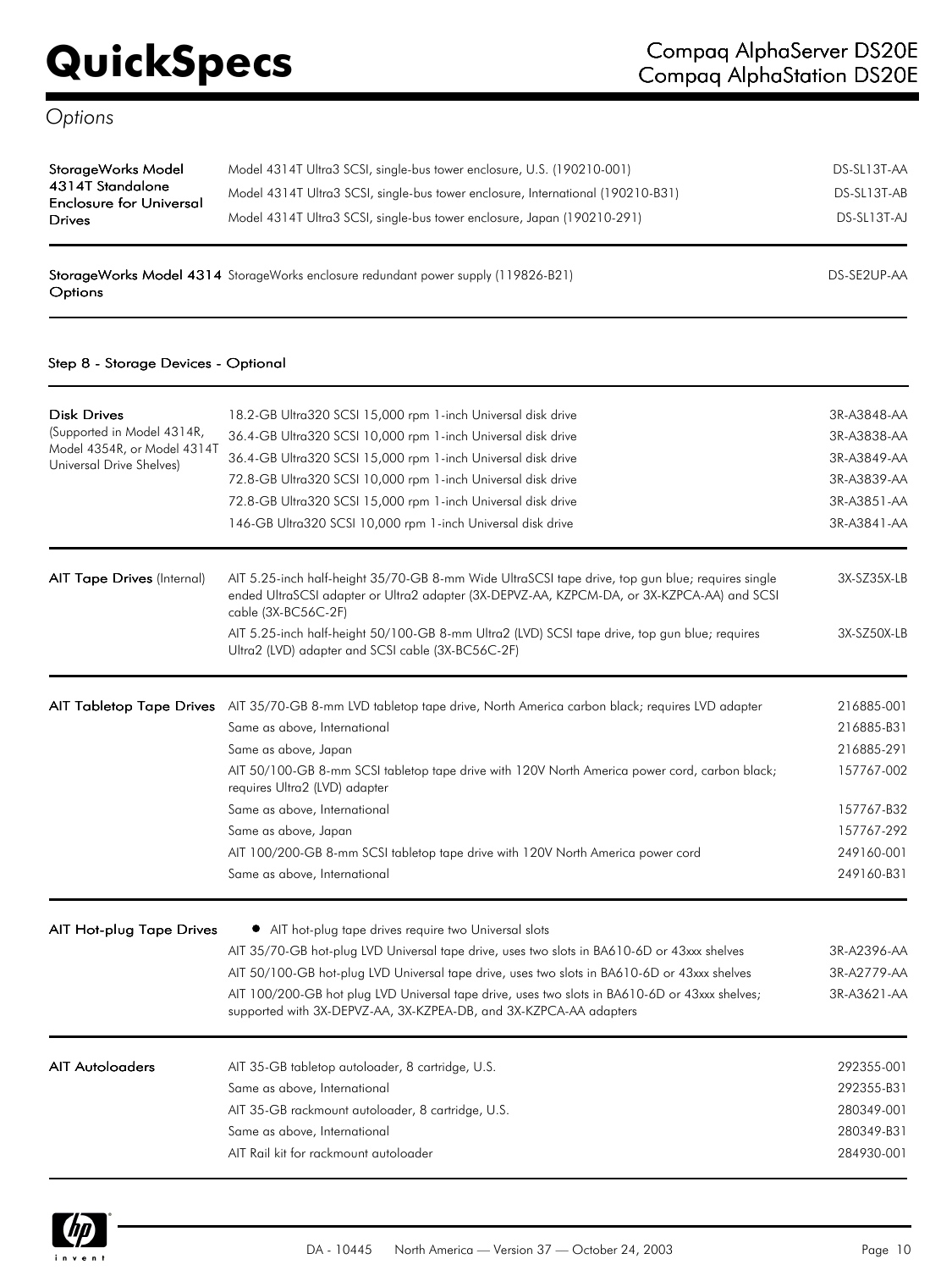| Options                                 |                                                                                                                                                                                                                             |             |
|-----------------------------------------|-----------------------------------------------------------------------------------------------------------------------------------------------------------------------------------------------------------------------------|-------------|
| <b>AIT Tape Libraries</b>               | SSL2020 AIT tabletop library with one AIT 50-GB drive and 20 slots, LVD                                                                                                                                                     | 175195-B21  |
|                                         | SSL2020 AIT tabletop library with two AIT 50-GB drives and 20 slots, LVD                                                                                                                                                    | 175195-B22  |
|                                         | SSL2020 AIT rackmount library with one AIT 50-GB drive and 20 slots, LVD                                                                                                                                                    | 175196-B21  |
|                                         | SSL2020 AIT rackmount library with two AIT 50-GB drives and 20 slots, LVD                                                                                                                                                   | 175196-B22  |
| DAT Tape Drives (Internal)              | DAT 12/24-GB 4-mm 5.25-inch half-height SCSI tape drive, top gun blue; requires single-ended<br>UltraSCSI or Ultra2 adapter (KZPBA-CA, 3X-DEPVZ-AA, 3X-KZPCA-AA, 3X-KZPEA-DB, or KZPCM-<br>DA) and SCSI cable (3X-BC56C-2F) | TLZ10-LB    |
|                                         | DAT 20/40-GB 4-mm 5.25-inch half-height Ultra2 (LVD) SCSI tape drive, top gun blue; requires<br>Ultra2 (LVD) adapter and SCSI cable (3X-BC56C-2F)                                                                           | 3X-SD20X-LB |
|                                         | DAT 36/72-GB 4-mm 5.25-inch half-height LVD SCSI tape drive, carbon black; (Q1525A);<br>OpenVMS only                                                                                                                        | 3R-A4544-AA |
|                                         | DAT Tabletop Tape Drives DAT 20/40-GB 4-mm Wide Ultra2 (LVD) tabletop SCSI tape drive with 120V North America power<br>cord, carbon black; requires Ultra2 (LVD) adapter                                                    | 157770-002  |
|                                         | Same as above, International                                                                                                                                                                                                | 157770-B32  |
|                                         | Same as above, Japan                                                                                                                                                                                                        | 157770-292  |
|                                         | DAT 40-GB LVD tabletop tape drive with North America power cord (Q1554A)                                                                                                                                                    | 3R-A4753-AA |
|                                         | Same as above, International (Q1555A)                                                                                                                                                                                       | 3R-A4754-AA |
|                                         | DAT 36/72-GB LVD tabletop SSI tape drive with 120V North America power cord, carbon black<br>(Q1527A)                                                                                                                       | 3R-A4545-AA |
|                                         | Same as above, International (Q1528A)                                                                                                                                                                                       | 3R-A4546-AA |
|                                         | DAT Hot-plug Tape Drive DAT 20/40-GB DDS4 hot-plug LVD Universal tape drive, uses two slots in BA610-6D or 43xxx shelves                                                                                                    | 3R-A2780-AA |
|                                         | DAT 40-GB hot-plug LVD tape drive (Q1546A)                                                                                                                                                                                  | 3R-A4745-AA |
|                                         | DAT 36/72-GB hot-plug LVD Universal tape drive, carbon black; uses two slots in BA610-6D or 43xxx<br>storage shelves                                                                                                        | 3R-A4547-AA |
| <b>DAT Autoloaders</b>                  | DAT 20/40-GB auto loader external; requires BN31W-xx SCSI cable and<br>3X-KZPCA-AA, or 3X-DEPVZ-AA adapter, North America                                                                                                   | 166505-001  |
|                                         | Same as above, International                                                                                                                                                                                                | 166505-B31  |
|                                         | Same as above, Japan                                                                                                                                                                                                        | 166505-291  |
| <b>DLT/SDLT Tabletop Tape</b><br>Drives | NOTE: 3X-KZPEA-DB does not support shared tapes/libraries.                                                                                                                                                                  |             |
|                                         | DLT8000 tabletop 40/80-GB DLT external tape drive, carbon black - requires<br>3X-KZPCA-AA LVD adapter - U.S.                                                                                                                | 146197-B23  |
|                                         | Same as above - Japan                                                                                                                                                                                                       | 146197-293  |
|                                         | SDLT tabletop 110/220-GB external tape drive, carbon black- requires 3X-KZPCA-AA or 3X-KZPEA-<br>DB LVD adapter - U.S.                                                                                                      | 192103-002  |
|                                         | Same as above - International                                                                                                                                                                                               | 192103-B32  |
|                                         | Same as above - Japan                                                                                                                                                                                                       | 192103-293  |
|                                         | SDLT tabletop 160/320-GB external tape drive, carbon black - requires 3X-KZPCA-AA or 3X-KZPEA-<br>DB LVD adapter - U.S.                                                                                                     | 257319-001  |
|                                         | Same as above - International                                                                                                                                                                                               | 257319-B31  |
|                                         | Same as above - Japan                                                                                                                                                                                                       | 257319-291  |

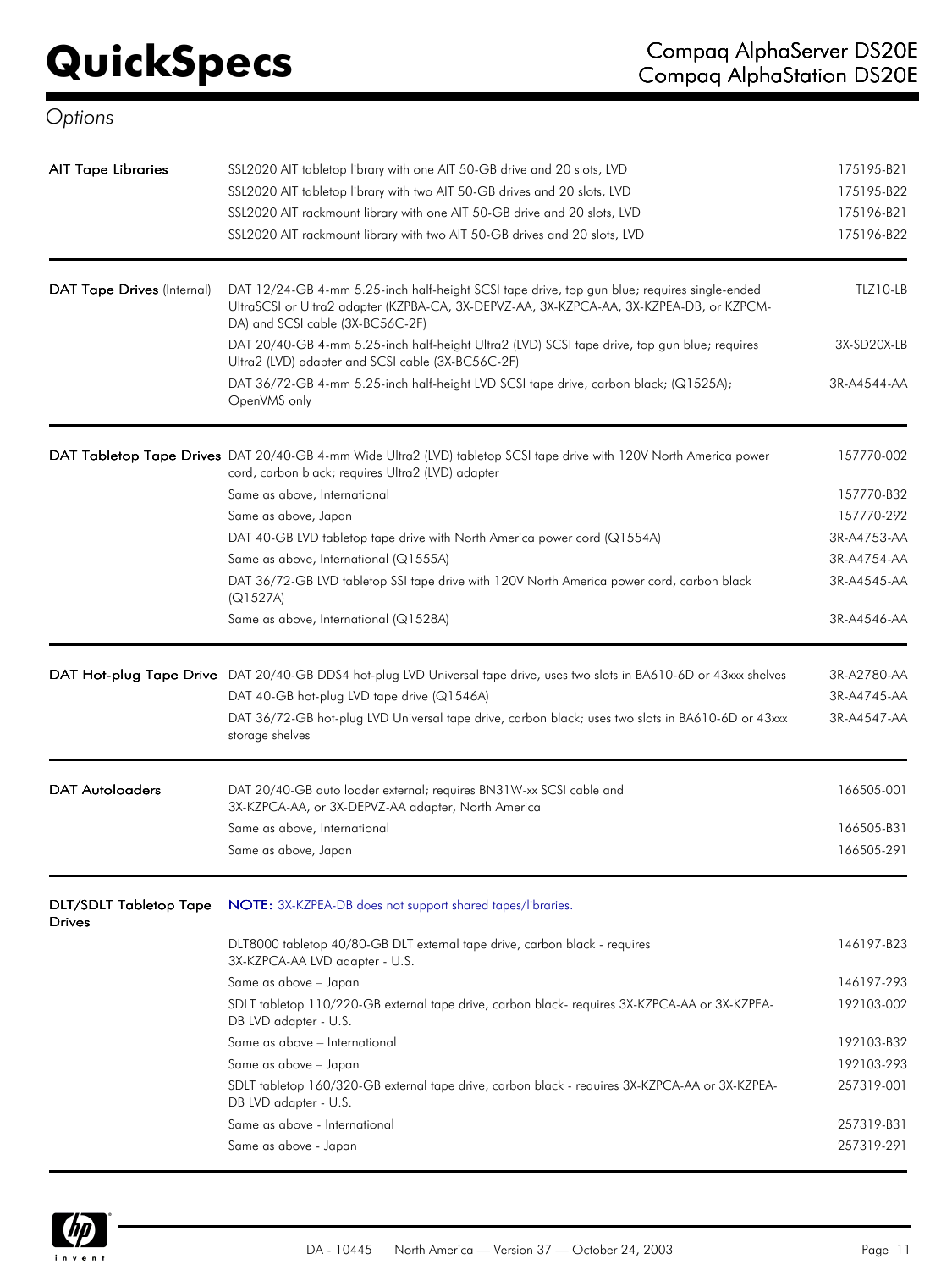| Ultrium Tabletop Tape<br>Drives | Ultrium 460 tabletop tape drive, four per system, two per SCSI bus, U.S.<br>Supported with 3X-KZPEA-xx, KZPCA-xx, and DEPVZ SCSI adapters only.<br>Ultrium 460 tape drives are cluster friendly devices, but cannot be shared by cluster members.<br>Tru64 UNIX V5.1A, requires Patch Kit 4: T64V51AB21AS0004-20030206.tar<br>Tru64 UNIX V5.1B, requires Patch Kit 1: T64v51bb03as0001-20021229.tar | Q1519A     |
|---------------------------------|-----------------------------------------------------------------------------------------------------------------------------------------------------------------------------------------------------------------------------------------------------------------------------------------------------------------------------------------------------------------------------------------------------|------------|
|                                 | Ultrium 460 tabletop tape drive, same as above, International                                                                                                                                                                                                                                                                                                                                       | Q1520A     |
| <b>DLT/SDLT Tape Libraries</b>  | NOTE: 3X-KZPEA-DB does not support shared tapes/libraries.                                                                                                                                                                                                                                                                                                                                          |            |
|                                 | Rackmount kit for H9Axx M-Series cabinets - required for mounting MSL5000 series in M-Series<br>cabinets                                                                                                                                                                                                                                                                                            | 254795-001 |
|                                 | MSL5026DLX, DLT tabletop library with one 40/80-GB DLT tape drive, LVD                                                                                                                                                                                                                                                                                                                              | 231821-B21 |
|                                 | MSL5026DLX, DLT tabletop library with two 40/80-GB DLT tape drives, LVD                                                                                                                                                                                                                                                                                                                             | 231821-B22 |
|                                 | MSL5026DLX or MSL5026SL, DLT/SDLT rackmount library, 0 drives - requires rackmount kit (254795-<br>001)                                                                                                                                                                                                                                                                                             | 231979-B21 |
|                                 | MSL5026DLX, DLT rackmount library with one 40/80-GB DLT tape drive, LVD - requires rackmount<br>kit (254795-001)                                                                                                                                                                                                                                                                                    | 231891-B21 |
|                                 | MSL5026DLX, DLT rackmount library with two 40/80-GB DLT tape drives, LVD - requires rackmount<br>kit (254795-001)                                                                                                                                                                                                                                                                                   | 231891-B22 |
|                                 | MSL5026SL, SDLT tabletop library with one 110/220-GB SDLT tape drive, LVD                                                                                                                                                                                                                                                                                                                           | 231822-B21 |
|                                 | MSL5026SL, SDLT tabletop library with two 110/220-GB SDLT tape drives, LVD                                                                                                                                                                                                                                                                                                                          | 231822-B22 |
|                                 | MSL5026SL, SDLT rackmount library with one 110/220-GB SDLT tape drive, LVD - requires<br>rackmount kit (254795-001)                                                                                                                                                                                                                                                                                 | 231892-B21 |
|                                 | MSL5026SL, SDLT rackmount library with two 110/220-GB SDLT tape drives, LVD - requires<br>rackmount kit (254795-001)                                                                                                                                                                                                                                                                                | 231892-B22 |
|                                 | MSL5026SL, SDLT tabletop library with one 110/220-GB SDLT tape drive, LVD (Graphite)                                                                                                                                                                                                                                                                                                                | 302511-B21 |
|                                 | MSL5026SL, SDLT tabletop library with two 110/220-GB SDLT tape drives, LVD (Graphite)                                                                                                                                                                                                                                                                                                               | 302511-B22 |
|                                 | MSL5026SL, SDLT rackmount library with one 110/220-GB SDLT tape drive, LVD (Graphite)                                                                                                                                                                                                                                                                                                               | 302512-B21 |
|                                 | MSL5026SL, SDLT rackmount library with two 110/220-GB SDLT tape drives, LVD (Graphite)                                                                                                                                                                                                                                                                                                              | 302512-B22 |
|                                 | MSL5026S2, SDLT2 tabletop library with one 160/320-GB SDLT tape drive, LVD                                                                                                                                                                                                                                                                                                                          | 293473-B21 |
|                                 | MSL5026S2, SDLT2 tabletop library with two 160/320-GB SDLT tape drives, LVD                                                                                                                                                                                                                                                                                                                         | 293473-B22 |
|                                 | MSL5026S2 SDLT rackmount library, 0 drives, LVD - requires rackmount kit (254795-001)                                                                                                                                                                                                                                                                                                               | 293472-B21 |
|                                 | MSL5026S2, SDLT2 rackmount library with one 160/320-GB SDLT tape drive, LVD                                                                                                                                                                                                                                                                                                                         | 293472-B22 |
|                                 | MSL5026S2, SDLT2 rackmount library with two 160/320-GB SDLT tape drive, LVD                                                                                                                                                                                                                                                                                                                         | 293472-B23 |
|                                 | MSL5026S2, SDLT2 rackmount library with one 160/320-GB SDLT tape drive with Fibre Channel,<br><b>LVD</b>                                                                                                                                                                                                                                                                                            | 293472-B24 |
|                                 | MSL5026S2, SDLT2 rackmount library with two 160/320-GB SDLT tape drive with Fibre Channel, LVD                                                                                                                                                                                                                                                                                                      | 293472-B25 |
|                                 | MSL5052, 0 drives, LVD, rackmount                                                                                                                                                                                                                                                                                                                                                                   | 255102-B21 |
|                                 | MSL5052SL SDLT tabletop library with two 110/220-GB drives, LVD                                                                                                                                                                                                                                                                                                                                     | 249490-B21 |
|                                 | MSL5052SL SDLT rackmount library with two 110/220-GB drives, LVD - requires rackmount kit<br>$(254795-001)$                                                                                                                                                                                                                                                                                         | 249491-B21 |
|                                 | MSL5052SL SDLT 110/220-GB drive field upgrade, LVD                                                                                                                                                                                                                                                                                                                                                  | 231823-B22 |
|                                 | MSL5052S2, SDLT2 tabletop library with two 160/320-GB SDLT tape drives, LVD, graphite                                                                                                                                                                                                                                                                                                               | 293476-B21 |
|                                 | MSL5052S2, SDLT2 rackmount library with two 160/320-GB SDLT tape drive, LVD                                                                                                                                                                                                                                                                                                                         | 293474-B21 |
|                                 | MSL5052S2, SDLT2 rackmount library with two 160/320-GB SDLT tape drive with Fibre Channel, LVD                                                                                                                                                                                                                                                                                                      | 293474-B24 |
|                                 | NOTE: The following options are supported with 3X-KZPCA-AA or 3X-KZPEA-DB LVD adapters.                                                                                                                                                                                                                                                                                                             |            |

MSL6000 with LTO Gen2 Tape Libraries

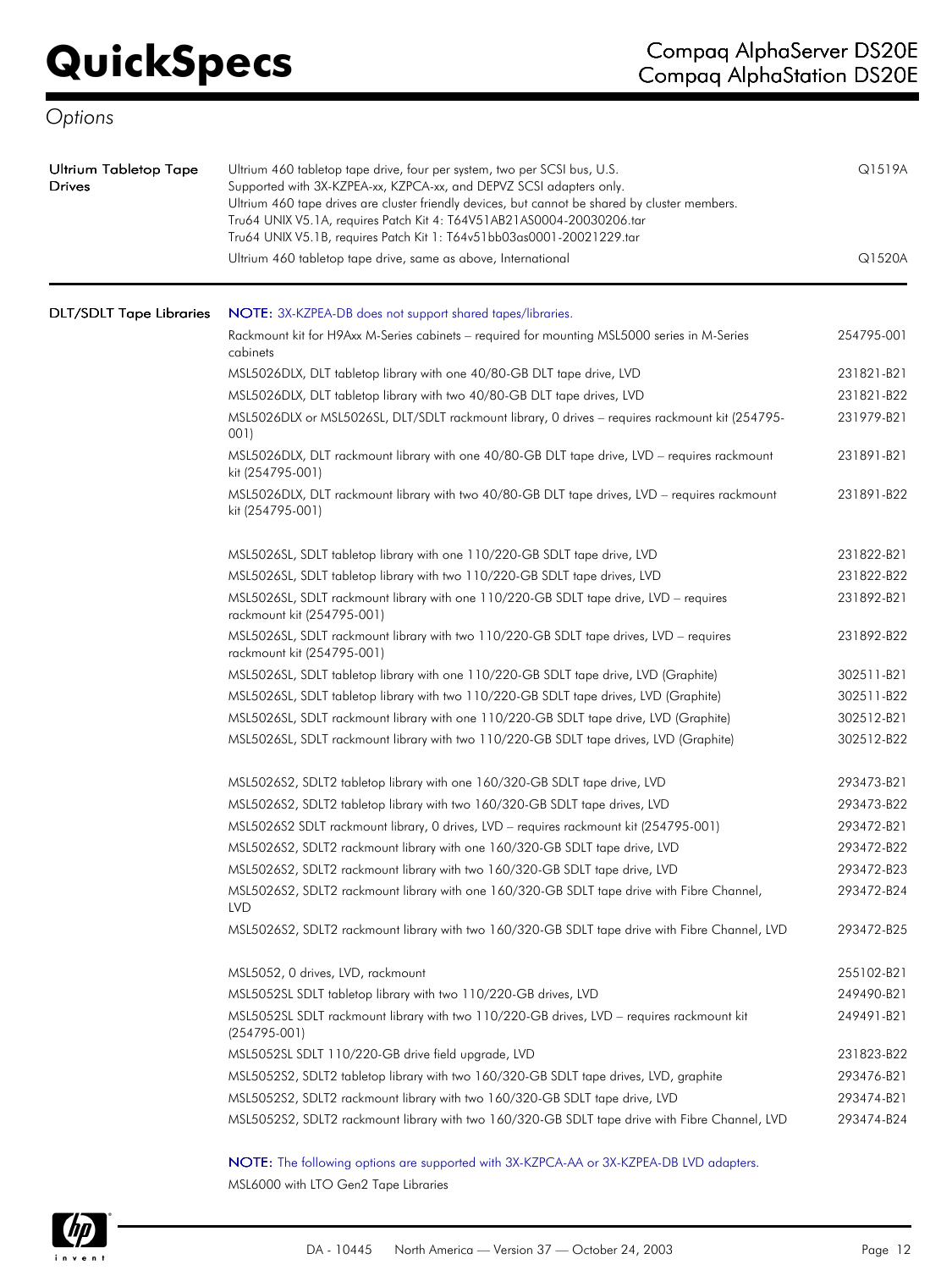| MSL6000 LTO Gen2 add-on drive                                                                               | 330729-B21 |
|-------------------------------------------------------------------------------------------------------------|------------|
| MSL6030 with 0 drives, LTO, LVDS, rackmount                                                                 | 330731-B21 |
| MSL6030 with one drive, LTO2, LVDS, rackmount                                                               | 330731-B22 |
| MSL6030 with two drives, LTO2, LVDS, rackmount                                                              | 330731-B23 |
| MSL6030 with one drive, LTO2, Fibre, rackmount                                                              | 330731-B24 |
| MSL6030 with two drives, LTO2, Fibre, rackmount                                                             | 330731-B25 |
| MSL6030 with one drive, LTO2, LVDS, tabletop                                                                | 330788-B21 |
| MSL6030 with two drives, LTO2, LVDS, tabletop                                                               | 330788-B22 |
| MSL6060 with 0 drives, LTO, LVDS, rackmount                                                                 | 331196-B23 |
| MSL6060 with two drives, LTO2, LVDS, rackmount                                                              | 331196-B21 |
| MSL6060 with two drives, LTO2, Fibre, rackmount                                                             | 331196-B22 |
| MSL6060 with two drives, LTO2, LVDS, tabletop                                                               | 331195-B21 |
|                                                                                                             |            |
| ESL9322S2 SDLT2 tape library, two 160/320GB SDLT tape drives, 222 slots - requires 3X-KZPCA-AA<br>adapter   | 293409-B22 |
| ESL9322S2 SDLT2 tape library, eight 160/320GB SDLT tape drives, 222 slots - requires 3X-KZPCA-AA<br>adapter | 293409-B28 |
| ESL9322S2 SDLT2 tape library, two 160/320GB SDLT tape drives, 322 slots - requires 3X-KZPCA-AA<br>adapter   | 293410-B22 |
| ESL9322S2 SDLT2 tape library, eight 160/320GB SDLT tape drives, 322 slots - requires 3X-KZPCA-AA<br>adapter | 293410-B28 |
| ESL9326SL SDLT tape library with six 110/220-GB SDLT tape drives, LVD                                       | 234615-B21 |
| ESL9326SL SDLT tape library with eight 110/220-GB SDLT tape drives, LVD                                     | 234615-B22 |
| ESL9326SL SDLT tape library with 16 110/220-GB SDLT tape drives, LVD                                        | 234615-B26 |
| NOTE: The following options are supported with 3X-KZPCA-AA or 3X-KZPEA-DB LVD adapters.                     |            |
| ESL9000 with LTO Gen2 Tape Libraries                                                                        |            |
| ESL 9322 library with 0 drives                                                                              | 330832-B21 |
| ESL 9595 library with 0 drives                                                                              | 330833-B21 |
| ESL 9000 Ultrium 460 drive upgrade kit                                                                      | 330834-B21 |
| ESL 9000 SDLT 110 drive uparade kit                                                                         | 330837-B21 |

| ESL YOYO IIDI'AI'V WITH U AIIVES       | 330833-BZT |
|----------------------------------------|------------|
| ESL 9000 Ultrium 460 drive upgrade kit | 330834-B21 |
| ESL 9000 SDLT 110 drive upgrade kit    | 330837-B21 |
| ESL 9322 222 to 322 slot upgrade kit   | 330840-B21 |
| ESL 9000 5-MB memory module            | 330841-B21 |
| ESL 9595 400 to 500 slot upgrade kit   | 330842-B21 |
| ESL 9595 500 to 595 slot upgrade kit   | 330842-B22 |
| ESL 9595 400 to 595 slot upgrade kit   | 330842-B23 |

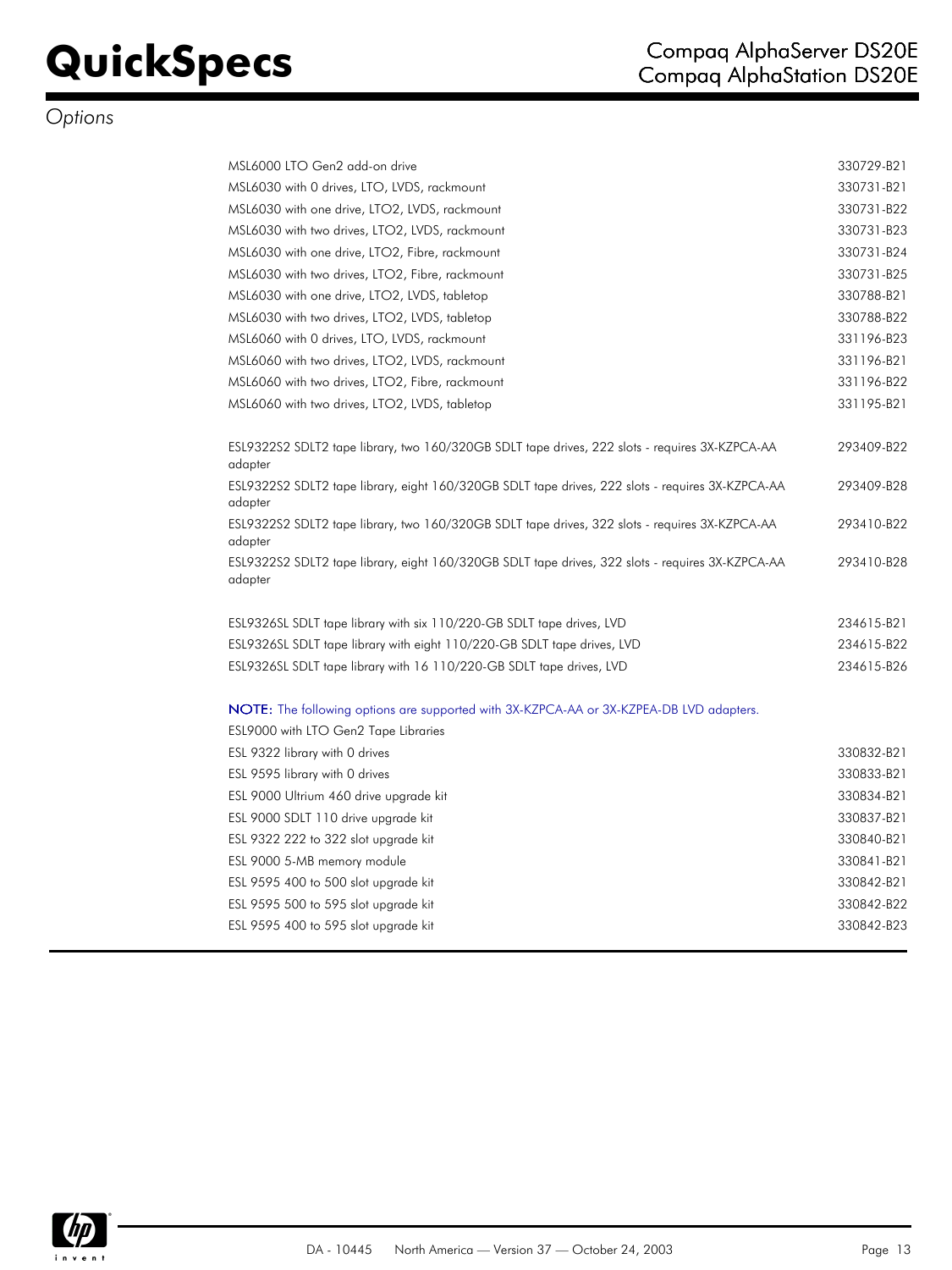| Enclosure | 3U Rackmount Tape Drive 3U LVD Rackmount Tape Drive Enclosure for use in H9Axx M-Series Cabinets, 0 drives, carbon black,                                                                                                                                                                                     | 274338-B21  |
|-----------|---------------------------------------------------------------------------------------------------------------------------------------------------------------------------------------------------------------------------------------------------------------------------------------------------------------|-------------|
|           | Rackmount Kit for H9Axx Series Cabinets, carbon black – required for mounting 3U Rackmount Tape<br>Drive Enclosure in M-Series cabinet                                                                                                                                                                        | 3R-A3804-AA |
|           | NOTE: The 3U Tape Drive Enclosure supports up to four internal half-height removable devices, or<br>up to two full height devices. Select up to four AIT or DAT devices, or two DLT/SDLT devices with 3U<br>Rackmount Tape Drive Enclosure (274338-B21), or select preconfigured configurations listed below. |             |
|           | AIT 35/70-GB 3U tape drive, requires 3X-KZPCA-AA LVD adapter, carbon black                                                                                                                                                                                                                                    | 216884-B21  |
|           | AIT 50/100-GB 3U tape drive, requires 3X-KZPCA-AA LVD adapter, carbon black (157766-B22)                                                                                                                                                                                                                      | 3R-A3753-AA |
|           | DAT 20/40-GB 3U tape drive, requires 3X-KZPCA-AA LVD adapter, carbon black (157769-B22)                                                                                                                                                                                                                       | 3R-A3752-AA |
|           | DLT8000 40/80-GB tape drive, requires 3X-KZPCA-AA LVD adapter                                                                                                                                                                                                                                                 | 146196-B22  |
|           | SDLT 110/220-GB tape drive, requires 3X-KZPCA-AA or 3X-KZPEA-DB LVD adapter                                                                                                                                                                                                                                   | 192106-B25  |
|           | SDLT 160/320-GB tape drive, requires 3X-KZPCA-AA or 3X-KZPEA-DB LVD adapter, carbon black                                                                                                                                                                                                                     | 257319-B21  |
|           | Ultrium 460 tape drive, requires 3X-KZPEA-xx, KZPCA-xx, or DEPVZ SCSI adapter, carbon black<br>Tru64 UNIX V5.1A requires Patch Kit 4: T64V51AB21AS0004-20030206.tar<br>Tru64 UNIX V.1B requires Patch Kit 1: T64v51bb03as0001-20021229.tar<br>OpenVMS: minimum V7.2-2                                         | Q1518A      |
|           | <b>Preconfigured Configurations</b>                                                                                                                                                                                                                                                                           |             |
|           | AIT 50-GB 3U rackmount kit, carbon black                                                                                                                                                                                                                                                                      | 274333-B21  |
|           | DLT 40/80-GB, 3U rackmount kit, carbon black                                                                                                                                                                                                                                                                  | 274332-B21  |
|           | DLT 40/80-GB, dual-drive, 3U rackmount kit, carbon black                                                                                                                                                                                                                                                      | 274335-B21  |
|           | SDLT 110/220-GB, 3U rackmount kit, carbon black                                                                                                                                                                                                                                                               | 274331-B21  |
|           | SDLT 110/220-GB, dual-drive, 3U rackmount kit, carbon black                                                                                                                                                                                                                                                   | 274334-B21  |
| Enclosure | 5U Rackmount Tape Drive 5U LVD Rackmount Tape Drive Enclosure, carbon black, for use in H9Axx M-Series Cabinets, 0 drives                                                                                                                                                                                     | 274339-B21  |
|           | Rackmount Kit for H9Axx Series Cabinets, carbon black - required for mounting 5U Rackmount Tape<br>Drive Enclosure in M-Series cabinet                                                                                                                                                                        | 254795-001  |
|           | NOTE: The 5U Rackmount Tape Drive Enclosure supports four full-height devices; select up to four<br>DLT or SDLT devices with 274339-B21, or select preconfigured configurations listed below.                                                                                                                 |             |
|           | DLT8000 40/80-GB tape drive, requires 3X-KZPCA-AA LVD adapter, carbon black                                                                                                                                                                                                                                   | 146196-B22  |
|           | SDLT 110/220-GB tape drive, requires 3X-KZPCA-AA or 3X-KZPEA-DB LVD adapter, carbon black                                                                                                                                                                                                                     | 192106-B25  |
|           | SDLT 160/320-GB tape drive, requires 3X-KZPCA-AA or 3X-KZPEA-DB LVD adapter, carbon black                                                                                                                                                                                                                     | 257319-B21  |
|           | <b>Preconfigured Configurations</b>                                                                                                                                                                                                                                                                           |             |
|           | SDLT 110/220-GB Tape Array III, 5U rackmount kit, carbon black                                                                                                                                                                                                                                                | 274336-B21  |
|           | DLT 40/80-GB Tape Array III, 5U rackmount kit, carbon black                                                                                                                                                                                                                                                   | 274337-B21  |
|           | DLT Tape Array III Model 0 enclosure, U.S.                                                                                                                                                                                                                                                                    | 168047-001  |
|           | Same as above, International                                                                                                                                                                                                                                                                                  | 168047-B31  |
|           | Same as above, Japan                                                                                                                                                                                                                                                                                          | 168047-291  |

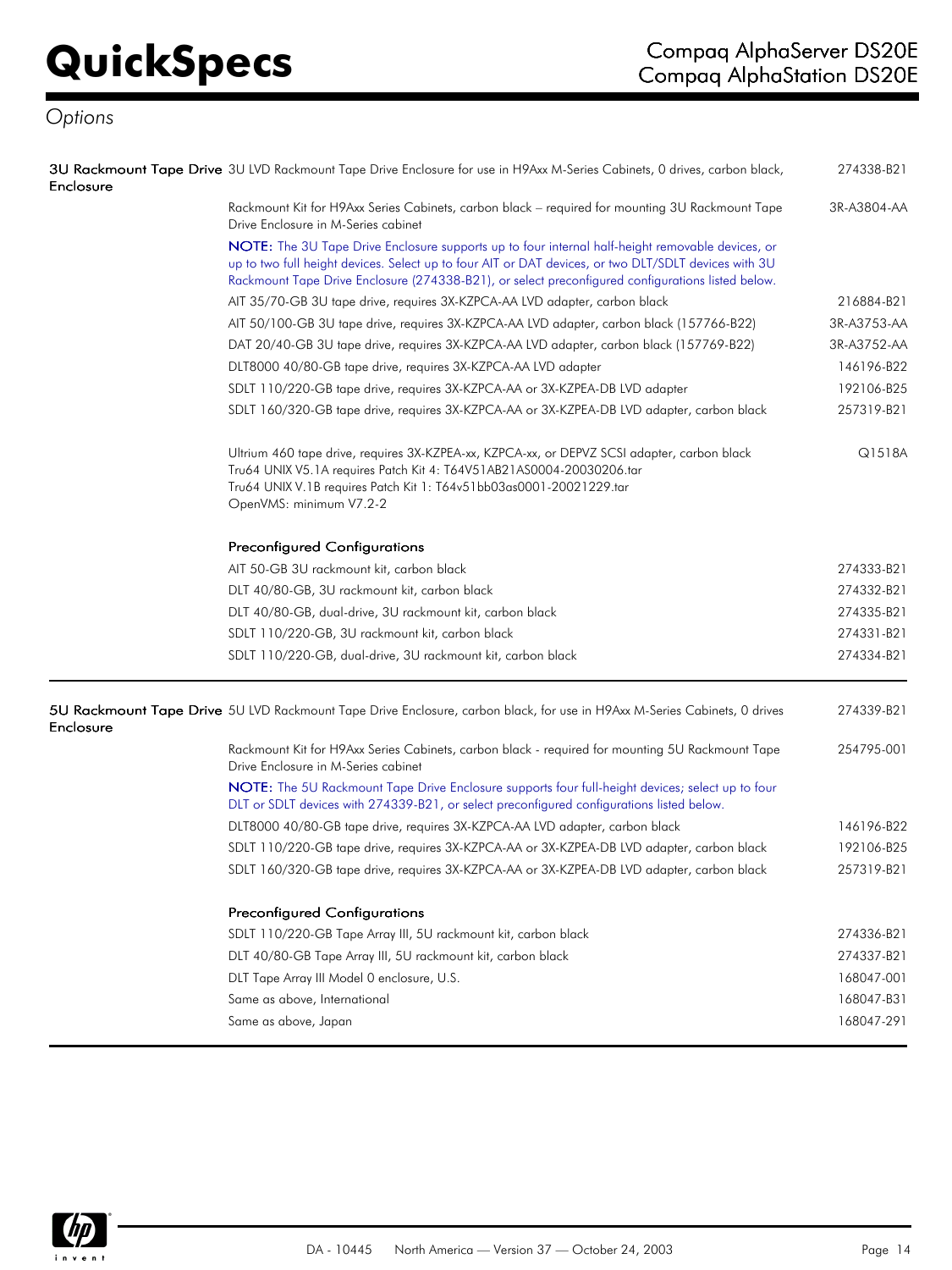| Network Storage Routers     | NOTE: The following Network Storage Routers are supported with MSL5000 and ELS9000 tape<br>libraries:                                                                                                                             |             |
|-----------------------------|-----------------------------------------------------------------------------------------------------------------------------------------------------------------------------------------------------------------------------------|-------------|
|                             | NSR e1200-160 one Fibre Channel x two LVD FC to SCSI Data Router, Tru64 UNIX and OpenVMS,<br>graphite (330728-B21)                                                                                                                | 330728-B21  |
|                             | NSR e2400 two Fibre Channel x two LVD FC to SCSI Data Router with card cage, Tru64 UNIX and<br>OpenVMS, carbon black (262665-B21)                                                                                                 | 3R-A3935-AA |
|                             | NSR e2400 two Fibre Channel x four LVD FC to SCSI Data Router with no card cage, Tru64 UNIX and<br>OpenVMS, carbon black (262664-B21)                                                                                             | 3R-A3745-AA |
|                             | NSR N1200 one Fibre Channel x two LVD FC to SCSI Data Router, Tru64 UNIX and OpenVMS,<br>supports tape drives and tape libraries (280823-B21)                                                                                     | 3R-A3747-AA |
|                             | NSR m2402 two Fibre Channel x four LVD FC to SCSI Data Router, Tru64 UNIX and OpenVMS<br>$(262653-B21)$                                                                                                                           | 3R-A3740-AA |
|                             | NSR m2402 two Fibre Channel x four HVD FC to SCSI Data Router, Tru64 UNIX and OpenVMS<br>$(262654-B21)$                                                                                                                           | 3R-A3741-AA |
| <b>UltraSCSI Hubs</b>       | UltraSCSI hub with three differential ports, no single-ended ports, consists of two host ports and one<br>storage port in 3.5-inch SBB, UltraSCSI cables not included                                                             | DS-DWZZH-03 |
|                             | UltraSCSI hub with five differential ports, no single-ended ports, consists of four host ports and one<br>storage port in 3.5-inch SBB, UltraSCSI cables not included                                                             | DS-DWZZH-05 |
| StorageWorks Fibre          | NOTE: For more information on the following switches, refer to                                                                                                                                                                    |             |
| <b>Channel Switches</b>     | http://www.compaq.com/products/quickspecs/10457 na/10457 na.HTML                                                                                                                                                                  |             |
|                             | Fibre Channel SAN switch, 8 ports, 2 Gb, EL with Fabric Operating Software<br>$(322120-B21)$                                                                                                                                      | DS-DSGGD-BC |
|                             | Fibre Channel SAN switch, 8 ports, 2 Gb, Power Pack, with Fabric Operating Software (322121-B21)                                                                                                                                  | DS-DSGGD-CC |
|                             | Fibre Channel SAN Switch, 16 ports, 2 Gb, Base with Fabric Operating Software (322118-B21)                                                                                                                                        | DS-DSGGD-CA |
|                             | Fibre Channel SAN switch, 16 ports, 2 Gb, Power Pack, with Fabric Operating Software (322119-<br>B21)                                                                                                                             | DS-DSGGD-CB |
|                             | Fibre Channel SAN Switch, 32 ports, 2 Gb, Base with Fabric Operating Software (240603-B21)                                                                                                                                        | DS-DSGGD-AB |
|                             | Fibre Channel SAN Switch, 32 ports, 2 Gb, Power Pack with Fabric Operating Software (333764-B21)                                                                                                                                  | DS-DSGGD-DB |
|                             | Fibre Channel SAN Switch, 64 ports, 2 Gb, Base with Fabric Operating Software (332177-B21)                                                                                                                                        | DS-DSGGE-BA |
|                             | Fibre Channel SAN Switch, 64 ports, 2 Gb, Power Pack with Fabric Operating Software (332178-B21)                                                                                                                                  | DS-DSGGE-CA |
|                             | Short wave optical GBIC (380561-B21)                                                                                                                                                                                              | DS-DXGGA-SA |
| McData 64-port Fibre        | SAN Director 64 (1 Gb) 32 ports, base model                                                                                                                                                                                       | DS-DMGGD-AA |
| <b>Channel SAN Director</b> | SAN Director (2 Gb) 64 ports                                                                                                                                                                                                      | DS-DMGGD-BA |
| <b>Class Switches</b>       | SAN Director Connectivity Manager Kit                                                                                                                                                                                             | DS-DMGGO-AA |
|                             | SAN Edge Switch (2 Gb) 16 ports                                                                                                                                                                                                   | DS-DMGGE-BB |
|                             | SAN Edge Switch (2 Gb) 32 ports                                                                                                                                                                                                   | DS-DMGGE-BC |
|                             | NOTE: Connection for, or between, 1-Gb and/or 2-Gb SAN switches requires different cables. Refer<br>to the Switches, Hubs, and Interconnects QuickSpecs at:<br>http://www.compaq.com/products/quickspecs/North America/10490.html |             |
|                             |                                                                                                                                                                                                                                   |             |
|                             | Fibre Channel Disk Drives 36-GB 10K rpm dual-port 2-Gb/sec FC-AL 1-inch (25.4mm) drive (238590-B21)                                                                                                                               | 3R-A3239-AA |
|                             | 72-GB 10K rpm dual-port 2-Gb/sec FC-AL 1-inch (25.4mm) drive (238921-B21)                                                                                                                                                         | 3R-A3260-AA |
|                             | 146-GB 10K rpm dual-port 2-Gb/sec FC-AL 1-inch (25.4mm) drive (293556-B21)                                                                                                                                                        | 3R-A3975-AA |
|                             | 36-GB 15K rpm dual-port 2-Gb/sec FC-AL 1-inch (25.4mm) drive (236205-B21)                                                                                                                                                         | 3R-A3210-AA |
|                             | 72-GB 15K rpm dual-port 2-Gb/sec FC-AL 1-inch (25.4mm) drive (293568-B21)                                                                                                                                                         | 3R-A3971-AA |

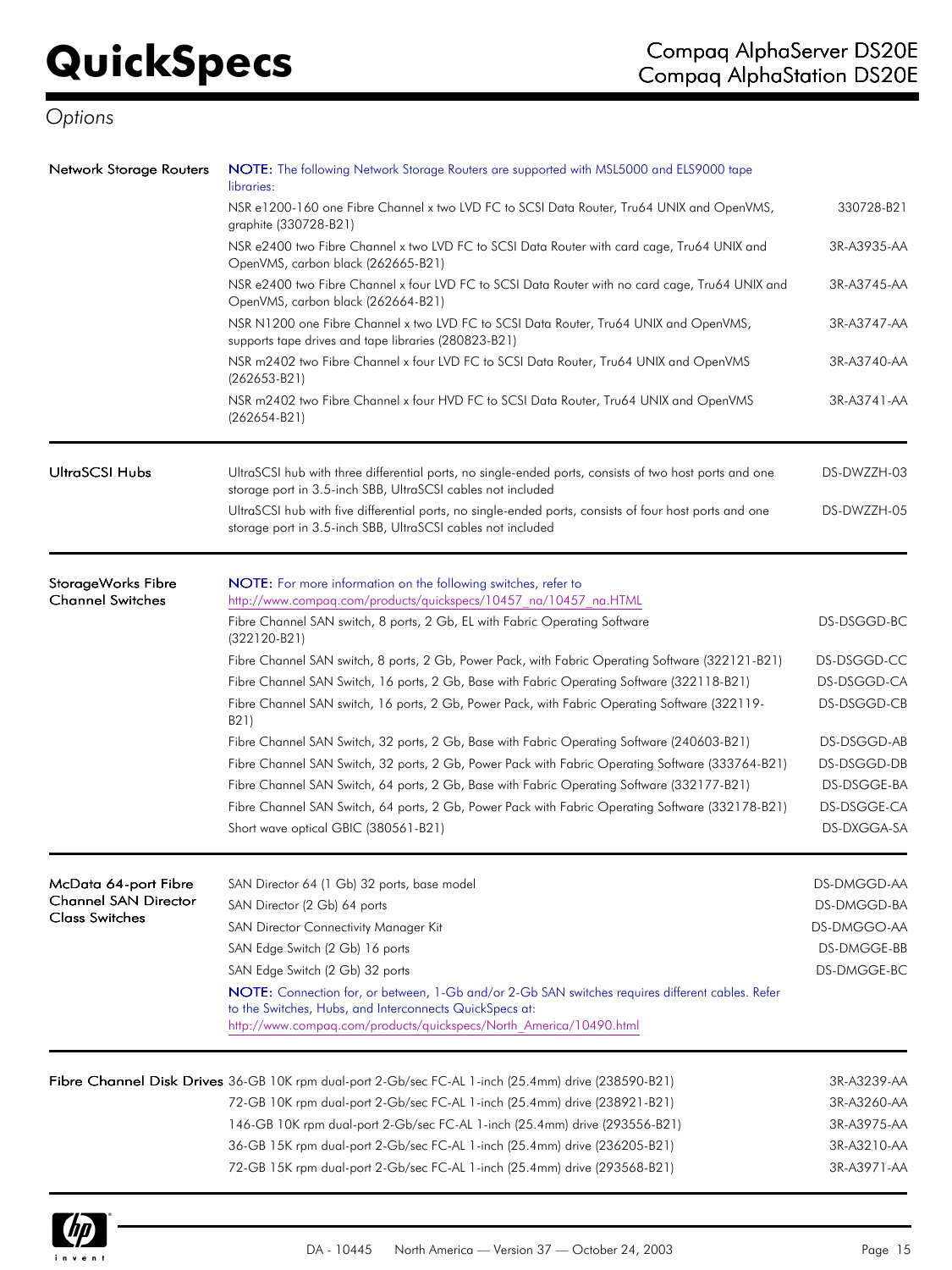| Fibre Channel Hubs | Unmanaged Fibre Channel 7-port Storage Hub, International (Tru64 UNIX only) (234453-B31) | DS-SWXHB-17 |
|--------------------|------------------------------------------------------------------------------------------|-------------|
|                    | Unmanaged Fibre Channel 7-port Storage Hub, Japan (Tru64 UNIX only) (234453-291)         | DS-SWXHB-J7 |
|                    | Unmanaged Fibre Channel 7-port Storage Hub, North America (Tru64 UNIX only) (234453-001) | DS-SWXHB-07 |

## Step 9 - UltraSCSI RAID Array Controllers and UltraSCSI RAID Packaged Solutions - Optional External Storage Solutions/Controllers

| <b>Enterprise Virtual Array</b><br>5000          | The Enterprise Virtual Array 5000 (EVA5000) is the mid to high-range member of the HP<br>StorageWorks virtual disk array enabled by VersaStor technology. The EVA5000 is designed for the<br>data center where there is a critical need for ever-increasing capacity/replication requirements,<br>performance demands, and business continuance needs. Support is provided for HP StorageWorks<br>Continuous Access, HP StorageWorks Business Copy, and HP OpenView Storage Operations<br>Management Software. The EVA5000 is a full 2-Gb end-to-end Fibre Channel Array that operates in<br>1-Gb, 2-Gb or mixed 1-Gb/2-Gb SAN fabrics.<br>The EVA5000 is available in pre-defined configurations with controllers and expansion configurations<br>without controllers. There is also a pre-defined configuration that is optimized for the High<br>Performance Technical Computing (HPTC) environments. For ordering information and configuration<br>rules, refer to the EVA5000 QuickSpecs at:<br>http://h18000.www1.hp.com/products/quickspecs/11006 div/11006 div.HTML |                          |
|--------------------------------------------------|-----------------------------------------------------------------------------------------------------------------------------------------------------------------------------------------------------------------------------------------------------------------------------------------------------------------------------------------------------------------------------------------------------------------------------------------------------------------------------------------------------------------------------------------------------------------------------------------------------------------------------------------------------------------------------------------------------------------------------------------------------------------------------------------------------------------------------------------------------------------------------------------------------------------------------------------------------------------------------------------------------------------------------------------------------------------------------|--------------------------|
| Enterprise Virtual Array<br>3000                 | The Enterprise Virtual Array 3000 (EVA3000) is the mid-range member of the HP StorageWorks virtual<br>disk array enabled by VersaStor technology. The EVA3000 is designed for the data center where there is<br>a critical need for ever-increasing capacity/replication requirements, performance demands, and<br>business continuance needs. Support is provided for HP StorageWorks Continuous Access, HP<br>StorageWorks Business Copy, and HP OpenView Storage Operations Management Software. The<br>EVA3000 is a full 2-Gb end-to-end Fibre Channel Array that operates in 1-Gb, 2-Gb or mixed 1-<br>Gb/2-Gb SAN fabrics.<br>The EVA3000 is available in one of four integrated "independent bundle" configurations, which<br>includes one pair of HSV100 controllers, two FC drive enclosures, and 8 to 16 FC hard drives (bundle<br>dependent). For ordering information and configuration rules, refer to the EVA3000 QuickSpecs at:<br>http://h18000.www1.hp.com/products/quickspecs/11619 div/11619 div.HTML                                                    |                          |
| <b>SAN Storage Array</b>                         | MSA1000 Storage Works modular SAN array, supported with DS-KGPSA-CA and DS-KGPSA-DA<br>adapters; requires connection via a switch - no direct connect; no support for FC arbitrated loop.<br>(201723-B22)<br>Tru64 UNIX V5.1A requires Patch Kit 4: T64V51AB21AS0004-20030206.tar<br>Tru64 UNIX V5.1B requires Patch Kit 1: T64V51BB03AS0001-20021229.tar<br>OpenVMS V7.3-1 requires TIMA Kit: VMS731 MSA1000-V0100<br>OpenVMS V7.3 requires TIMA Kit: VMS73 FIBRE SCSI-V0500<br>OpenVMS V7.2-2 requires TIMA Kit: VMS722 FIBRE SCSI-V0400                                                                                                                                                                                                                                                                                                                                                                                                                                                                                                                                  | 3R-A4328-AA              |
| <b>External Storage</b><br>Solutions/Controllers | Enterprise Virtual Array Model 8C8D 60-Hz, includes 42U opal storage cabinet, four M3220<br>controller assembly with eight HSV110 controllers, eight M5214 dual FC loop 14-bay drive enclosures<br>Enterprise Virtual Array Model 8C8D 50-Hz, includes 42U opal storage cabinet, four M3220<br>controller assembly with eight HSV110 controllers, eight M5214 dual FC loop 14-bay drive enclosures                                                                                                                                                                                                                                                                                                                                                                                                                                                                                                                                                                                                                                                                          | 239782-001<br>249977-B21 |

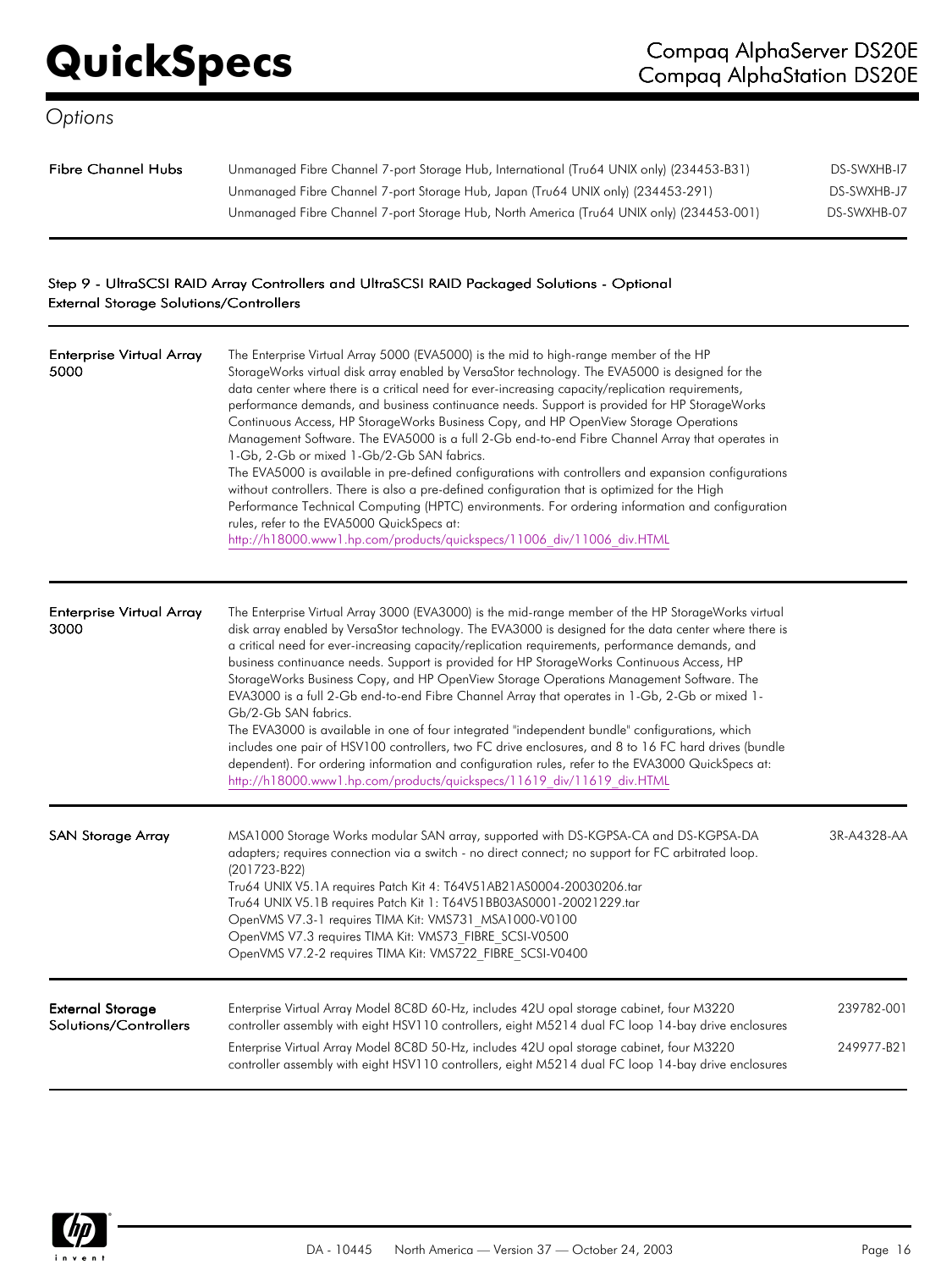| StorageWorks Disk Array<br>Family | following Web pages:                                        | The following part numbers have been assigned for reference purposes only: | NOTE: The HP StorageWorks Disk Array Family, specifically the XP128 and XP1024, are now<br>supported on AlphaServer DS20E systems. For product and ordering information, refer to the<br>http://www.hp.com/products1/storage/products/disk_arrays/highend/xp1024/index.html<br>http://www.hp.com/products1/storage/products/disk_arrays/highend/xp128/index.html |  |  |
|-----------------------------------|-------------------------------------------------------------|----------------------------------------------------------------------------|------------------------------------------------------------------------------------------------------------------------------------------------------------------------------------------------------------------------------------------------------------------------------------------------------------------------------------------------------------------|--|--|
|                                   | 3R-A4417-AA                                                 | A7876A                                                                     | XP128 Disk Array Control Frame                                                                                                                                                                                                                                                                                                                                   |  |  |
|                                   | XP1024 Disk Array Control<br>3R-A4418-AA<br>A7906A<br>Frame |                                                                            |                                                                                                                                                                                                                                                                                                                                                                  |  |  |

### Step 10 - Storage Adapters/Controllers

NOTE: Refer to the following chart when configuring adapters, shelves, and disks.

### AlphaServer DS20E Configuration Chart for Storage Adapters

| Storage Adapter  | Shelf                 | Disk Drive                   | Tru64 UNIX                 | <b>OpenVMS</b>     |
|------------------|-----------------------|------------------------------|----------------------------|--------------------|
| 3X-KZPCA-AA      | BA610-6D              | 3R-A0xxx-AA 1-inch Universal | V4.0F or higher            | $V7.2.2$ or higher |
|                  | $\text{IDS-SL13R-xx}$ | 3R-A1xxx-AA 1-inch Universal |                            |                    |
|                  |                       | 3R-A3xxx-AA 1-inch Universal |                            |                    |
| 3X-KZPEA-DB      | BA610-6D              | 3R-A0xxx-AA 1-inch Universal | V5.1 or higher             | $V7.2.2$ or higher |
|                  | $\text{IDS-SL13R-xx}$ | 3R-A1xxx-AA 1-inch Universal |                            |                    |
|                  |                       | 3R-A3xxx-AA 1-inch Universal |                            |                    |
| <b>IKZPCM-DA</b> | BA36R-xx              | DS-RZ1xx-VW                  | $\mathsf{V4.0F}$ or higher | $V7.2-1$ or higher |
| <b>IKZPBA-CA</b> | BA36R-xx              | $\textsf{IDS-RZ1xx-WW}$      | V4.0F or higher            | $V7.2-1$ or higher |

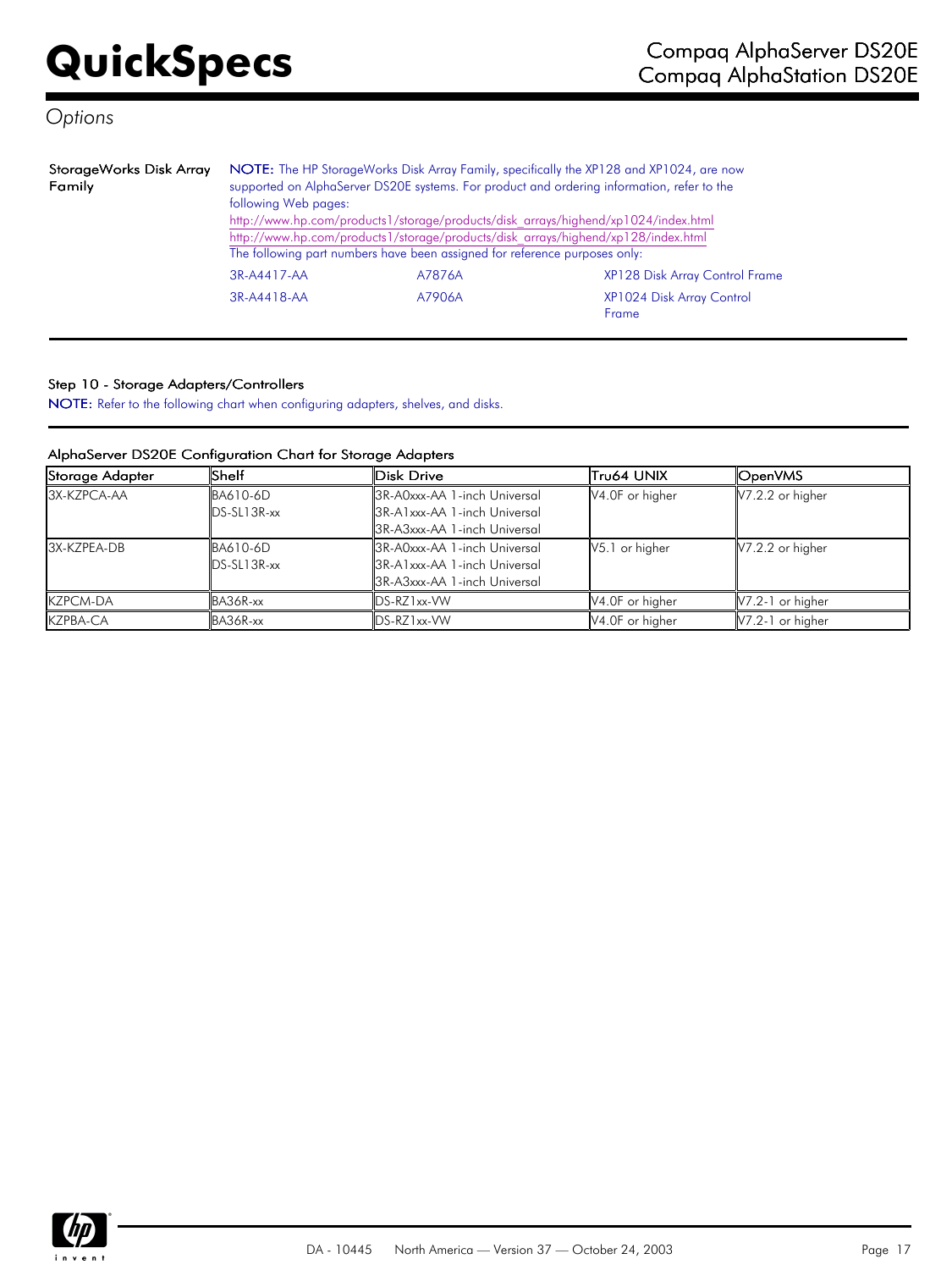## AlphaServer DS20E Configuration Chart for Storage Controllers

| <b>RAID Controller</b>                                                    | Shelf          | Disk Drive                   | Tru64 UNIX      | OpenVMS            |
|---------------------------------------------------------------------------|----------------|------------------------------|-----------------|--------------------|
| KZPAC-AA/CA/CB                                                            | BA36R-xx       | DS-RZ1xx-VW                  | V4.0F or higher | $V7.2-1$ or higher |
| DS-KZPCC-AC/CE BA610-6D Nile card                                         | BA610-6D       | 3R-A0xxx-AA 1-inch Universal | V5.1A or higher |                    |
| (010615-001) minimum revision 0B required to support internal DS-SL13R-xx |                | 3R-A1xxx-AA 1-inch Universal |                 |                    |
| RAID. Graphics card required to run console utilities. Supported          |                | 3R-A3xxx-AA 1-inch Universal |                 |                    |
| in platform part numbers: DA-56PAB-EA/FA/EW/FW and                        |                |                              |                 |                    |
| DA-56RAA-EA/FA/EW/FW.                                                     |                |                              |                 |                    |
| Specific patches are required for specific versions of the                |                |                              |                 |                    |
| operating system - see                                                    |                |                              |                 |                    |
| DS-KZPCC-AC/CE QuickSpecs for details.                                    |                |                              |                 |                    |
| DS-KZPCC-AC/CE RAID controllers support standalone and                    |                |                              |                 |                    |
| cluster configurations; no support as boot device in cluster              |                |                              |                 |                    |
| configurations; TruCluster V5.1 (restricted to non-shared buses           |                |                              |                 |                    |
| $ only\rangle.$                                                           |                |                              |                 |                    |
| 3X-KZPDC-BE/DF - Supported in platform part numbers: DY-                  | BA610-6D       | 3R-A0xxx-AA 1-inch Universal | V5.1B/V5.1A     | $V7.3-1$           |
| 56PAB-EA/FA/EW/FW and                                                     | $DS-SL13R$ -xx | 3R-A1xxx-AA 1-inch Universal |                 |                    |
| DY-56RAA-EA/FA/EW/FW.                                                     |                | 3R-A3xxx-AA 1-inch Universal |                 |                    |
| Restricted to Hose One slot (furthest away from memory). Host             |                |                              |                 |                    |
| based volume shadowing or shared bus not supported.                       |                |                              |                 |                    |
| TruCluster support is restricted to non-shared buses only.                |                |                              |                 |                    |
| Requires V5.1B with Initial Patch Kit located at:                         |                |                              |                 |                    |
| http://ftp1.support.compag.com/public/unix/51b.                           |                |                              |                 |                    |
| Tru64 UNIX V5.1A support requires Patch Kit located at:                   |                |                              |                 |                    |
| http://ftp1.support.compag.com/public/unix/V5.1a                          |                |                              |                 |                    |

|                |                                                                                                                                                                                                                                                                                                                                                                                                                           |            | Maximum # Supported |             |
|----------------|---------------------------------------------------------------------------------------------------------------------------------------------------------------------------------------------------------------------------------------------------------------------------------------------------------------------------------------------------------------------------------------------------------------------------|------------|---------------------|-------------|
|                |                                                                                                                                                                                                                                                                                                                                                                                                                           | Tru64 UNIX | OpenVMS             |             |
| lFibre Channel | PCI Fibre Channel adapter (KGPSA-CA), (uses one slot) (168794-<br>B21)                                                                                                                                                                                                                                                                                                                                                    | 4          | 4                   | DS-KGPSA-CA |
|                | PCI to 2-Gbit Fibre Channel adapter, 64-bit/33-MHz,<br>single-channel (261329-B21)                                                                                                                                                                                                                                                                                                                                        | 4          | 4                   | DS-KGPSA-DA |
|                | PCI-X to 2-Gb Fibre Channel adapter, 64-bit/66-MHz, single-<br>channel (302784-B21)<br>OpenVMS V7.3-1 requires TIMA Kit:<br>VMS73 1 SCSI FIBRE V0300<br>OpenVMS V7.3-1 clusters requires TIMA Kit:<br>VMS73 1 CLUSTER V0100<br>Tru64 UNIX V5.1A requires NHD 6 and T64V51AB21AS0004-<br>20030206.tar<br>Tru64 UNIX V5.1B requires Patch Kit 1: T64V51BB03AS0001-<br>20021229.tar<br>DS-KGPSA-EA does not support MSA 1000 | 4          | 4                   | DS-KGPSA-EA |
|                | Fibre Channel cable (BNGBX-xx) xx=02, 05, 15, 30, 50 meters<br>$\vert x=1, 2, 3, 4, 5 \vert$                                                                                                                                                                                                                                                                                                                              |            |                     | 234457-B2xl |

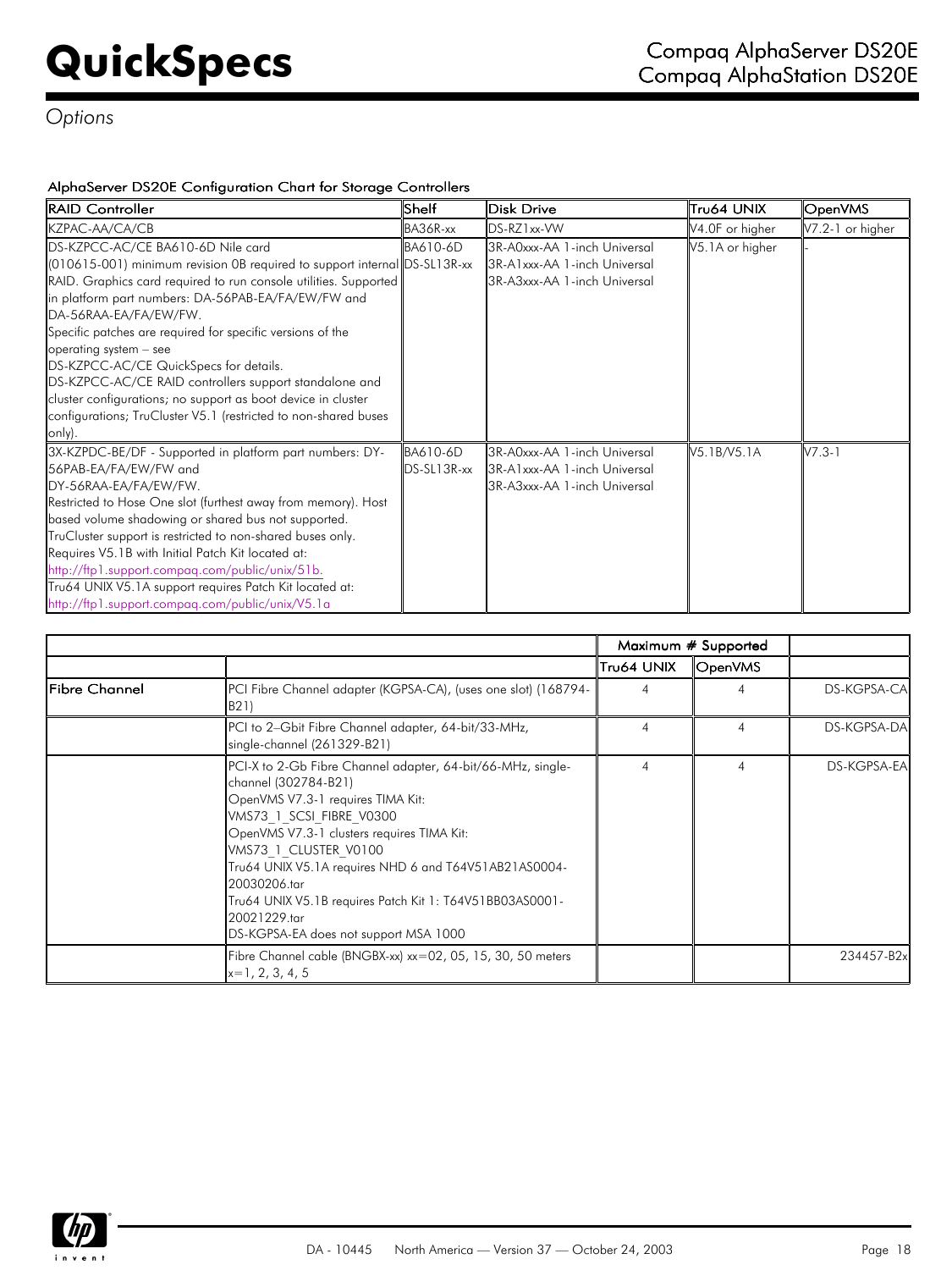| scs | PCI 1-port Ultra2 (LVD) SCSI adapter, 32-bit, single-channel<br>(uses one PCI slot); includes internal 68-pin and external 68-pin<br>HD connectors; requires BN38C-xx cable to connect adapter to<br>Ultra2 shelf; HSZxx RAID controllers not supported.<br>OpenVMS V7.1-2 requires Tima Kit: DEC-AXPVMS-<br>VMS712 UPDATE-V0300-4.PCSI;<br>Tru64 UNIX V4.0F requires Patch Kit2 BL13:<br>DUV40FAS0002-19991116.tar | $\overline{4}$ | 4              | 3X-KZPCA-AA     |
|-----|---------------------------------------------------------------------------------------------------------------------------------------------------------------------------------------------------------------------------------------------------------------------------------------------------------------------------------------------------------------------------------------------------------------------|----------------|----------------|-----------------|
|     | 68-pin HD male-to-VHDCI male UltraSCSI cable;<br>$xx = 02, 03, 05, 10, 20, 25$ meters                                                                                                                                                                                                                                                                                                                               |                |                | BN38C-xx        |
|     | PCI 2-port UltraSCSI single-ended adapter and 10/100 Mb<br>Ethernet combo adapter (uses one PCI slot); includes internal<br>68-pin and 50-pin HD connectors and two external 68-pin<br>VHDCI SCSI connectors, requires BN37A-xx cable to connect to<br>single-ended UltraSCSI shelf                                                                                                                                 | $\overline{4}$ | $\overline{4}$ | <b>KZPCM-DA</b> |
|     | VHDCI male-to-VHDCI male UltraSCSI cable,<br>xx = 02, 2E [2.5], 03, 05, 10, 20 meters                                                                                                                                                                                                                                                                                                                               |                |                | BN37A-xxl       |
|     | PCI 1-port UltraSCSI single-ended adapter (uses one PCI slot);<br>includes internal 68-pin and 50-pin HD connectors and<br>external 68-pin HD connector, requires BN38C-xx cable (2 to 20<br>meters) to connect to single-ended UltraSCSI shelf                                                                                                                                                                     | $\overline{4}$ | 4              | <b>KZPBA-CA</b> |
|     | PCI 1-port UltraSCSI differential adapter (uses one PCI slot);<br>includes external 68-pin HD connector, requires BN38C-xx<br>cable (2 - 25 meter) to connect adapter to differential UltraSCSI<br>shelf or RAID controller                                                                                                                                                                                         | $\overline{4}$ | 4              | 3X-KZPBA-CC     |
|     | 68-pin HD male-to-VHDCI male UltraSCSI cable;<br>xx = 02, 03, 05, 10, 20, 25 meter                                                                                                                                                                                                                                                                                                                                  |                |                | BN38C-xx        |
|     |                                                                                                                                                                                                                                                                                                                                                                                                                     |                |                |                 |

| Multimode | PCI 2-channel multimode Ultra3 LVD SCSI adapter, VHDCI<br>(supported in dual-bus and single-bus shelves)<br><b>NOTES:</b>                                                                                                                                                                                                                                                                                                                                                                                                 | (V5.1 or higher) | (V7.2-2 or<br>higher) | 3X-KZPEA-DB |
|-----------|---------------------------------------------------------------------------------------------------------------------------------------------------------------------------------------------------------------------------------------------------------------------------------------------------------------------------------------------------------------------------------------------------------------------------------------------------------------------------------------------------------------------------|------------------|-----------------------|-------------|
|           | Patch kits required, kits available at<br>http://ftp1.support.compag.com/public/<br>Digital UNIX/v5.1/                                                                                                                                                                                                                                                                                                                                                                                                                    |                  |                       |             |
|           | No shared bus support with OpenVMS. No shared<br>tape/library support with OpenVMS or Tru64 UNIX.<br>3X-KZPEA-DB adapter supports shared bus using hard disk<br>drives under Tru64 UNIX V5.1A with Patch Kit 4 and<br>NHD5 or V5.1B with Patch Kit 1 and TruCluster V5.1A;<br>supports maximum of two nodes per shared bus, requires<br>3X-BN55A-01Y-cable and connector plug assembly and<br>3X-H32CT-AA external LVD terminator per shared bus.<br>Refer to 3X-KZPEA-DB QuickSpecs for complete list of<br>restrictions |                  |                       |             |

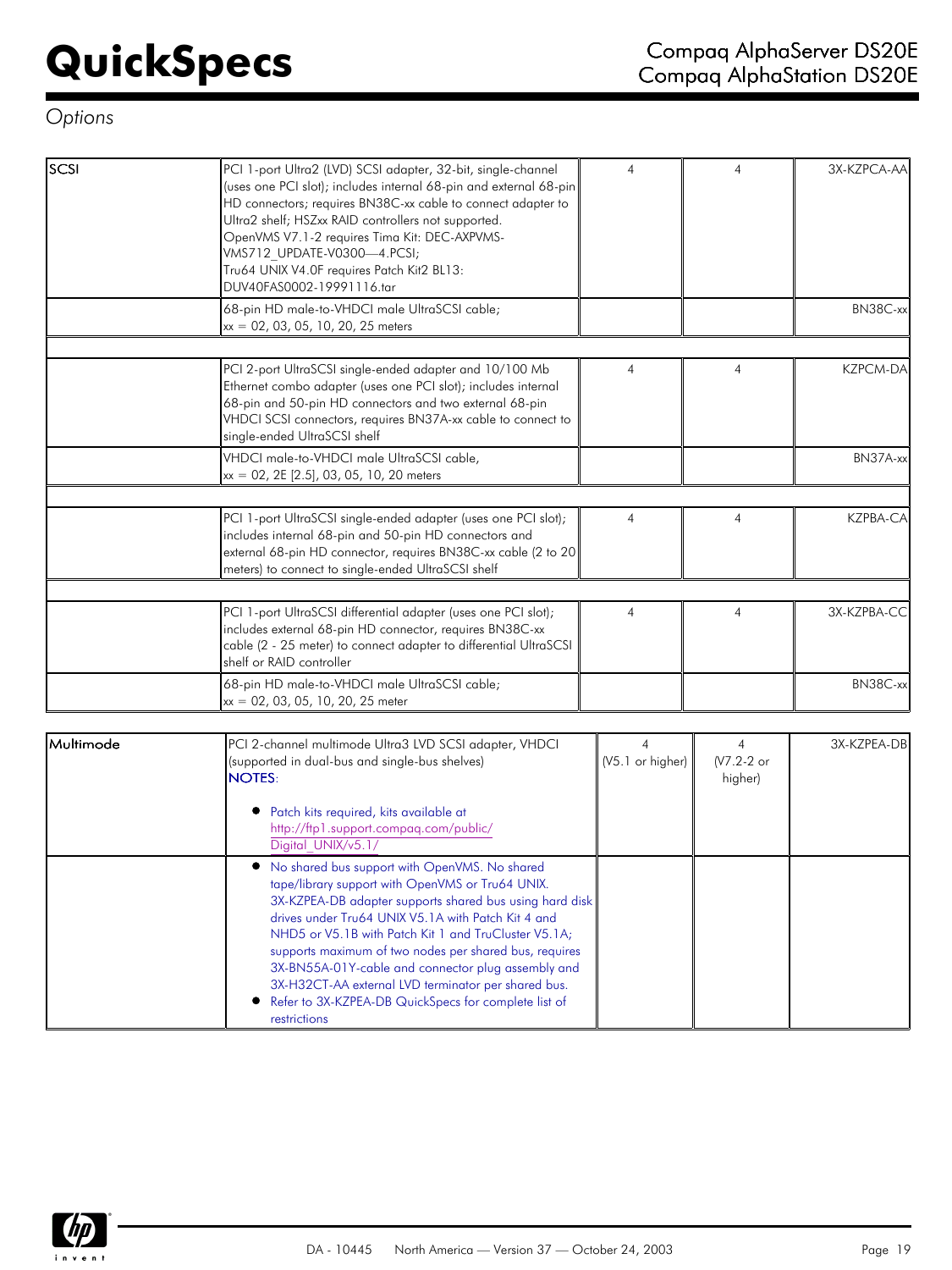| RAID | PCI 3-channel Ultra2 LVD RAID controller, 64-bit, 64-MB cache<br><b>NOTES:</b>                                                                                                                                                                                                                                                                                                                                                                                                                                                                                                                                                                                                                                                                                                                                                                                                                                                                                                                                                                                                                                                                                                   | 2 with SRM V6.0<br>3 with SRM V6.1 | DS-KZPCC-CE |
|------|----------------------------------------------------------------------------------------------------------------------------------------------------------------------------------------------------------------------------------------------------------------------------------------------------------------------------------------------------------------------------------------------------------------------------------------------------------------------------------------------------------------------------------------------------------------------------------------------------------------------------------------------------------------------------------------------------------------------------------------------------------------------------------------------------------------------------------------------------------------------------------------------------------------------------------------------------------------------------------------------------------------------------------------------------------------------------------------------------------------------------------------------------------------------------------|------------------------------------|-------------|
|      | Supported with BA610-6D, BA356 DS-SL13R-xx or DS-<br>SSL14-Rx shelves only. BA610-6D Nile Card must be at rev<br>OB to support internal RAID.<br>When installed in BA356 shelves, part number DS-BA35X-<br>FC is required for non-factory installations.<br>• Graphics card is required to run the DS-KZPCC-CE<br>console utilities (SMOR) with SRM console versions lower<br>than V6.0 or, alternatively can be run via serial line and<br>terminal emulation software for SRM V6.0 or higher.<br>• PB2GA-JC/JD graphics cards are not supported.<br>EV6 systems not supported.<br>• Supported in platform part numbers: DA-56PAB-<br>EA/FA/EW/FW and DA-56RAA-EA/FA/EW/FW<br>• Specific patches required for specific versions of the<br>operating system. See DS-KZPCC-AC/CE QuickSpecs for<br>latest details and other configuration information.<br>Tru64 UNIX V4.0F requires NHD3 and Patch Kit 4 (BL15)<br>or later<br>Tru64 UNIX V5.1 requires Patch Kit 3 (BL17) and Early<br>Release Patch C462.<br>Patch Kit 3 (BL17) located at: T64V5117<br>-C0046202-11060-Manual-ER-20010615.tar<br>Patch C462.02 located at:<br>http://ftp1.support.compaq.com/public/unix/v5.1/ | (V4.0F/4.0G/<br>5.1/5.1A           |             |
|      | DS-KZPCC-AC/CE RAID controllers support standalone<br>$\bullet$<br>and cluster configurations; no support as<br>boot device in cluster configurations;<br>TruCluster V5.1 (restricted to non-shared buses only)                                                                                                                                                                                                                                                                                                                                                                                                                                                                                                                                                                                                                                                                                                                                                                                                                                                                                                                                                                  |                                    |             |
|      | PCI 1-channel Ultra2 LVD backplane RAID controller, 64-bit, 16-<br>MB cache<br><b>NOTES:</b>                                                                                                                                                                                                                                                                                                                                                                                                                                                                                                                                                                                                                                                                                                                                                                                                                                                                                                                                                                                                                                                                                     |                                    | DS-KZPCC-AC |
|      | Supported with BA610-6D, BA356 and DS-SL13R-xx or DS-<br>●<br>SSL14-RX shelves only. When installed in BA356 shelves,<br>part number DS-BA35X-FC is required for non-factory<br>installations.<br>Graphics card is required to run the DS-KZPCC-AC<br>console utilities (SMOR) with SRM console versions lower<br>than V6.0 or, alternatively can be run via serial line and<br>terminal emulation software for SRM V6.0 or higher.<br>PB2GA-JC/JD graphics cards are not supported.<br>EV6 systems not supported.<br>Supported in platform part numbers: DA-56PAB-<br>EA/FA/EW/FW and DA-56RAA-EA/FA/EW/FW.<br>• Specific patches required for specific revs of operating<br>system. See DS-KZPCC-AC/CE QuickSpecs for latest<br>details and other configuration information.<br>Tru64 UNIX V4.0F requires NHD3 and Patch Kit 4 (BL15)<br>or later<br>Tru64 UNIX V5.1 requires Patch Kit 3 (BL17) and Early<br>Release Patch C462.<br>Patch Kit 3 (BL17) located at: T64V5117-<br>C0046202-11060-Manual-ER-20010615.tar<br>Patch C462.02 located at:<br>http://ftp1.support.compaq.com/public/unix/v5.1/<br>DS-KZPCC-AC/CE RAID controllers support standalone                  |                                    |             |
|      | and cluster configurations; no support as                                                                                                                                                                                                                                                                                                                                                                                                                                                                                                                                                                                                                                                                                                                                                                                                                                                                                                                                                                                                                                                                                                                                        |                                    |             |

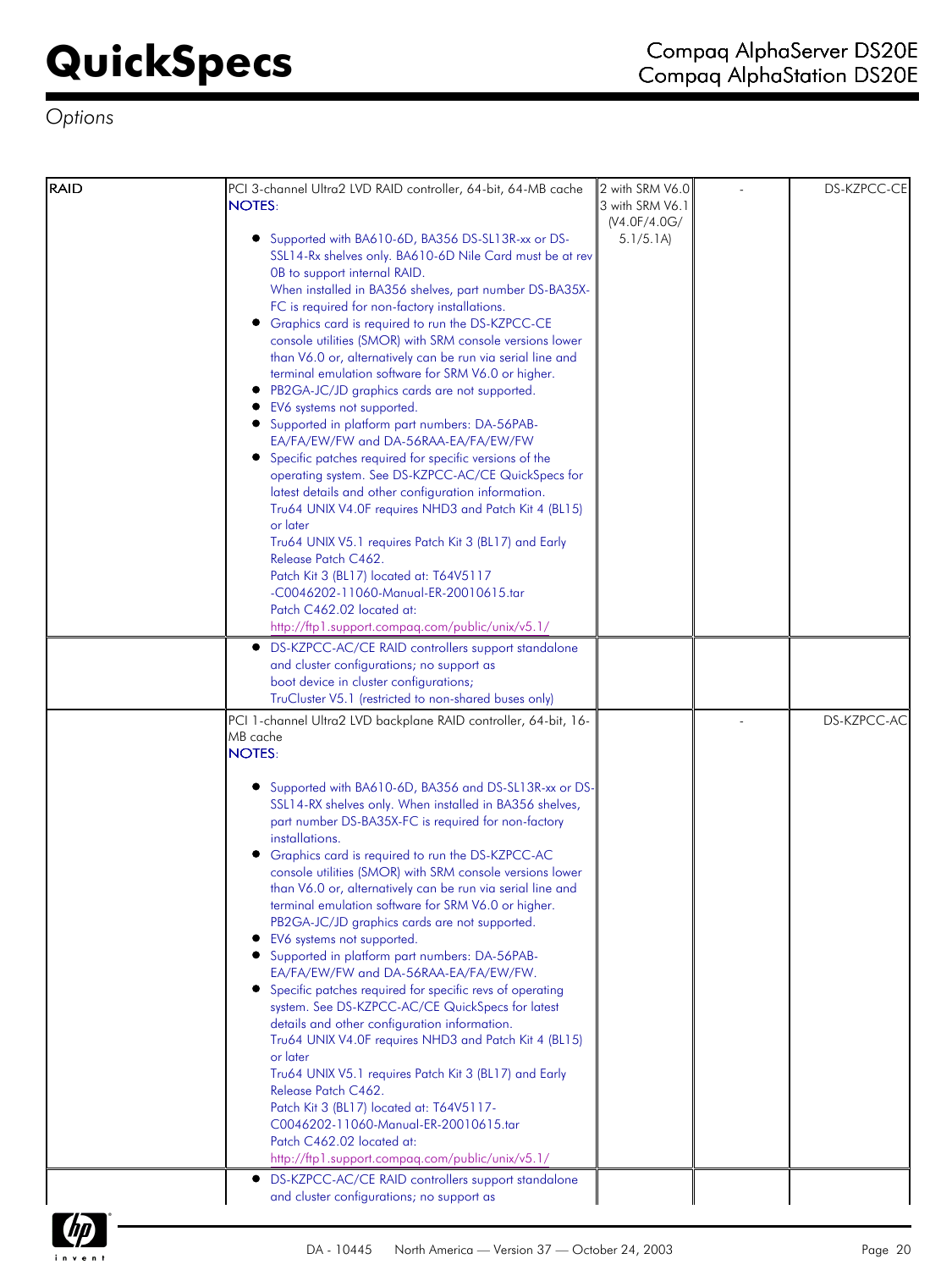| boot device in cluster configurations;<br>TruCluster V5.1 (restricted to non-shared buses only)                                                                                                                                                                                                                                                                                                                          |                             |                |                 |
|--------------------------------------------------------------------------------------------------------------------------------------------------------------------------------------------------------------------------------------------------------------------------------------------------------------------------------------------------------------------------------------------------------------------------|-----------------------------|----------------|-----------------|
| PCI 2-channel PCI to Ultra3, 64-bit, 66-MHz, LVD Ultra160<br>backplane RAID controller with 128-MB cache (uses one PCI slot);<br>requires connection to DS-SL13R-xx shelves or BA610-6D card<br>cage.<br><b>NOTES:</b>                                                                                                                                                                                                   | -1<br>V5.1B/V5.1A           | -1             | 3X-KZPDC-BE     |
| Restricted to Hose One slot (furthest away from memory)<br>Supported in platform part numbers: DY-56PAB-<br>EA/FA/EW/FW and DY-56RAA-EA/FA/EW/FW.<br>• No host-based volume shadowing or shared bus support<br>under OpenVMS<br>• TruCluster support is restricted to non-shared buses only.<br>Requires V5.1B with Initial Patch Kit located at:<br>http://ftp1.support.compaq.com/public/unix/v5.1b/                   |                             |                |                 |
| • Tru64 UNIX V5.1A support requires Patch Kit located at:<br>http://ftp1.support.compaq.com/public/unix/v5.1a/                                                                                                                                                                                                                                                                                                           |                             |                |                 |
| PCI 4-channel PCI to Ultra3, 64-bit, 66 MHz, LVD Ultra160<br>backplane RAID controller with 256-MB cache (uses one PCI slot);<br>requires connection to DS-SL13R-xx shelves or BA610-6D card<br>cage.<br><b>NOTES:</b>                                                                                                                                                                                                   | $\mathbf{1}$<br>V5.1B/V5.1A | -1             | 3X-KZPDC-DF     |
| Restricted to Hose One slot (furthest away from memory).<br>Supported in platform part numbers: DY-56PAB-<br>EA/FA/EW/FW and DY-56RAA-EA/FA/EW/FW<br>. No host-based volume shadowing or shared bus support<br>under OpenVMS<br>• TruCluster support is restricted to non-shared buses only.<br>Requires V5.1B with Initial Patch Kit located at:<br>• http://ftp1.support.compaq.com/public/unix/v5.1b/                 |                             |                |                 |
| • Tru64 UNIX V5.1A support requires Patch Kit located at:<br>http://ftp1.support.compaq.com/public/unix/V5.1a                                                                                                                                                                                                                                                                                                            |                             |                |                 |
| PCI 1-port UltraSCSI RAID controller with 4-MB cache memory,<br>includes RAID Array 230/Plus Subsystem software and<br>documentation kit and VHDCI female connector; tape drives not<br>supported - 18.2-GB or higher disk drives not supported on<br><b>KZPAC-xx RAID controllers</b>                                                                                                                                   | $\overline{4}$              | $\overline{4}$ | <b>KZPAC-AA</b> |
| PCI 3-port UltraSCSI RAID controller with 4-MB cache memory<br>(uses one PCI slot), includes RAID Array 230/Plus subsystem<br>software and documentation kit; tape drives not supported; 18.2-<br>GB disk drives not supported; SCSI cable required for each active<br>port; requires BN37X-xx cable (.3 to 20 meters) to connect to<br>single-ended UltraSCSI shelf, and BN31K-0E for external third port<br>connection | $\overline{2}$              | 2              | <b>KZPAC-CA</b> |
| Same as KZPAC-CA with 8-MB cache memory                                                                                                                                                                                                                                                                                                                                                                                  | $\overline{2}$              | $\overline{2}$ | <b>KZPAC-CB</b> |
| Cache battery backup for KZPAC controller                                                                                                                                                                                                                                                                                                                                                                                |                             |                | KZPSC-UB        |
| VHDCI male-to-VHDCI male UltraSCSI cable:<br>$xx = 02$ , 2E [2.5], 03, 05, 10, 20, 25 meters<br>NOTE: Manufacturing may substitute BN37A-02 cable for<br>specific cabinet configurations.                                                                                                                                                                                                                                |                             |                | BN37A-xx        |
| SCSI cable/bulkhead assembly kit, supports one third-port<br>connection from KZPAC-CA/CB, allows external connection of<br>one third port                                                                                                                                                                                                                                                                                |                             |                | BN31K-OE        |
| SCSI cable/bulkhead assembly kit, supports two third-port<br>connections from KZPAC-CA/CB, allows external connection of<br>two third ports                                                                                                                                                                                                                                                                              |                             |                | <b>KZPAC-SB</b> |

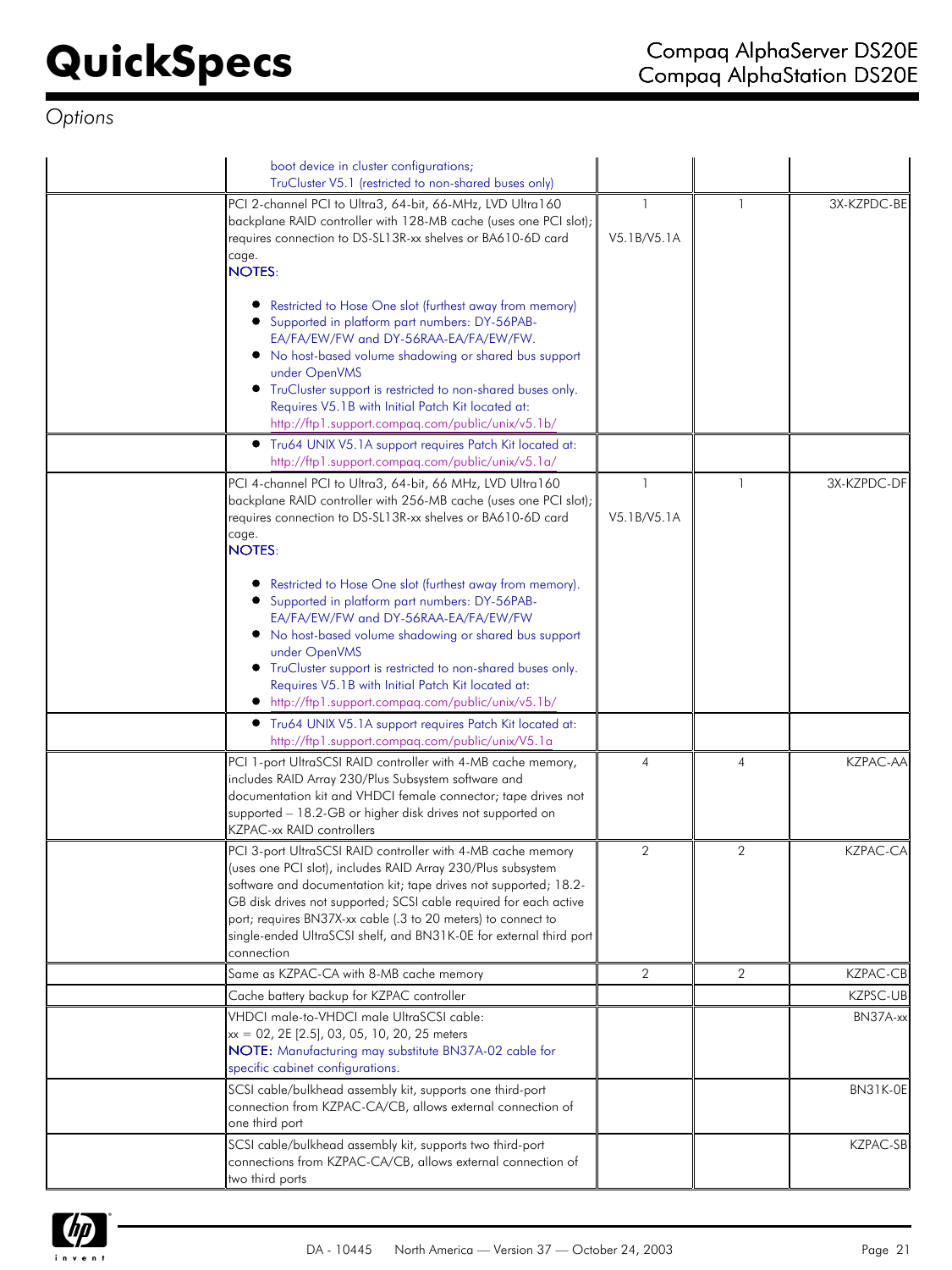| PCI CI Adapter               | PCI CI adapter for OpenVMS systems only; requires two 5.0V PCI<br>slots and CI cable for each adapter                                                                                                                                                                                                                                                                                                                                                                                                                                                                                                                                                                                                                                                                                                                                                        |  | CIPCA-BA        |
|------------------------------|--------------------------------------------------------------------------------------------------------------------------------------------------------------------------------------------------------------------------------------------------------------------------------------------------------------------------------------------------------------------------------------------------------------------------------------------------------------------------------------------------------------------------------------------------------------------------------------------------------------------------------------------------------------------------------------------------------------------------------------------------------------------------------------------------------------------------------------------------------------|--|-----------------|
|                              | CI cable $xx=10$ , 20,45 meters                                                                                                                                                                                                                                                                                                                                                                                                                                                                                                                                                                                                                                                                                                                                                                                                                              |  | <b>BNCIA-xx</b> |
|                              |                                                                                                                                                                                                                                                                                                                                                                                                                                                                                                                                                                                                                                                                                                                                                                                                                                                              |  |                 |
| <b>HVD</b> to LVD Converters | HVD (High Voltage Differential) adapters and LVD (Low Voltage<br>Differential) devices are normally incompatible due to their<br>different signaling voltage levels. This incompatibility does not<br>allow direct communication between the different technologies.<br>The HVD to LVD converter allows connectivity between legacy HVD<br>Host Bust Adapters and today's LVD devices. The converter<br>provides:<br>Connectivity in direct attach or shared configurations of all<br>currently available LVD devices, including disks, tapes,<br>libraries, and shelves (4314 or 4354) when used with the<br>KZPBA-CB and 3X-KZPBA-CC HVD adapters. With the<br>retirement of StorageWorks 1 disks and HVD shelves<br>(BA36R), converters are desirable where upgrades to LVD<br>HBAs or upgrades to current operating system versions are<br>not possible. |  |                 |
|                              | Shared and direct attach configurations are interconnected much<br>the same as those previously configured with homogeneous HVD<br>solutions, except that the HVD output is now passed through the<br>converter before proceeding to the LVD device.                                                                                                                                                                                                                                                                                                                                                                                                                                                                                                                                                                                                         |  |                 |
|                              | HVD to LVD one-port rackmount converter<br>(see QuickSpecs for configuration details)                                                                                                                                                                                                                                                                                                                                                                                                                                                                                                                                                                                                                                                                                                                                                                        |  | 3X-DWZCV-BA     |
|                              | HVD to LVD two-port rackmount converter<br>(see QuickSpecs for configuration details)                                                                                                                                                                                                                                                                                                                                                                                                                                                                                                                                                                                                                                                                                                                                                                        |  | 3X-DWZCV-CA     |

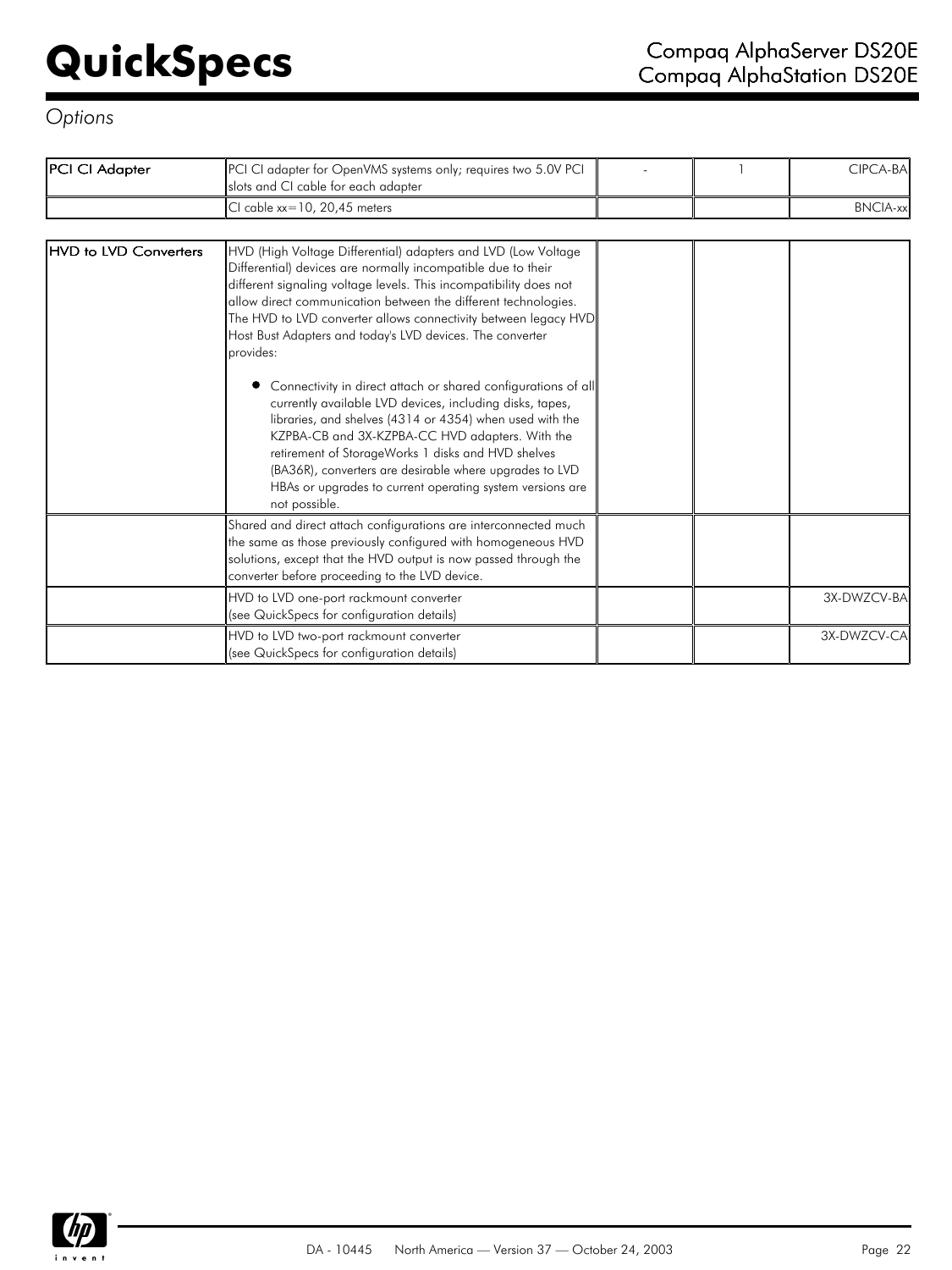## Step 11 - M-Series Cabinets - Optional

M-Series enclosures require selection of the following items:

- H9A10 or H9A15 cabinet, 120V or 240V
- Rack kit for each system
- H9A10 or H9A15 rear cabinet extender
- Cabinet front door based on cabinet height
- **•** Factory integration
- Ballast kit if one or two systems are ordered for the H9A15 cabinet
- **•** Power cord

NOTE: For more information on M-Series Cabinet Enclosures, see [http://www.compaq.com/alphaserver/products/M-Series/index.htm](http://www.compaq.com/alphaserver/products/M-Series/index.html%20)l NOTE: This Web site is available in English only.

## Cabinet Configuration Chart for AlphaServer DS20E (5U) with DS-SL13R (3U) StorageWorks Shelves

Disk shelves cannot be mixed in same cabinet

| Cabinet     | Rack Kit    | Cabinet<br>Height/Space | Systems | DS-SL13R Shelves | Ballast Kit |
|-------------|-------------|-------------------------|---------|------------------|-------------|
| H9A10-MC/MD | 3X-BA56R-RC | 67-inch/34U             |         | 8                |             |
|             |             |                         |         |                  |             |
|             |             |                         |         |                  |             |
|             |             |                         |         |                  |             |
|             |             |                         |         |                  |             |
|             |             |                         |         |                  |             |
| H9A15-MC/MD | 3X-BA56R-RC | 79-inch/41U             |         | 8                |             |
|             |             |                         |         |                  |             |
|             |             |                         |         |                  |             |
|             |             |                         |         |                  |             |
|             |             |                         |         |                  |             |
|             |             |                         |         |                  |             |

| <b>M-Series Cabinets</b>                                    | 67-inch cabinet with 59.5-inch or 34U of usable vertical space, 120V dual-24A controller, each with<br>10 NEMA 5-15R outlets, input power plug NEMA L5-30P, Americas, Asia Pacific; includes rear door<br>and top fan tray | <b>H9A10-MC</b> |
|-------------------------------------------------------------|----------------------------------------------------------------------------------------------------------------------------------------------------------------------------------------------------------------------------|-----------------|
|                                                             | 67-inch cabinet with 59.5-inch or 34U of usable vertical space, 240V dual-16A controller, each with<br>12 IEC C13 outlets, input power plug IEC 309, 16A, Europe; includes rear door and top fan tray                      | <b>H9A10-MD</b> |
|                                                             | 79-inch cabinet with 71.7-inch or 41U of usable vertical space, 120V dual-24A controller, each with<br>10 NEMA 5-15R outlets, input power plug NEMA L5-30P, Americas, Asia Pacific; includes rear door<br>and top fan tray | <b>H9A15-MC</b> |
|                                                             | 79-inch cabinet with 71.7-inch or 41U of usable vertical space, 240V dual-16A controller, each with<br>12 IEC C13 outlets, input power plug IEC 309, 16A, Europe; includes rear door and top fan tray                      | <b>H9A15-MD</b> |
| <b>Rear Cabinet Extender -</b><br>Requires selection of one | Rear cabinet extender, top gun blue, for H9A10-MC/MD cabinets                                                                                                                                                              | <b>H9C10-TE</b> |
| cabinet extender for each<br>H9A10 or H9A15 cabinet         | Rear cabinet extender, top gun blue, for H9A15-MC/MD cabinets                                                                                                                                                              | <b>H9C15-TE</b> |

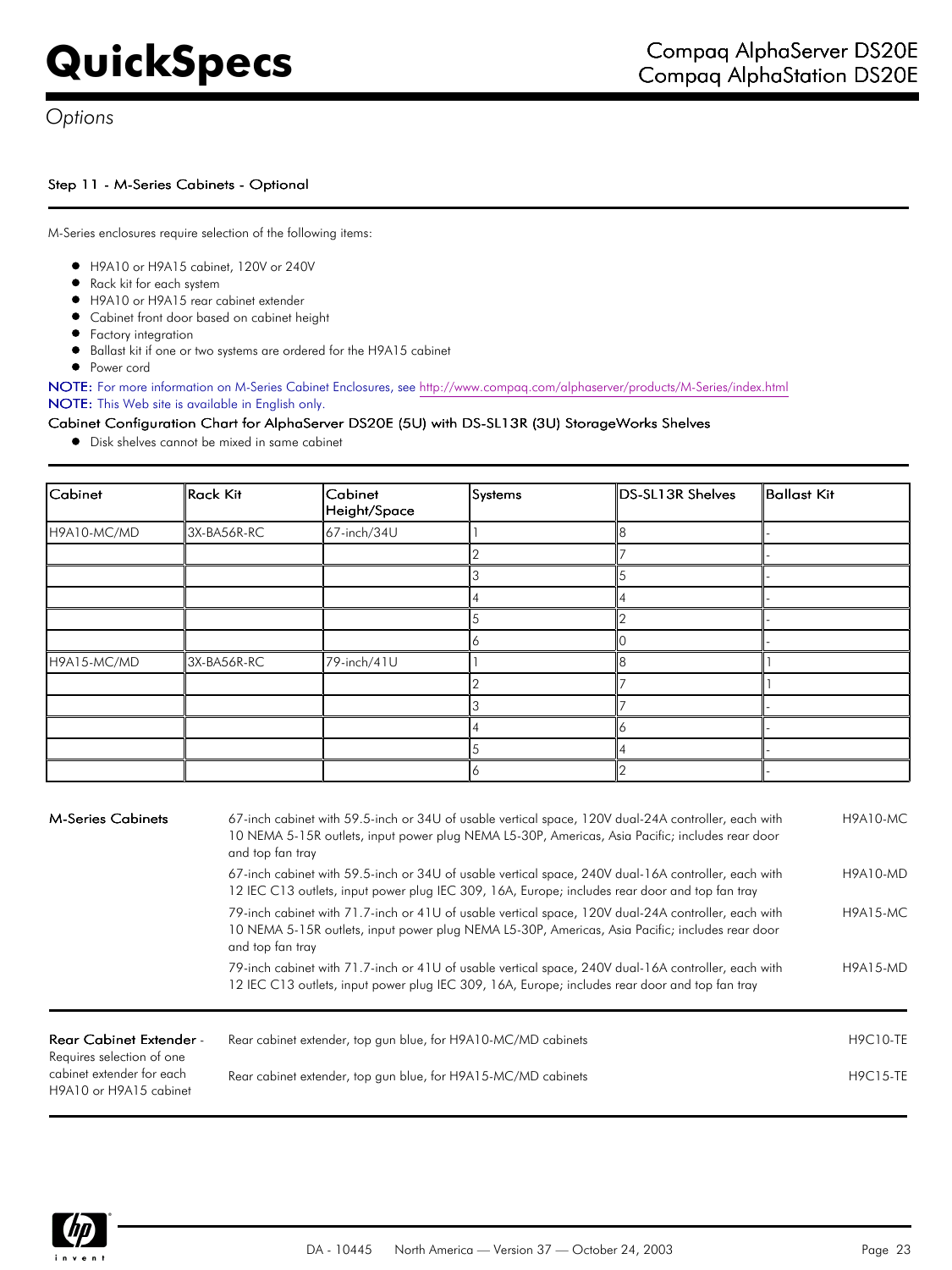| Cabinet Front Door -<br>Requires selection of door<br>based on cabinet height | Front door, top gun blue, for H9A10-MC/MD cabinet enclosure<br>Front door, top gun blue, for H9A15-MC/MD cabinet enclosure                                                                | <b>H9C10-TF</b><br><b>H9C15-TF</b> |
|-------------------------------------------------------------------------------|-------------------------------------------------------------------------------------------------------------------------------------------------------------------------------------------|------------------------------------|
| Factory Integration -<br>Required                                             | Factory Integration of systems and storage devices assembled and configured in cabinet enclosure in<br>predefined locations                                                               | YS-ASCAA-AA                        |
|                                                                               | <b>Ballast Kit</b> - Required only if one system is ordered for the H9A15 cabinet                                                                                                         |                                    |
|                                                                               | Ballast is added to a cabinet at particular locations for specific configurations to meet safety regulations for<br>installation, operation, and service; see Cabinet Configuration Chart |                                    |
|                                                                               | Two 35 to 40 lb steel plates                                                                                                                                                              | <b>H9C10-MC</b>                    |
| <b>Rackmount Power Cord -</b>                                                 | U.S./Canada                                                                                                                                                                               | <b>BN20Z-4E</b>                    |
| Required for each system                                                      | Non-U.S.                                                                                                                                                                                  | <b>BN35S-4E</b>                    |
|                                                                               | Japan, 2.5-meter                                                                                                                                                                          | 3X-BN46D-4E                        |
| Shelves Supported in M-<br>Series Cabinets - Optional                         | StorageWorks Model 4314R Ultra3 SCSI (LVD) single-bus Universal drive rackmount shelf, North<br>America and International use except Japan (190209-001)                                   | DS-SL13R-AA                        |
|                                                                               | StorageWorks Model 4314R Ultra3 SCSI (LVD) single-bus Universal drive rackmount shelf, Japan<br>$(190209 - 291)$                                                                          | DS-SL13R-AJ                        |
|                                                                               | StorageWorks Model 4354R Ultra3 SCSI (LVD) split-bus Universal drive rackmount shelf, North<br>America and International use except Japan (190211-001)                                    | DS-SL13R-BA                        |
|                                                                               | StorageWorks Model 4354R Ultra3 SCSI (LVD) split-bus Universal drive rackmount shelf, Japan<br>$(190211 - 291)$                                                                           | DS-SL13R-BJ                        |

### CustomSystems Support

Cabinets containing systems and storage must be assembled by qualified assemblers: HP Manufacturing

For custom integration of systems

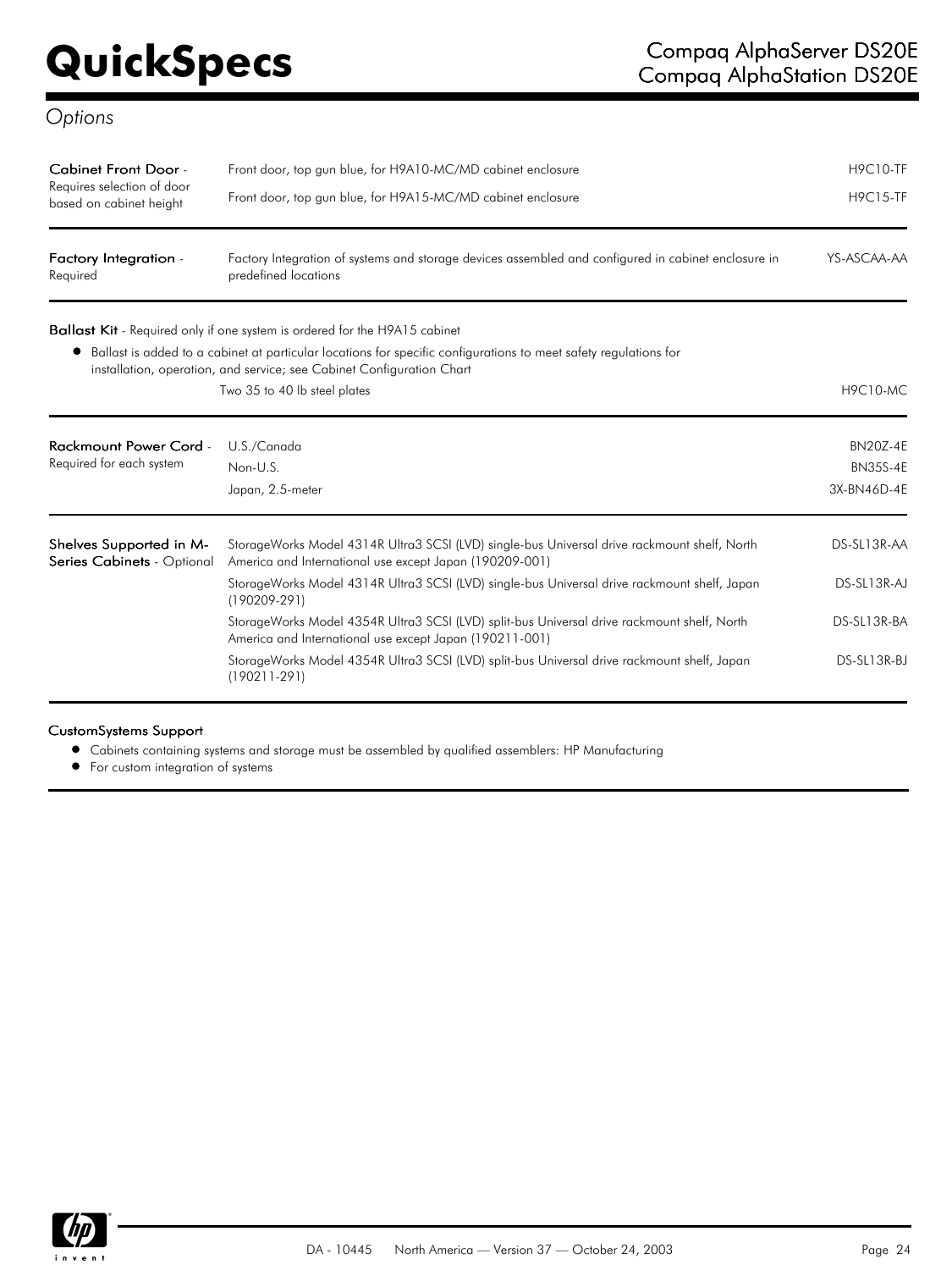## Step 12 - Graphics Adapters - Optional

- $\bullet$ RAID Configuration Utility is accessible via console port for Tru64 UNIX and OpenVMS systems; optional graphics capability available
- Select graphics adapter, monitor, mouse, and country-specific keyboard if required
- Open3D license ships with PowerStorm 4D51T and PowerStorm 300/350 graphics accelerators;
- Open3D drivers and libraries ship with either the operating system or graphics accelerator.

|                                                                                                                                                                                                                                                                                                                                                                                                                                                                                                                                                             | Maximum # Supported                                                                             |                                          |             |
|-------------------------------------------------------------------------------------------------------------------------------------------------------------------------------------------------------------------------------------------------------------------------------------------------------------------------------------------------------------------------------------------------------------------------------------------------------------------------------------------------------------------------------------------------------------|-------------------------------------------------------------------------------------------------|------------------------------------------|-------------|
|                                                                                                                                                                                                                                                                                                                                                                                                                                                                                                                                                             | Tru64 UNIX                                                                                      | <b>OpenVMS</b>                           |             |
| ATI RADEON 7500 64-MB PCI 2D/3D Graphics Accelerator<br>NOTE: Only RADEON 7500 PCI cards can be used in a multi-card<br>Environment. For multi-head support, refer to Read Me First document/Release<br>Notes. System orders that contain more than one ATI RADEON 7500 card will<br>ship with one card installed, the remainder of the ATI RADEON 7500 cards will<br>ship as spares.<br>Tru64 UNIX requires V5.1B with Patch Kit 1: Tru64V51BB03AS0001-20021229.tar<br>OpenVMS requires V7.3-1 with TIMA Kit: DEC-AXPVMS-VMS731 GRAPHICS-<br>V0300--4.PCSI | $4 - 2D$ only<br>1 - 3D<br>1 - Dual head<br>(cloned video using DVI<br>port - 2D only)<br>V5.1B | $4 - 2D/3D$<br>0 - Dual head<br>$V7.3-1$ | 3X-PBXGG-AA |
| Tru64 UNIX Open 3D license for RADEON 7500 (required for 3D functionality)                                                                                                                                                                                                                                                                                                                                                                                                                                                                                  |                                                                                                 |                                          | QL-6ZRA9-AA |
| OpenVMS Open3D license for RADEON 7500 (required for 3D functionality)                                                                                                                                                                                                                                                                                                                                                                                                                                                                                      |                                                                                                 |                                          | QL-0ADA9-AA |
| Additional Tru64 UNIX media kit for RADEON 7500 (initial kit ships with<br>RADEON 7500 card)                                                                                                                                                                                                                                                                                                                                                                                                                                                                |                                                                                                 |                                          | QA-6ZRAA-H8 |
| Additional OpenVMS media kit for RADEON 7500 (initial kit ships with<br>RADEON 7500 card)                                                                                                                                                                                                                                                                                                                                                                                                                                                                   |                                                                                                 |                                          | QA-6ZPAA-H8 |
| PowerStorm 300 3D multi-head graphics accelerator with<br>15-MB frame buffer memory and 16-MB texture memory                                                                                                                                                                                                                                                                                                                                                                                                                                                | $\overline{A}$                                                                                  | $\overline{4}$                           | SN-PBXGD-AD |
| PowerStorm 350 3D multi-head graphics accelerator with<br>30-MB frame buffer memory and 32-MB texture memory                                                                                                                                                                                                                                                                                                                                                                                                                                                | $\overline{A}$                                                                                  | 4                                        | SN-PBXGD-AE |
| PCI combo adapter - See Step 7                                                                                                                                                                                                                                                                                                                                                                                                                                                                                                                              |                                                                                                 |                                          | 3X-DEPVZ-AA |

### Step 13 - Monitors - Optional

- $\bullet$ RAID Configuration Utility is accessible via the console port for Tru64 UNIX and OpenVMS systems; optional graphics capability is available
- Graphics monitors other than those listed can be used if compatible with SVGA graphics ordered with system
- Video extension cable required if monitor is located more than 1-meter from server
- Monitors will ship with, but not be integrated with systems
- A video cable, 6-foot/1.8-meter length, is included with all variants of monitors

| <b>Carbon/Silver Monitors</b> | V7550 17-inch (16-inch viewable image size) flat-faced shadow mask color monitor, two-tone<br>(carbon/silver), 0.25mm dot pitch, VGA to 1024 x 768 @85 Hz, MPRII/TCO99/Energy Star<br>compliant, Northern Hemisphere with North America power cord, VGA cable | 3R-A4002-AA |
|-------------------------------|---------------------------------------------------------------------------------------------------------------------------------------------------------------------------------------------------------------------------------------------------------------|-------------|
|                               | Same as above, with Euro power cord                                                                                                                                                                                                                           | 3R-A4201-AA |
|                               | Same as above, APD, no power cord                                                                                                                                                                                                                             | 3R-A4202-AA |
|                               | Same as above, Southern Hemisphere, with Australia/New Zealand power cord                                                                                                                                                                                     | 3R-A4203-AA |
|                               | S7500 17-inch (16-inch viewable image size) FST multi-frequency color monitor, 2-tone<br>(carbon/silver), 0.24-mm dot pitch, VGA to 1024 x 768 @85 Hz, MPRII/TCO 99/Energy Star<br>Compliant, Northern Hemisphere with PRC power cord CCIB, VGA cable         | 3R-A4800-AA |

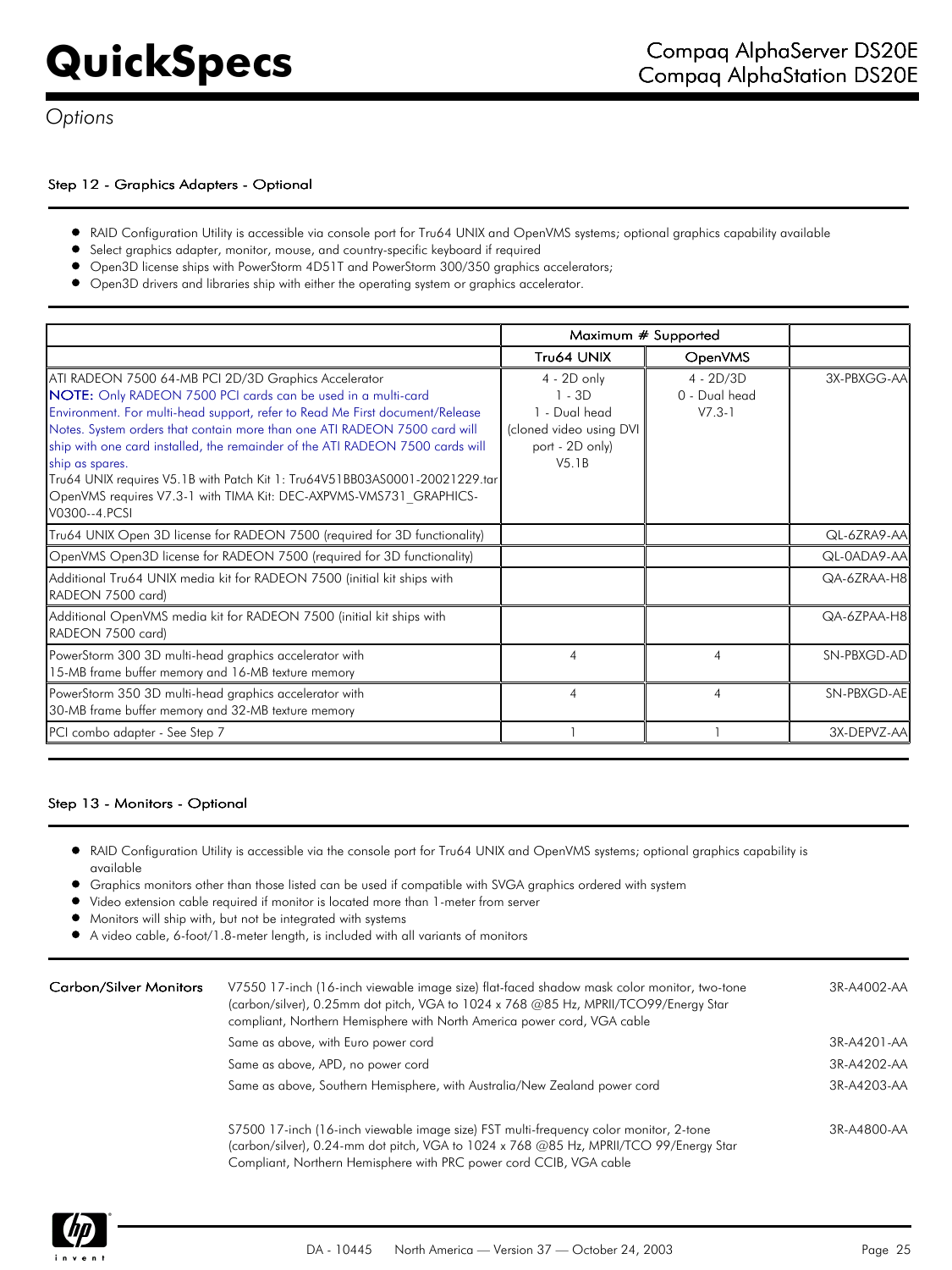|                            | P930 19-inch (18-inch viewable image size) auto-scanning color monitor, Diamondtron NF, 0.24-<br>mm aperture grille pitch, VGA to 1600 x 1200 @85 Hz, MPRII/TCO 99/Energy Star Compliant,<br>Northern Hemisphere with North America power cord, VGA cable                             | 3R-A4215-AA     |
|----------------------------|---------------------------------------------------------------------------------------------------------------------------------------------------------------------------------------------------------------------------------------------------------------------------------------|-----------------|
|                            | Same as above, with Euro power cord                                                                                                                                                                                                                                                   | 3R-A4391-AA     |
|                            | Same as above, Taiwan, with North America power cord                                                                                                                                                                                                                                  | 3R-A4392-AA     |
|                            | Same as above, Southern Hemisphere, 0.25 to 0.27 mm aperture grille pitch, with Australia/New<br>Zealand power cord                                                                                                                                                                   | 3R-A4393-AA     |
|                            | S9500 17-inch (16-inch viewable image size) FST multi-frequency color monitor, 2-tone<br>(carbon/silver), 0.24-mm dot pitch, VGA to 1280 x 1024 @85 Hz, MPRII/TCO 99/Energy Star<br>Compliant, Northern Hemisphere with PRC power<br>cord CCIB, VGA cable                             | 3R-A4801-AA     |
|                            | P1130 21-inch (19.8-inch viewable image size) FD Trinitron auto-scanning color monitor, 0.24-mm<br>aperture grille pitch, VGA to 1792 x 1344 @85Hz, dual video input, USB Hub, MPRII/TCO<br>99/Energy Star Compliant, Northern Hemisphere with North America power cord, VGA cable    | 3R-A4216-AA     |
|                            | Same as above, with Euro power cord                                                                                                                                                                                                                                                   | 3R-A4396-AA     |
|                            | Same as above, Taiwan, no power cord                                                                                                                                                                                                                                                  | 3R-A4397-AA     |
|                            | Same as above, with PRC power cord, CCIB                                                                                                                                                                                                                                              | 3R-A4400-AA     |
|                            | Same as above, Southern Hemisphere, with Australia/New Zealand power cord                                                                                                                                                                                                             | 3R-A4398-AA     |
| <b>Monitors</b>            | Carbon/Silver Flat Panel TFT1825, 18-inch (18-inchviewable image size) TFT flat panel monitor, 0.28mm pixel pitch, 1600 x<br>1200 @60Hz, multi-mode support, MPRII/TCO99/Energy Star compliant, one VGA, one DVI-I input<br>connector. North America power cord, VGA and DVI-I cables | 3R-A4292-AA     |
|                            | L1530, 15-inch (15-inch viewable image size) TFT flat panel monitor, 0.297 mm pixel pitch, 1024 x<br>768 @60 Hz, multi-mode support, MPRII/TCO99/Energy Star compliant, two video input connectors<br>(one VGA and one DVI-I), North America power cord, VGA and DVI-I cables         | 3R-A4857-AA     |
|                            | L1530, 15-inch (15-inch viewable image size) TFT flat panel monitor, 0.297 mm pixel pitch, 1024 x<br>768 @60 Hz, multi-mode support, MPRII/TCO99/Energy Star compliant, two video input connectors<br>(one VGA and one DVI-I), Euro power cord, VGA and DVI-I cables                  | 3R-A4858-AA     |
| Video Extension Cable      | 6-foot/1.8-meter video extension cable                                                                                                                                                                                                                                                | <b>BN39C-02</b> |
| <b>Monitor Power Cords</b> | North America, 120V, 75-inch                                                                                                                                                                                                                                                          | BN26J-1K        |
|                            | Australia, New Zealand, 2.5-meter (103541-511)                                                                                                                                                                                                                                        | <b>BN19H-2E</b> |
|                            | Central Europe, 2.5-meter                                                                                                                                                                                                                                                             | <b>BN19C-2E</b> |
|                            | Denmark, 2.5-meter (103541-481)                                                                                                                                                                                                                                                       | <b>BN19K-2E</b> |
|                            | Egypt, India, South Africa, 2.5-meter (103541-AR1)                                                                                                                                                                                                                                    | <b>BN19S-2E</b> |
|                            | Israel, 2.5-meter                                                                                                                                                                                                                                                                     | <b>BN18L-2E</b> |
|                            | Italy, 2.5-meter (103541-461)                                                                                                                                                                                                                                                         | <b>BN19M-2E</b> |
|                            | Japan, 2.5-meter                                                                                                                                                                                                                                                                      | 3X-BN46F-02     |
|                            | Switzerland, 2.5-meter (103541-511)                                                                                                                                                                                                                                                   | <b>BN19E-2E</b> |
|                            | UK, Ireland, 2.5-meter                                                                                                                                                                                                                                                                | BN19A-2E        |
|                            |                                                                                                                                                                                                                                                                                       |                 |

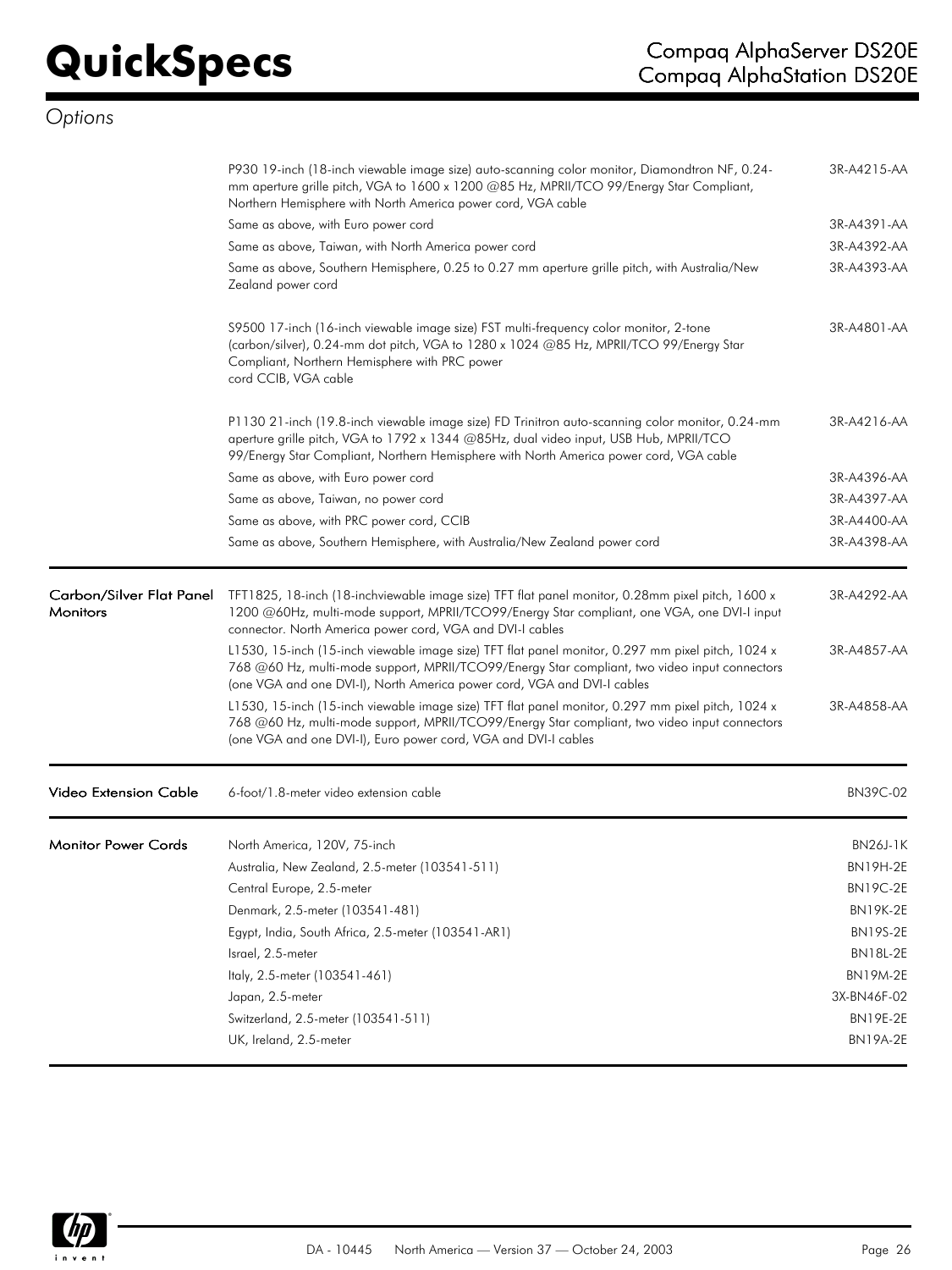## Step 14 - Networks and Communications - Optional

- Reference individual product information for operating system support.
- See Step 2 for mandatory supported Ethernet adapters

|                                                                                                                                                                                                                                                                                                                                                                                                                                                                                                                                                                                                                                                                                                                                                                                                                                                                                                                                                                                                                                            | Maximum # Supported |                |             |
|--------------------------------------------------------------------------------------------------------------------------------------------------------------------------------------------------------------------------------------------------------------------------------------------------------------------------------------------------------------------------------------------------------------------------------------------------------------------------------------------------------------------------------------------------------------------------------------------------------------------------------------------------------------------------------------------------------------------------------------------------------------------------------------------------------------------------------------------------------------------------------------------------------------------------------------------------------------------------------------------------------------------------------------------|---------------------|----------------|-------------|
|                                                                                                                                                                                                                                                                                                                                                                                                                                                                                                                                                                                                                                                                                                                                                                                                                                                                                                                                                                                                                                            | Tru64 UNIX          | <b>OpenVMS</b> |             |
| Ethernet 10/100/1000                                                                                                                                                                                                                                                                                                                                                                                                                                                                                                                                                                                                                                                                                                                                                                                                                                                                                                                                                                                                                       |                     |                |             |
| Single-port 100Mbps (MMF/duplex-SC) add-on daughter card for use with<br>3X-DE602-BB. The combined 3X-DE602-BB 3X-DE602-FA provides two 10/100 (UTP/RJ45s) and<br>one 100Mbps (MMF/SC) ports in a single PCI slot option.<br>NOTE: The 3X-DE602-TA cannot be used standalone.<br>Use BN34A or BN34B cables.                                                                                                                                                                                                                                                                                                                                                                                                                                                                                                                                                                                                                                                                                                                                | 2                   | $\overline{2}$ | 3X-DE602-FA |
| PCI (32-/64-bit, 33-/66-MHz) dual-port 10/100 Ethernet (UTP/RJ45s) NIC and Base Module. (One<br>3X-DE602-TA or 3X-DE602-FA optional add-on daughter card can be combined with this<br>module.) Use BN25G, BN26M, BN24Q, or BN28Q twisted pair RJ45 cables.                                                                                                                                                                                                                                                                                                                                                                                                                                                                                                                                                                                                                                                                                                                                                                                 | $\overline{2}$      | $\overline{2}$ | 3X-DE602-BB |
| Dual-port 10/100 Ethernet (UTP/RJ45) add-on daughter card for use with the 3X-DE602-BB only.<br>The combined 3X-DE602-BB and 3X-DE602-TA modules provide four 10/100 (UTP/RJ45s) ports in<br>a single PCI slot option; allows for a maximum of 16 ports per system.<br>NOTES: The 3X-DE602-TA cannot be used as standalone.<br>OpenVMS V7.3 requires Tima Kit: DEC-AXPVMS-VMS73 LAN-V0100-4.PCSI<br>• OpenVMS V7.2-2H1 requires OpenVMS Tima Kit located at:<br>http://ftp.support.compaq.com/patches/.new/openvms.shtml<br>Use BN25G, BN26M, BN24Q, or BN28Q twisted pair RJ45 cables.                                                                                                                                                                                                                                                                                                                                                                                                                                                    | $\overline{2}$      | $\overline{2}$ | 3X-DE602-TA |
| PCI (32-/64-bit, 33-/66-MHz) single-port 1000 Mbps (MMF/SC) NIC; no on-board Boot-ROM                                                                                                                                                                                                                                                                                                                                                                                                                                                                                                                                                                                                                                                                                                                                                                                                                                                                                                                                                      | 2                   | $\mathbf{1}$   | DEGPA-SA    |
| support. Use BN34A or BN34B cables.                                                                                                                                                                                                                                                                                                                                                                                                                                                                                                                                                                                                                                                                                                                                                                                                                                                                                                                                                                                                        |                     |                |             |
| PCI (32-/64-bit, 33-/66-MHz) single-port 10/100/1000 (UTP/RJ45) Gigabit NIC, copper; no on-<br>board Boot-ROM support.<br><b>NOTES:</b><br>Requires minimum version of Tru64 UNIX V5.0A, Patch kit 2: T64V50AAS0002-<br>20001004.tar<br>Requires minimum version of OpenVMS V7.2-2; OpenVMS V7.3 requires Patch kit:<br>DEC-AXPVMS-VMS73 LAN-V0100-4.PCSI                                                                                                                                                                                                                                                                                                                                                                                                                                                                                                                                                                                                                                                                                  | $\overline{2}$      | $\overline{2}$ | DEGPA-TA    |
| Use BN25G, BN26M, BN24Q, or BN28Q twisted pair RJ45 cables.                                                                                                                                                                                                                                                                                                                                                                                                                                                                                                                                                                                                                                                                                                                                                                                                                                                                                                                                                                                | $\overline{4}$      | $\overline{4}$ | 3X-DEGXA-SA |
| PCI single-port 1000 Mbps (MMF with duplex-SC) Gigabit Ethernet<br>● OpenVMS: Mandatory driver update. Please refer to Customer Advisory VO030630 CW01<br>http://wwss1pro.compaq.com/support/reference library/<br>viewdocument.asp?source=VO030630 CW01.xm1&dt=3> for more information.<br>OpenVMS V7.3-1 supported as cluster-interconnect and standalone network interconnect.<br>Patch Kits required: http://search.support.compag.com/<br>• First download and install DEC-AXPVMS-VMS731 PCSI V0100-4.PCSI ECO kit.<br>Second download and install DEC-AXPVMS-VMS731 LAN V0600-4.PCSI ECO kit.<br>● Tru64 UNIX V5.1A requires Patch Kit 004 - T64V51AB21AS0004-20030206.tar and Early<br>Release Patch Kit - T64V51AB21-C0127901-19213-E-20030710.tar<br>Tru64 UNIX V5.1B requires Patch Kit 2 - T64V51BB22AS0002-20030415.tar and Early<br>Release Patch Kit to update driver to v1.0.21 - Early Release Patch Kit - T64 UNIX V51BB22-<br>C0019200-1912-E-20030710.tar<br>Use BN34A, BN34B, or equivalent cables with SC connectors. |                     |                |             |
| PCI single-port 10/100/1000Mbps (Twisted-Pair Copper with RJ45) Gigabit Ethernet                                                                                                                                                                                                                                                                                                                                                                                                                                                                                                                                                                                                                                                                                                                                                                                                                                                                                                                                                           | $\overline{4}$      | $\overline{4}$ | 3X-DEGXA-TA |
| OpenVMS: Mandatory driver update. Please refer to Customer Advisory VO030630 CW01                                                                                                                                                                                                                                                                                                                                                                                                                                                                                                                                                                                                                                                                                                                                                                                                                                                                                                                                                          |                     |                |             |

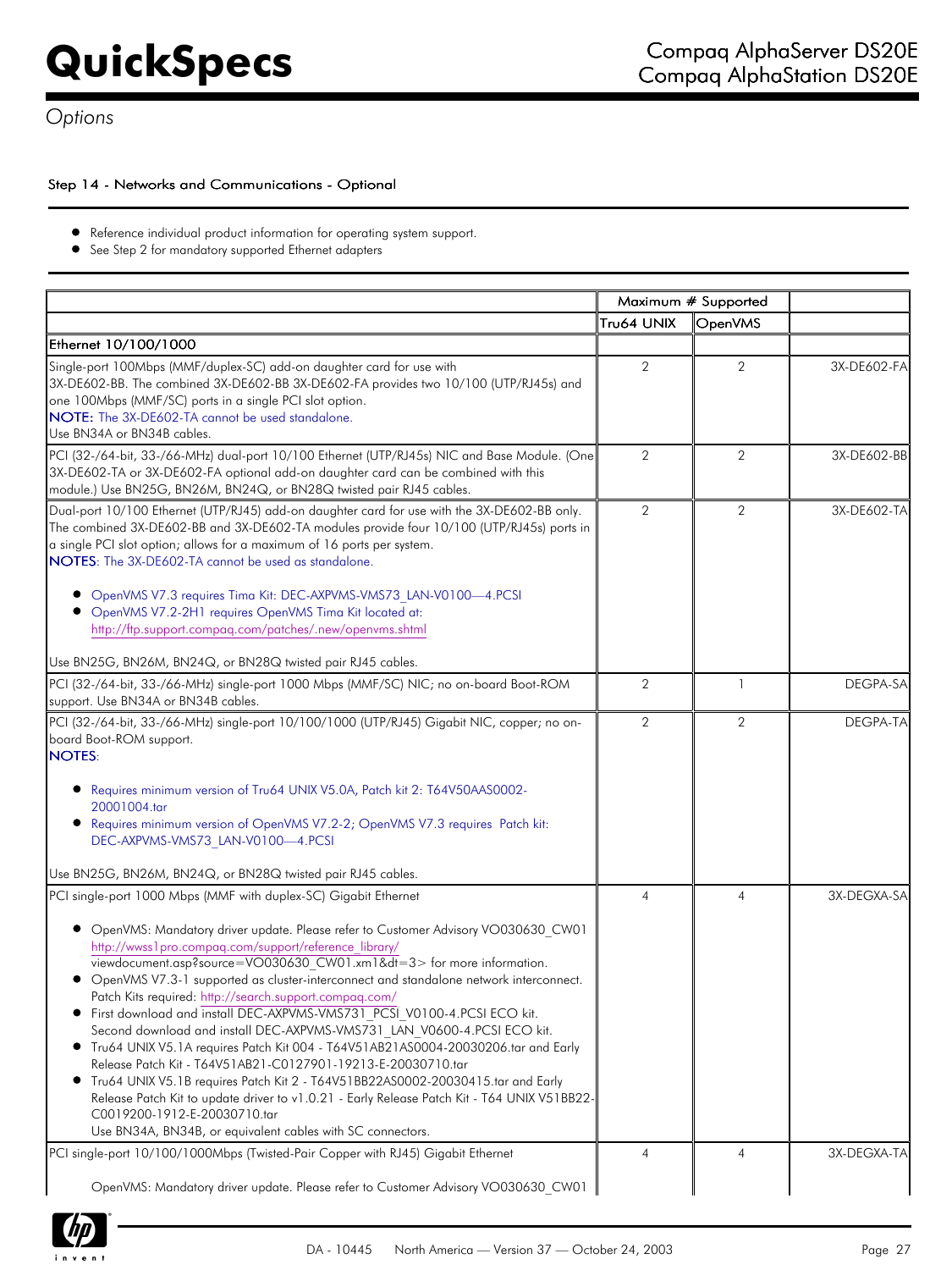| http://wwss1pro.compag.com/support/reference library/                                   |  |
|-----------------------------------------------------------------------------------------|--|
| viewdocument.asp?source=VO030630 CW01.xm1&dt=3> for more information.                   |  |
| • OpenVMS V7.3-1 supported as cluster-interconnect and standalone network interconnect. |  |
| Patch Kits required: http://search.support.compaq.com/                                  |  |
| • First download and install DEC-AXPVMS-VMS731 PCSI V0100-4.PCSI ECO kit.               |  |
| Second download and install DEC-AXPVMS-VMS731 LAN V0600-4.PCSI ECO kit.                 |  |
| ● Tru64 UNIX V5.1A requires Patch Kit 004 - T64V51AB21AS0004-20030206.tar and Early     |  |
| Release Patch Kit - T64V51AB21-C0127901-19213-E-20030710.tar                            |  |
| ● Tru64 UNIX V5.1B requires Patch Kit 2 - T64V51BB22AS0002-20030415.tar and Early       |  |
| Release Patch Kit to update driver to v1.0.21 - Early Release Patch Kit - T64V51BB22-   |  |
| C0019200-1912-E-20030710.tar                                                            |  |
| Use BN25G, BN26M, BN24Q, BN28Q twisted pair RJ45 cables                                 |  |

| Multi-function Ethernet 10/100/1000                                                                                                                                                                                                                                                                                          |  |                 |
|------------------------------------------------------------------------------------------------------------------------------------------------------------------------------------------------------------------------------------------------------------------------------------------------------------------------------|--|-----------------|
| PCI (32-bit, 33-MHz) multi-function (single-port 10/100 Ethernet UTP/RJ45, Ultra2 LVD SCSI, and<br>2D graphics) adapter<br><b>NOTES:</b>                                                                                                                                                                                     |  | 3X-DEPVZ-AA     |
| • No support for multi-head graphics<br>• OpenVMS V7.2-2 requires OpenVMS Tima Kit located at:<br>http://ftp.support.compag.com/ patches/.new/openvms.shtml<br>• Tru64 UNIX V5.1 requires Patch Kit 3: T64V51AS0003-20010413.tar<br>• Tru64 UNIX V4.0F with NHD2<br>• TruCluster V5.1 support restricted to non-shared buses |  |                 |
| Use BN25G, BN26M, BN24Q, or BN28Q twisted pair RJ45 cables.                                                                                                                                                                                                                                                                  |  |                 |
| 3X-DEPVZ-AA specific-use 3-meter LVD2 SCSI cable                                                                                                                                                                                                                                                                             |  | <b>BN37A-03</b> |

| lfddi.                                                                                                                                                                       |                |                |             |
|------------------------------------------------------------------------------------------------------------------------------------------------------------------------------|----------------|----------------|-------------|
| PCI (32-bit, 33-MHz) to FDDI SAS (MMF/duplex-SC) NIC.<br>Use BN34A, BN34B, or BN34D cables.                                                                                  | $\overline{2}$ | $\overline{2}$ | 3X-DEFPA-AC |
| PCI (32-bit, 33-MHz) to FDDI DAS (MMF/duplex-SC) NIC.<br>Use BN34A, BN34B, or BN34D cables.                                                                                  | $\overline{2}$ | 2              | 3X-DEFPA-DC |
| FDDI-specific cable - Multimode fiber optic (MMF) 62.5/125um duplex cable with SC-to-MIC<br>connectors.<br>$-xx = \alpha$ vailable lengths: (01, 03, 10) for 1, 3, 10 meters |                |                | $BN34D$ -xx |
| PCI (32-bit, 33-MHz) to FDDI SAS (UTP/RJ45) NIC.<br>Use BN25G, BN26M, BN24Q, or BN28Q twisted pair RJ45 cables.                                                              | $\mathcal{P}$  | 2              | 3X-DEFPA-UC |
| PCI (32-bit, 33-MHz) to FDDI DAS (UTP/RJ45s) NIC.<br>Use BN25G, BN26M, BN24Q, or BN28Q twisted pair RJ45 cables.                                                             | $\overline{2}$ | 2              | 3X-DEFPA-MC |
|                                                                                                                                                                              |                |                |             |
| <b>ATM</b><br>PCI (32-bit, 33-MHz) to 155 Mbps ATM, copper NIC with RJ45 connector.<br>Use BN25G-xx, or BN26M-xx cables.                                                     | $\overline{4}$ | 4              | 3X-DAPBA-UA |
| PCI (32-bit, 33-MHz) to 155 Mbps ATM fiber NIC with SC connector.<br>Use BN34B-xx cable.                                                                                     | $\overline{4}$ | 4              | 3X-DAPBA-FA |
|                                                                                                                                                                              |                |                |             |

| Asynchronous Communications (ASYNC)                                                        |           |           |                  |
|--------------------------------------------------------------------------------------------|-----------|-----------|------------------|
| <b>PCI</b> (32-bit, 33-MHz) to quad-port Async Communications NIC with DB-25 octopus cable | See *Note | See *Note | PBXDA-BAI        |
| <b>PCI</b> (32-bit, 33-MHz) to 8-port Async Communications NIC with DB-25 octopus cables   | See *Note | See *Note | PBXDA-BBI        |
| PCI 16-port asynchronous controller, cable included                                        | See *Note | See *Note | <b>PBXDA-ACI</b> |

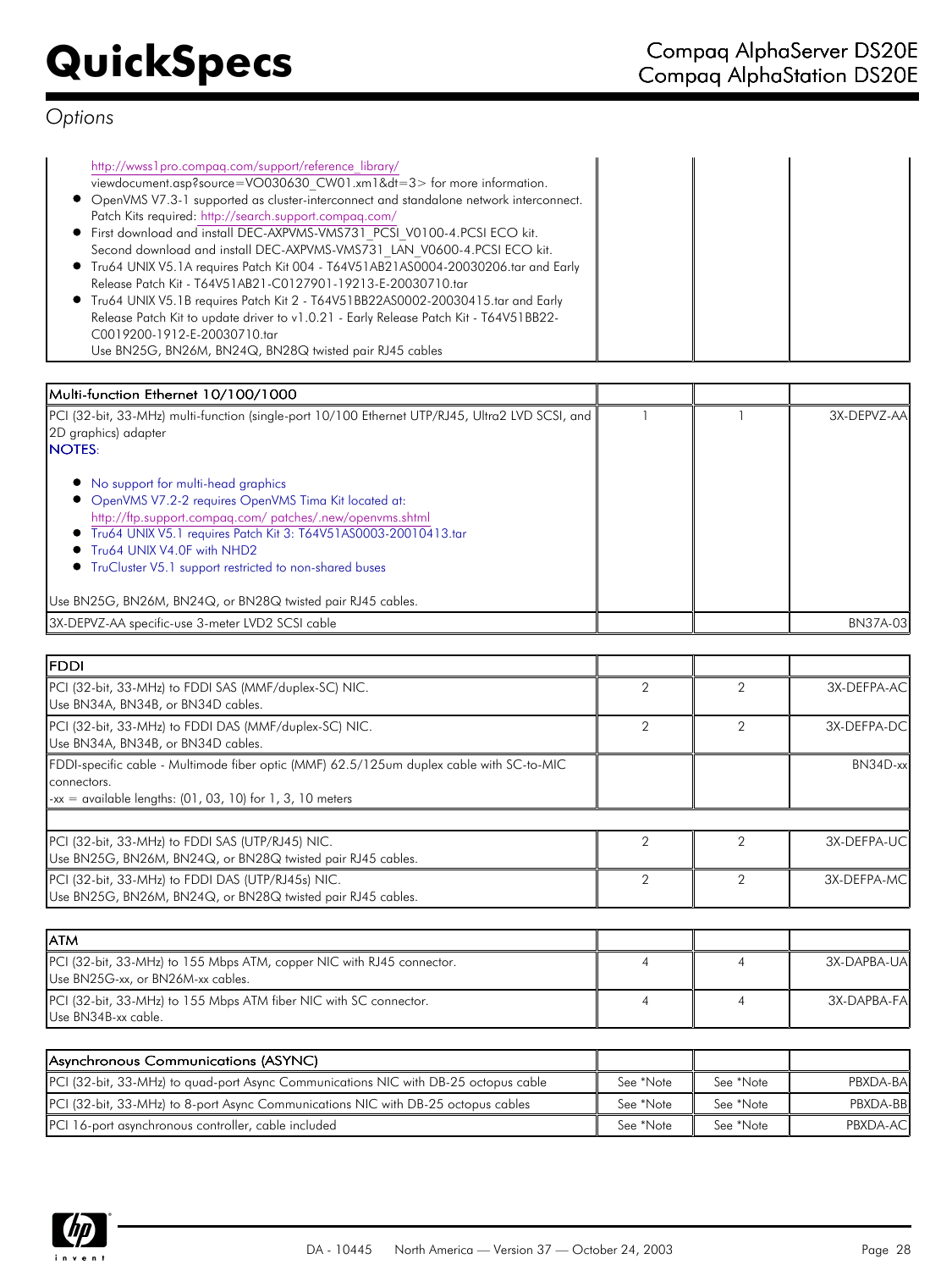| PBXDA-AC Asynchronous Connector Adapters                                                                                                                                                                                                      |                |                |                 |
|-----------------------------------------------------------------------------------------------------------------------------------------------------------------------------------------------------------------------------------------------|----------------|----------------|-----------------|
| RJ45 to DB-25 converter cable                                                                                                                                                                                                                 |                |                | <b>CXI01-AC</b> |
| RJ45 to DEC MJ11 converter cable (8 pack)                                                                                                                                                                                                     |                |                | <b>CXI01-AF</b> |
| Asynchronous multi-port MUX expander XEM                                                                                                                                                                                                      |                |                | CXIO1-AB        |
| *NOTE: For details, see the DS20E Supported Options List -                                                                                                                                                                                    |                |                |                 |
| http://www.compag.com/alphaserver/options/asds20e/asds20e_options.html                                                                                                                                                                        |                |                |                 |
|                                                                                                                                                                                                                                               |                |                |                 |
| Synchronous Communications (SYNC)                                                                                                                                                                                                             |                |                |                 |
| PCI (32-bit, 33-MHz) to dual-port intelligent synchronous communications NIC. Requires at least<br>one (maximum two) BN34x synchronous cable listed below.                                                                                    | 4              | $\overline{4}$ | 3X-PBXDD-AA     |
| PCI (32-bit, 33-MHz) to quad-port intelligent synchronous communications NIC. Requires at least<br>one (maximum four) BN34x synchronous cable listed below.                                                                                   | $\overline{4}$ | $\overline{4}$ | 3X-PBXDD-AB     |
|                                                                                                                                                                                                                                               |                |                |                 |
| Synchronous-Specific Cables                                                                                                                                                                                                                   |                |                |                 |
| EIA-530 single-port cable                                                                                                                                                                                                                     |                |                | 3X-BC34G-06     |
| V.24/EIA-232 single-port cable                                                                                                                                                                                                                |                |                | 3X-BC34L-06     |
| V.11/x.21 single-port cable                                                                                                                                                                                                                   |                |                | 3X-BC33S-06     |
| V.35 single-port cable                                                                                                                                                                                                                        |                |                | 3X-BC34T-06     |
|                                                                                                                                                                                                                                               |                |                |                 |
| Ethernet, FDDI, ATM Multi-use Cables                                                                                                                                                                                                          |                |                |                 |
| Multimode fiber optic (MMF) 62.5/125um duplex cable, with SC-to-ST connectors.<br>$-xx =$ available lengths: (2E, 4E, 01, 03, 10, 20, 30) for 2.4, 4.5, 1, 3, 10, 20, 30 meters                                                               |                |                | BN34A-xx        |
| Multimode fiber optic (MMF) 62.5/125um duplex cable, with SC-to-SC connectors.<br>-xx = available lengths: (2E, 4E, 01, 03, 10, 20, 30) for 2.4, 4.5, 1, 3, 10, 20, 30 meters                                                                 |                |                | BN34B-xx        |
| Category 5e (4-Unshielded Twisted Pairs/UTP) straight-through cable with RJ45-to-RJ45 connectors<br>for system to switch, repeater, or hub connectivity.<br>-xx = available lengths: (0B, 0E, 01, 03, 04, 07) for 0.2, 0.5, 1, 3, 4, 7 meters |                |                | BN25G-xx        |
| Category 5e (4-Twisted Pairs, Screened/ ScTP) straight-through cable with RJ45-to-RJ45 connectors<br>for system to switch, repeater, or hub connectivity.<br>$-xx = \alpha$ vailable lengths: (0E, 01, 03, 04, 07) for 0.5, 1, 3, 4, 7 meters |                |                | BN26M-xx        |
| Category 5e (4-Unshielded Twisted Pairs/UTP) Xover cable with RJ45-to-RJ45 connectors for system<br>to switch, repeater, or hub connectivity.<br>-xx = available lengths: $(OE, 01, 03, 04, 07)$ for 0.5, 1, 3, 4, 7 meters                   |                |                | $BN24Q$ -xx     |
| Category 5e (4-Twisted Pairs, Screened/ScTP) Xover cable with RJ45-to-RJ45 connectors for system<br>to switch, repeater, or hub connectivity.<br>-xx = available lengths: $(OE, 01, 03, 04, 07)$ for 0.5, 1, 3, 4, 7 meters                   |                |                | BN28Q-xx        |

## Step 15 - MEMORY CHANNEL - Optional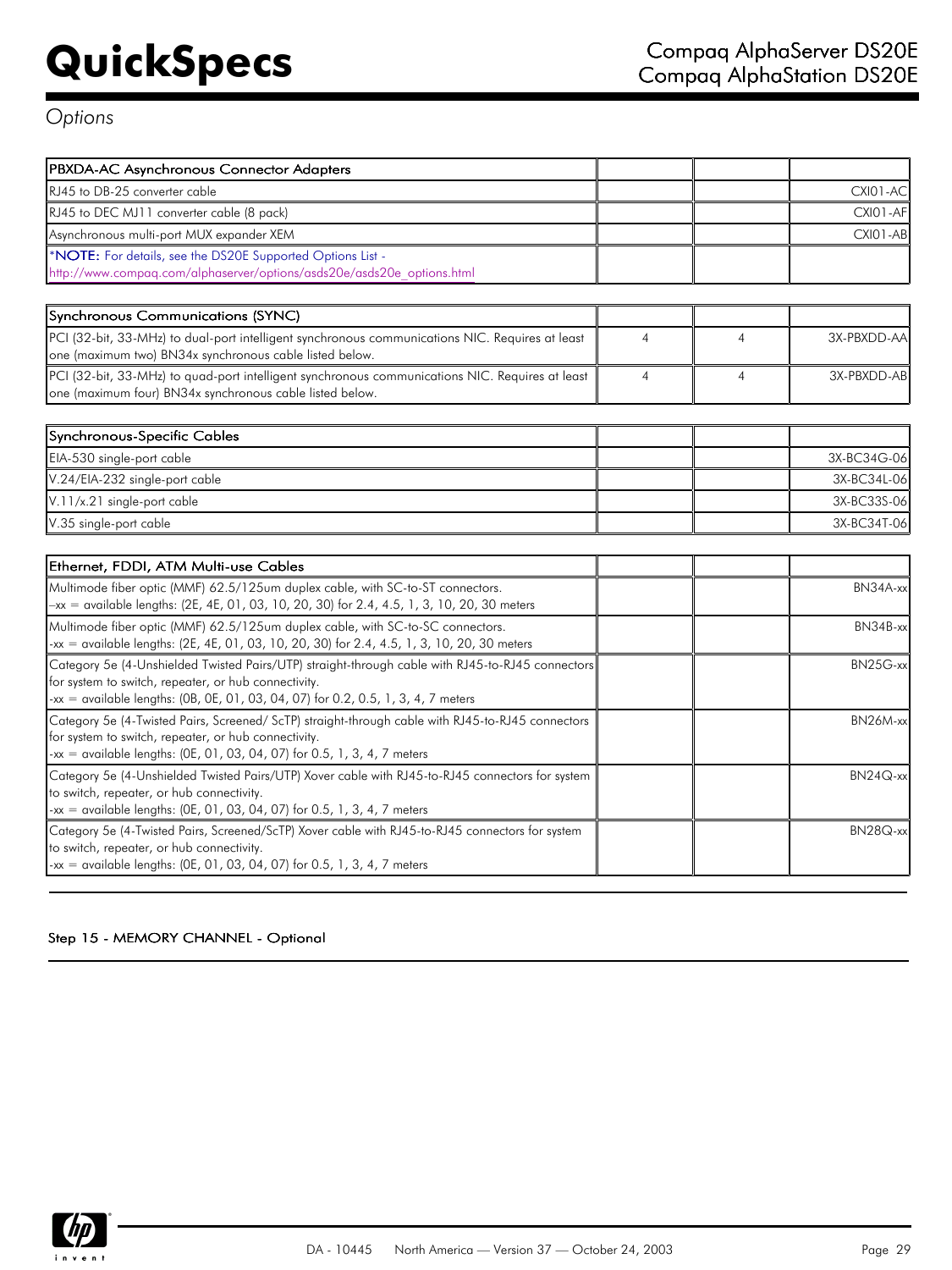| Tru64 UNIX Systems<br>(V5.0A and later)   | • Each system node in the cluster requires a TruCluster Server license (QL-6BRAC-AA)                                                                                                                                                                                                                                                                                                                                                                                                                                                                                                                                                                                                                                                                                                                                                                                                                                                                                                                                                                                                                                                                                                                                                                                                                                                                                                                                                                                                                                                                                                                                                                                                                                                                                                                     |                             |
|-------------------------------------------|----------------------------------------------------------------------------------------------------------------------------------------------------------------------------------------------------------------------------------------------------------------------------------------------------------------------------------------------------------------------------------------------------------------------------------------------------------------------------------------------------------------------------------------------------------------------------------------------------------------------------------------------------------------------------------------------------------------------------------------------------------------------------------------------------------------------------------------------------------------------------------------------------------------------------------------------------------------------------------------------------------------------------------------------------------------------------------------------------------------------------------------------------------------------------------------------------------------------------------------------------------------------------------------------------------------------------------------------------------------------------------------------------------------------------------------------------------------------------------------------------------------------------------------------------------------------------------------------------------------------------------------------------------------------------------------------------------------------------------------------------------------------------------------------------------|-----------------------------|
| Tru64 UNIX Systems<br>(V4.0G and earlier) | Requires a minimum of Tru64 UNIX V4.0F with TruCluster V1.6 or later<br>• Each system node in the cluster requires a TruCluster Production Server<br>(QB-3RLAE-AA) or TruCluster MEMORY CHANNEL software license (QB-4ZCAE-AA)<br>• TruCluster MEMORY CHANNEL license (QB-4ZCAG-AA), normally used for high performance technical<br>computing applications, not required if systems have a TruCluster Production Server license (QB-3RLAE-<br>AA)                                                                                                                                                                                                                                                                                                                                                                                                                                                                                                                                                                                                                                                                                                                                                                                                                                                                                                                                                                                                                                                                                                                                                                                                                                                                                                                                                       |                             |
| OpenVMS Systems                           | Requires OpenVMS V7.1-2 or later and OpenVMS Cluster license (QL-MUZAC-AA)                                                                                                                                                                                                                                                                                                                                                                                                                                                                                                                                                                                                                                                                                                                                                                                                                                                                                                                                                                                                                                                                                                                                                                                                                                                                                                                                                                                                                                                                                                                                                                                                                                                                                                                               |                             |
| Configuring Information                   | • Up to two PCI to System Area Network adapters (CCMAB-AA) are supported in a single system<br>• Two-node clusters can be configured by ordering a CCMAB-AA for each node and one BN39B-04 or<br>BN39B-10 cable; cable connects directly to CCMAB-AA in each node.<br>• For a two-node cluster that will not need to be rebooted when adding additional members, order one<br>CCMAB-AA adapter and one BN39B-04 or BN39B-10 cable for each node, and one CCMHB-AA hub<br>for the cluster.<br>• For three- or four- node clusters, order one CCMAB-AA adapter and one<br>BN39B-04 or BN39B-10 cable for each node, and one CCMHB-AA hub for the cluster<br>• CCMHB-AA includes four CCMLB-AA line cards and supports up to four nodes; expansion up to eight<br>system nodes can be achieved by adding up to four additional CCMLB-AA line cards<br>If nodes must be separated by a distance longer than standard copper cables allow the CCMFB option<br>converts the output of the standard CCMAB controller or CCMLB line card to single-mode fiber optic<br>cable. The fiber optic connection may be up to 2,000 meters long between two CCMAB controllers<br>connected in virtual hub mode, or 3,000 meters between a CCMAB controller and a CCMHB hub. (The<br>connection from the CCMHB hub to a second system may also be 3,000 meters.) The CCMFB option<br>requires a second PCI slot in the system from which it draws power only. It is normally connected to the<br>corresponding CCMAB controller with the short BN39B-01 cable. The CCMFB is also used in the<br>CCMHB hub where it occupies a slot normally used by the CCMLB line card, limiting expansion to four<br>radial fiber optic connections.<br>If two CCMAB-AA's are configured in each system, a second CCMHB-AA is required. |                             |
| <b>MEMORY CHANNEL</b><br>Controller       | PCI System Area Network Controller, maximum two<br>System Area Network Hub with four line cards; includes BN19P-2E power cord for Canada, Japan,<br>and US operations- for other regions, order appropriate power cord from list below                                                                                                                                                                                                                                                                                                                                                                                                                                                                                                                                                                                                                                                                                                                                                                                                                                                                                                                                                                                                                                                                                                                                                                                                                                                                                                                                                                                                                                                                                                                                                                   | CCMAB-AA<br><b>CCMHB-AA</b> |
|                                           | Expansion line card for CCMHB hub                                                                                                                                                                                                                                                                                                                                                                                                                                                                                                                                                                                                                                                                                                                                                                                                                                                                                                                                                                                                                                                                                                                                                                                                                                                                                                                                                                                                                                                                                                                                                                                                                                                                                                                                                                        | CCMLB-AA                    |
|                                           | 1-meter cable for CCMAB and CCMHB                                                                                                                                                                                                                                                                                                                                                                                                                                                                                                                                                                                                                                                                                                                                                                                                                                                                                                                                                                                                                                                                                                                                                                                                                                                                                                                                                                                                                                                                                                                                                                                                                                                                                                                                                                        | BN39B-01                    |
|                                           | 4-meter cable for CCMAB and CCMHB                                                                                                                                                                                                                                                                                                                                                                                                                                                                                                                                                                                                                                                                                                                                                                                                                                                                                                                                                                                                                                                                                                                                                                                                                                                                                                                                                                                                                                                                                                                                                                                                                                                                                                                                                                        | <b>BN39B-04</b>             |
|                                           | 10-meter cable for CCMAB and CCMHB<br>Copper-to-single mode fiber optic converter - 5V (clock not affected)                                                                                                                                                                                                                                                                                                                                                                                                                                                                                                                                                                                                                                                                                                                                                                                                                                                                                                                                                                                                                                                                                                                                                                                                                                                                                                                                                                                                                                                                                                                                                                                                                                                                                              | BN39B-10<br>CCMFB-AA        |
| <b>MEMORY CHANNEL</b>                     | Australia, New Zealand (103541-011)                                                                                                                                                                                                                                                                                                                                                                                                                                                                                                                                                                                                                                                                                                                                                                                                                                                                                                                                                                                                                                                                                                                                                                                                                                                                                                                                                                                                                                                                                                                                                                                                                                                                                                                                                                      | <b>BN19H-2E</b>             |
| <b>Power Cords</b>                        | Central Europe                                                                                                                                                                                                                                                                                                                                                                                                                                                                                                                                                                                                                                                                                                                                                                                                                                                                                                                                                                                                                                                                                                                                                                                                                                                                                                                                                                                                                                                                                                                                                                                                                                                                                                                                                                                           | <b>BN19C-2E</b>             |
|                                           | Denmark (103541-481)                                                                                                                                                                                                                                                                                                                                                                                                                                                                                                                                                                                                                                                                                                                                                                                                                                                                                                                                                                                                                                                                                                                                                                                                                                                                                                                                                                                                                                                                                                                                                                                                                                                                                                                                                                                     | <b>BN19K-2E</b>             |
|                                           | Egypt, India (103541-AR1)                                                                                                                                                                                                                                                                                                                                                                                                                                                                                                                                                                                                                                                                                                                                                                                                                                                                                                                                                                                                                                                                                                                                                                                                                                                                                                                                                                                                                                                                                                                                                                                                                                                                                                                                                                                | <b>BN19S-2E</b>             |
|                                           | Ireland, United Kingdom                                                                                                                                                                                                                                                                                                                                                                                                                                                                                                                                                                                                                                                                                                                                                                                                                                                                                                                                                                                                                                                                                                                                                                                                                                                                                                                                                                                                                                                                                                                                                                                                                                                                                                                                                                                  | <b>BN19A-2E</b>             |
|                                           | <b>Israel</b>                                                                                                                                                                                                                                                                                                                                                                                                                                                                                                                                                                                                                                                                                                                                                                                                                                                                                                                                                                                                                                                                                                                                                                                                                                                                                                                                                                                                                                                                                                                                                                                                                                                                                                                                                                                            | BN18L-2E                    |
|                                           | Italy (103541-461)                                                                                                                                                                                                                                                                                                                                                                                                                                                                                                                                                                                                                                                                                                                                                                                                                                                                                                                                                                                                                                                                                                                                                                                                                                                                                                                                                                                                                                                                                                                                                                                                                                                                                                                                                                                       | <b>BN19M-2E</b>             |
|                                           | Switzerland (103541-511)                                                                                                                                                                                                                                                                                                                                                                                                                                                                                                                                                                                                                                                                                                                                                                                                                                                                                                                                                                                                                                                                                                                                                                                                                                                                                                                                                                                                                                                                                                                                                                                                                                                                                                                                                                                 | <b>BN19E-2E</b>             |

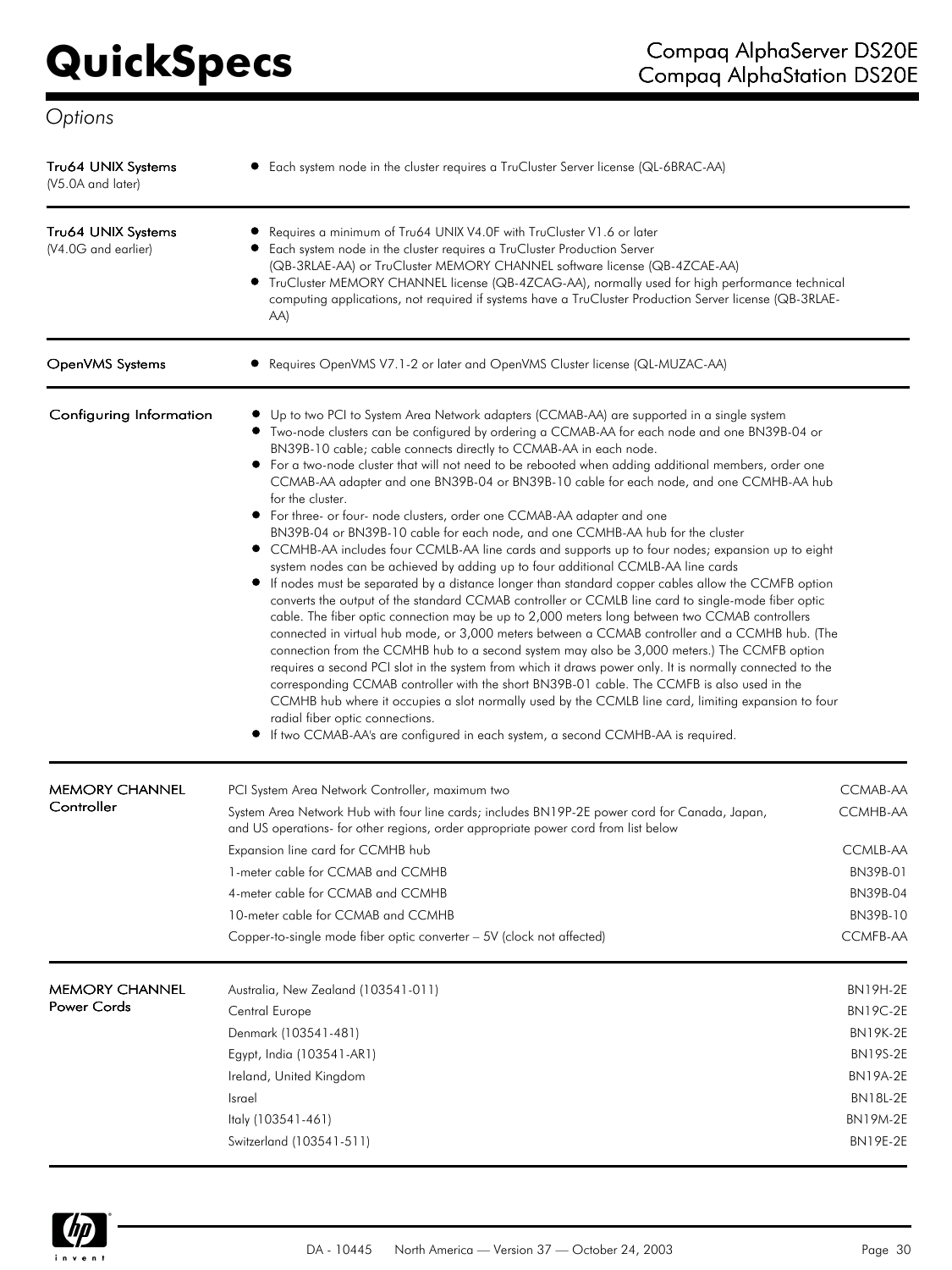## Step 16 - Keyboards, Mouse, Power Cords, Documentation

- Keyboard and mouse are not included with system and must be ordered separately
- $\bullet$ All keyboards listed may not be available in all geographies
- Select an opal OpenVMS keyboard for use with VT5xx text terminals

NOTE: The 3X-LK463-xx is a dual-personality keyboard that can be used with a USB or PS/2 port.

|                              | Opal     | Carbon      |             |  |
|------------------------------|----------|-------------|-------------|--|
| Keyboard/Language            | OpenVMS  | Tru64 UNIX  | OpenVMS     |  |
| U.S. keyboard                | LK461-A2 | 3R-A4362-AA | 3X-LK463-A2 |  |
| Arabic keyboard              |          | 3R-LKQ48-BR |             |  |
| Belgian keyboard             | LK461-AB | 3R-LKQ48-AB | 3X-LK462-AB |  |
| <b>BHCSY</b> keyboard        |          | 3R-LKQ48-AX |             |  |
| Canadian/English keyboard    | LK461-AQ |             | 3X-LK462-AQ |  |
| Canadian/French keyboard     | LK461-AC | 3R-LKQ48-AC | 3X-LK462-AC |  |
| Cyrillic keyboard (Russian)  | LK461-BT | 3R-LKQ48-BT | 3X-LK462-BT |  |
| Czech keyboard               | LK461-BV | 3R-LKQ48-BV | 3X-LK462-BV |  |
| Danish keyboard              | LK461-AD | 3R-LKQ48-AD | 3X-LK462-AD |  |
| Dutch keyboard               | LK461-AH | 3R-LKQ48-AH | 3X-LK462-AH |  |
| Finnish keyboard             | LK461-AF | 3R-LKQ48-AF | 3X-LK462-AF |  |
| French keyboard              | LK461-AP | 3R-LKQ48-AP | 3X-LK462-AP |  |
| German keyboard              | LK461-AG | 3R-LKQ48-AG | 3X-LK462-AG |  |
| Greek keyboard               | LK461-BH | 3R-LKQ48-BH | 3X-LK462-BH |  |
| Hebrew keyboard              | LK461-AT | 3R-LKQ48-AT | 3X-LK462-AT |  |
| Hungarian keyboard           | LK461-BQ | 3R-LKQ48-BQ | 3X-LK462-BQ |  |
| International keyboard       |          | 3R-A4362-AA |             |  |
| Italian keyboard             | LK461-AI | 3R-A4363-AA | 3X-LK462-AI |  |
| Japanese keyboard            |          | 3R-LKQ48-AJ |             |  |
| Korean keyboard              |          | 3R-LKQ48-BK |             |  |
| Latin-American keyboard      |          | 3R-LKQ48-AR |             |  |
| Norwegian keyboard           | LK461-AN | 3R-LKQ48-AN | 3X-LK462-AN |  |
| Polish keyboard              | LK461-BP | 3R-LKQ48-BP | 3X-LK462-BP |  |
| Portuguese keyboard          | LK461-AV | 3R-LKQ48-AV | 3X-LK462-AV |  |
| Romanian keyboard            | LK461-BL |             | 3X-LK462-BL |  |
| Simplified Chinese keyboard  |          | 3R-A4370-AA |             |  |
| Slovak keyboard              | LK461-CZ | 3R-LKQ48-CZ | 3X-LK462-CZ |  |
| Spanish keyboard             | LK461-AS | 3R-A4372-AA | 3X-LK462-AS |  |
| Swedish keyboard             | LK461-AM | 3R-LKQ48-AM | 3X-LK462-AM |  |
| Swiss/French keyboard        | LK461-AK | 3R-A4374-AA | 3X-LK462-AK |  |
| Swiss/German keyboard        | LK461-AL |             | 3X-LK462-AL |  |
| Traditional Chinese keyboard |          | 3R-LKQ48-BI |             |  |
| Thai keyboard                |          | 3R-LKQ48-CB |             |  |
| Turkish Q keyboard           | LK461-BU | 3R-LKQ48-BU | 3X-LK462-BU |  |
| Turkish F keyboard           | LK461-BW |             | 3X-LK462-BW |  |
| UK keyboard                  |          | 3R-A4378-AA |             |  |
| Yugoslavian keyboard         | LK461-BY |             | 3X-LK462-BY |  |

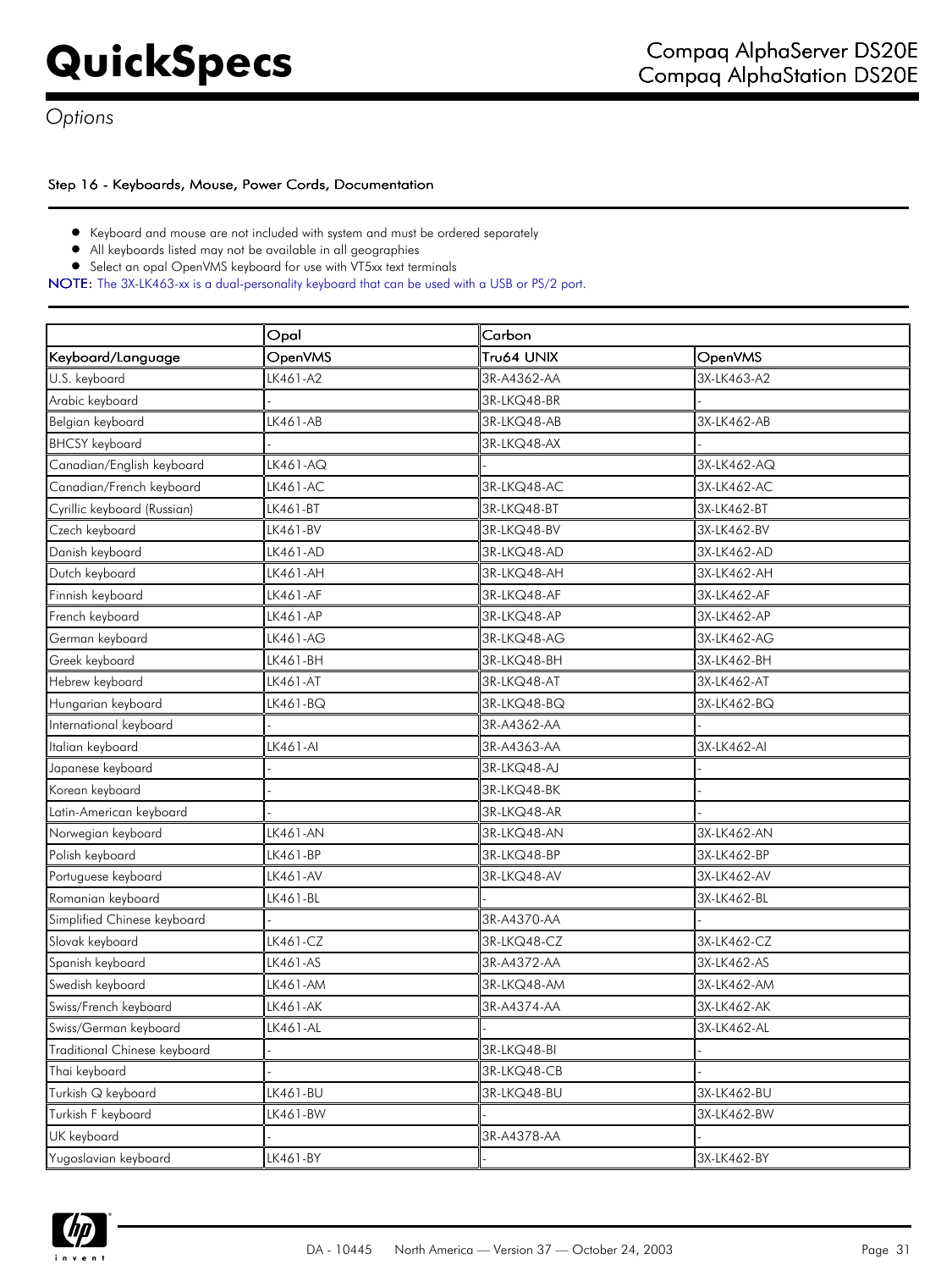| Mouse                                | 3-button mouse – carbon                                                                                   | 3R-A3480-AA |
|--------------------------------------|-----------------------------------------------------------------------------------------------------------|-------------|
| Keyboard or Mouse<br>Extension Cable | 6-foot/1.8-meter keyboard or mouse extension cable; to extend both keyboard and mouse order two<br>cables | 3X-BC34A-06 |

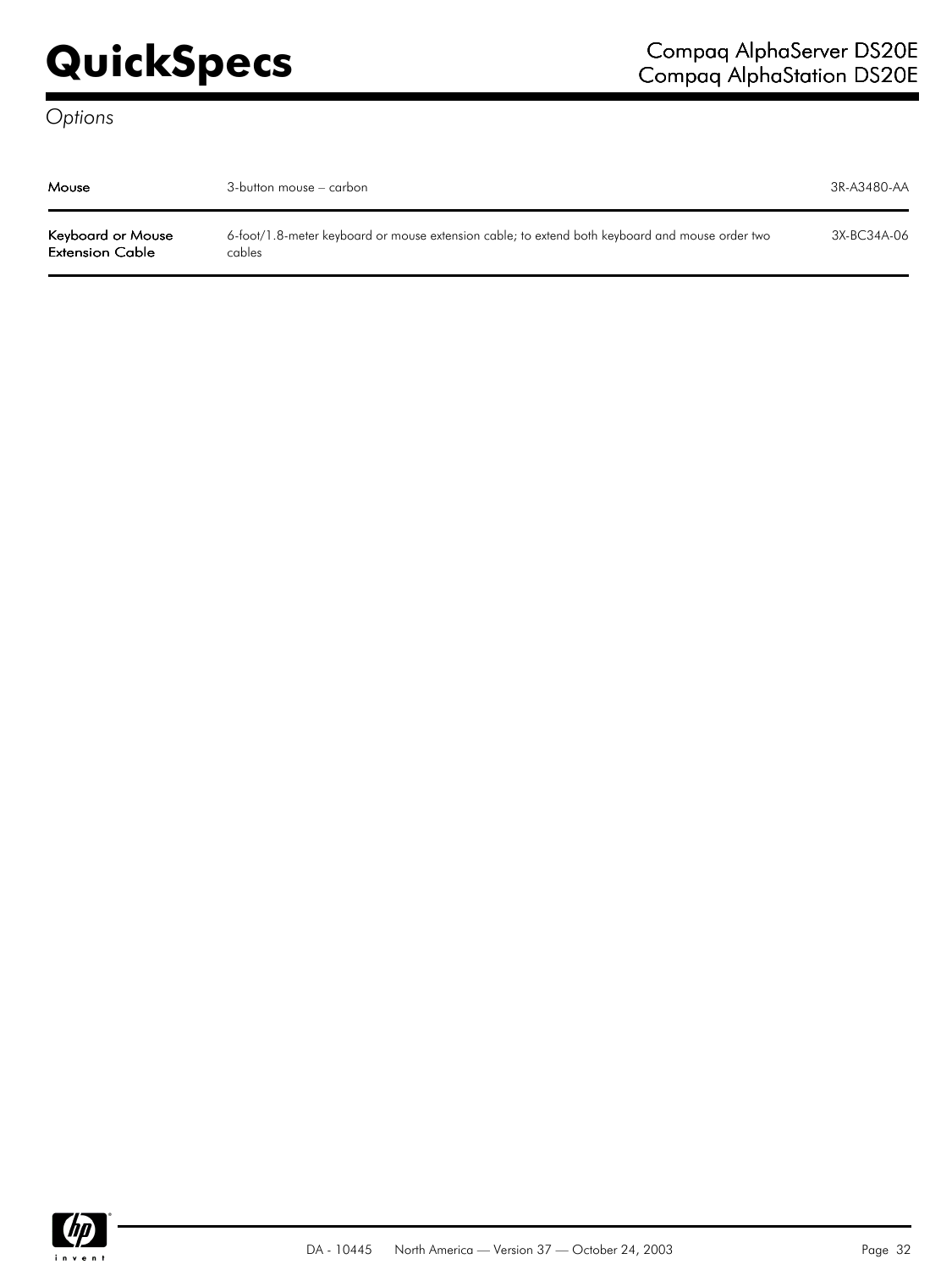## Step 17 - Console Terminal - Optional

| • Any terminal can be used as a console device<br>• Third-party console devices require an EIA-232 25-pin DSUB connector |             |
|--------------------------------------------------------------------------------------------------------------------------|-------------|
| VT510 video terminal; requires H8575-x cable                                                                             | $VT510$ -xx |
| Console cable, female connector                                                                                          | H8575-A     |
| Console cable, male connector                                                                                            | H8575-D     |
| Console cable, male connector (IBM compatible)                                                                           | H8575-E     |

### Step 18 - Software - Required selection of media and documentation for first system on site

| Software Processor Code = E |                                                                                                                                                                                                                                                                                                                                                                                                                                                                                                                                                                                                                                                                                                                                                                                                                                                                                                                                         |                            |  |  |
|-----------------------------|-----------------------------------------------------------------------------------------------------------------------------------------------------------------------------------------------------------------------------------------------------------------------------------------------------------------------------------------------------------------------------------------------------------------------------------------------------------------------------------------------------------------------------------------------------------------------------------------------------------------------------------------------------------------------------------------------------------------------------------------------------------------------------------------------------------------------------------------------------------------------------------------------------------------------------------------|----------------------------|--|--|
| Tru64 UNIX                  | • AlphaServer DS20E Tru64 UNIX systems include Unlimited User license, Server Extension<br>license, Internet Express, and Secure Web Server<br>AlphaStation DS20E Tru64 UNIX systems include Base 2-user                                                                                                                                                                                                                                                                                                                                                                                                                                                                                                                                                                                                                                                                                                                                |                            |  |  |
| When using Tru64 UNIX       | Tru64 UNIX media and online documentation on CD-ROM                                                                                                                                                                                                                                                                                                                                                                                                                                                                                                                                                                                                                                                                                                                                                                                                                                                                                     | QA-6ADAA-H8                |  |  |
| V5.0a or later              | Tru64 UNIX full hard copy documentation                                                                                                                                                                                                                                                                                                                                                                                                                                                                                                                                                                                                                                                                                                                                                                                                                                                                                                 |                            |  |  |
|                             | Tru64 UNIX Unlimited User license                                                                                                                                                                                                                                                                                                                                                                                                                                                                                                                                                                                                                                                                                                                                                                                                                                                                                                       | QL-MT7AE-AA                |  |  |
|                             | StorageWorks Software Package, with licenses for Logical Storage Manager and AdvFS Utilities                                                                                                                                                                                                                                                                                                                                                                                                                                                                                                                                                                                                                                                                                                                                                                                                                                            | QB-5RXAE-AA                |  |  |
|                             | TruCluster Plus Software Package with licenses for TruCluster Server, Logical Storage Manager, and<br><b>AdvFS Utilities</b>                                                                                                                                                                                                                                                                                                                                                                                                                                                                                                                                                                                                                                                                                                                                                                                                            | QP-6R9AC-AA                |  |  |
|                             | TruCluster Server license                                                                                                                                                                                                                                                                                                                                                                                                                                                                                                                                                                                                                                                                                                                                                                                                                                                                                                               | QL-6BRAC-AA                |  |  |
|                             | <b>AdvFS Utilities License</b>                                                                                                                                                                                                                                                                                                                                                                                                                                                                                                                                                                                                                                                                                                                                                                                                                                                                                                          | QL-0EGAE-AA                |  |  |
|                             | Logical Storage Manager License                                                                                                                                                                                                                                                                                                                                                                                                                                                                                                                                                                                                                                                                                                                                                                                                                                                                                                         |                            |  |  |
|                             | Advanced Server for Tru64 UNIX, 25 client concurrent use license                                                                                                                                                                                                                                                                                                                                                                                                                                                                                                                                                                                                                                                                                                                                                                                                                                                                        |                            |  |  |
|                             | Advanced Server for Tru64 UNIX, 50 client concurrent use license                                                                                                                                                                                                                                                                                                                                                                                                                                                                                                                                                                                                                                                                                                                                                                                                                                                                        | QL-5U29M-3E                |  |  |
|                             | Advanced Server for Tru64 UNIX, 100 client concurrent use license                                                                                                                                                                                                                                                                                                                                                                                                                                                                                                                                                                                                                                                                                                                                                                                                                                                                       | QL-5U29M-3F                |  |  |
|                             | Advanced Server for Tru64 UNIX, 250 client concurrent use license                                                                                                                                                                                                                                                                                                                                                                                                                                                                                                                                                                                                                                                                                                                                                                                                                                                                       | QL-5U29M-3G                |  |  |
|                             | Advanced Server for Tru64 UNIX, 500 client concurrent use license                                                                                                                                                                                                                                                                                                                                                                                                                                                                                                                                                                                                                                                                                                                                                                                                                                                                       | QL-5U29M-3H                |  |  |
|                             | Layered products media and documentation for Tru64 UNIX on CD-ROM                                                                                                                                                                                                                                                                                                                                                                                                                                                                                                                                                                                                                                                                                                                                                                                                                                                                       |                            |  |  |
|                             | DECnet/OSI end-system license for Tru64 UNIX                                                                                                                                                                                                                                                                                                                                                                                                                                                                                                                                                                                                                                                                                                                                                                                                                                                                                            |                            |  |  |
|                             | DECnet/OSI extended function license for Tru64 UNIX                                                                                                                                                                                                                                                                                                                                                                                                                                                                                                                                                                                                                                                                                                                                                                                                                                                                                     | QL-MTKAE-AA                |  |  |
| OpenVMS                     | • AlphaServer DS20E OpenVMS systems include Base license with System Manager license and<br>Enterprise Integration Server Package for OpenVMS Revision V3.1<br>• AlphaStation DS20E OpenVMS systems include Base license, Concurrent Use<br>1-user license, and NAS 150 Client license<br>• Enterprise Integration Package includes licenses for TCP/IP Services for OpenVMS,<br>DECwindows Motif for OpenVMS Alpha, DECprint Supervisor for OpenVMS Alpha Plus,<br>DECprint Supervisor for OpenVMS Open, DECnet-Plus for OpenVMS Alpha End System,<br>Archive/Backup System for OpenVMS Management Tools, Archive/Backup Agent for Windows<br>NT, OpenVMS Disk Services for Windows NT, Office Server for OpenVMS, PATHWORKS 32,<br>PATHWORKS V6 for OpenVMS - Advanced Server, and Office Server Client Access License<br>OpenVMS V7.1-2 media and online documentation on CD-ROM<br>OpenVMS media and online documentation on CD-ROM | QA-MT1AR-H8<br>QA-MT1AA-H8 |  |  |

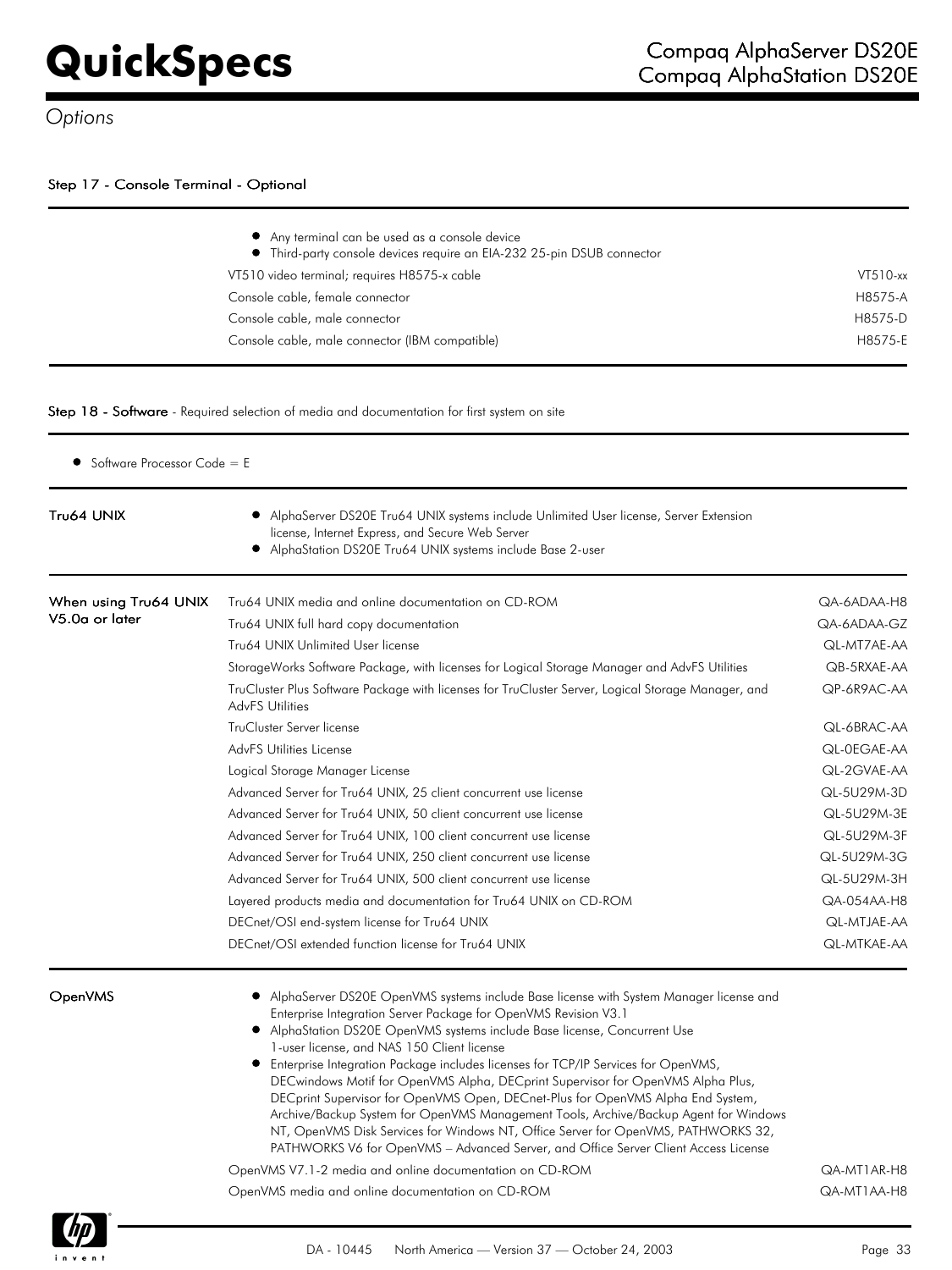| OpenVMS hard copy documentation                                                                                                                                                                                                                                                                                                                                                                                                                                                                                                                                                         | QA-001AA-GZ |
|-----------------------------------------------------------------------------------------------------------------------------------------------------------------------------------------------------------------------------------------------------------------------------------------------------------------------------------------------------------------------------------------------------------------------------------------------------------------------------------------------------------------------------------------------------------------------------------------|-------------|
| Layered products media and documentation for OpenVMS on CD-ROM                                                                                                                                                                                                                                                                                                                                                                                                                                                                                                                          | QA-03XAA-H8 |
| OpenVMS Concurrent Use licenses provide the right to interactively use the operating system<br>$\bullet$<br>by the specified number of concurrent users on a designated OpenVMS system. OpenVMS<br>Concurrent Use licenses can be moved from one system to another at user discretion and can<br>be shared in a mixed OpenVMS VAX and OpenVMS Alpha cluster.<br>OpenVMS Traditional Unlimited Use license is system specific and can only be used on one<br>$\bullet$<br>single system at a time. It cannot be shared between systems or in an OpenVMS VAX or<br>OpenVMS Alpha Cluster. |             |
| Concurrent Use 1-user license                                                                                                                                                                                                                                                                                                                                                                                                                                                                                                                                                           | QL-MT3AA-3B |
| Concurrent Use 2-user license                                                                                                                                                                                                                                                                                                                                                                                                                                                                                                                                                           | QL-MT3AA-3C |
| Concurrent Use 4-user license                                                                                                                                                                                                                                                                                                                                                                                                                                                                                                                                                           | QL-MT3AA-3D |
| Concurrent Use 8-user license                                                                                                                                                                                                                                                                                                                                                                                                                                                                                                                                                           | QL-MT3AA-3E |
| Concurrent Use 16-user license                                                                                                                                                                                                                                                                                                                                                                                                                                                                                                                                                          | QL-MT3AA-3F |
| Concurrent Use 32-user license                                                                                                                                                                                                                                                                                                                                                                                                                                                                                                                                                          | QL-MT3AA-3G |
| Concurrent Use 64-user license                                                                                                                                                                                                                                                                                                                                                                                                                                                                                                                                                          | QL-MT3AA-3H |
| Concurrent Use 128-user license                                                                                                                                                                                                                                                                                                                                                                                                                                                                                                                                                         | QL-MT3AA-3J |
| Concurrent Use 256-user license                                                                                                                                                                                                                                                                                                                                                                                                                                                                                                                                                         | QL-MT3AA-3K |
| OpenVMS Cluster license for Alpha systems                                                                                                                                                                                                                                                                                                                                                                                                                                                                                                                                               | QL-MUZAC-AA |
| OpenVMS Cluster Client license for Alpha systems                                                                                                                                                                                                                                                                                                                                                                                                                                                                                                                                        | QL-3MRAC-AA |
| OpenVMS Cluster Client to Full VMS Cluster Migration license                                                                                                                                                                                                                                                                                                                                                                                                                                                                                                                            | QL-6J7AC-AA |
| DECnet extended function license for OpenVMS                                                                                                                                                                                                                                                                                                                                                                                                                                                                                                                                            | QL-MTGAE-AA |
| DECnet end-system to extended function upgrade license for OpenVMS                                                                                                                                                                                                                                                                                                                                                                                                                                                                                                                      | QL-MTHAE-AA |
| OpenVMS Volume Shadowing license                                                                                                                                                                                                                                                                                                                                                                                                                                                                                                                                                        | QL-2A1AE-AA |
|                                                                                                                                                                                                                                                                                                                                                                                                                                                                                                                                                                                         |             |

### Step 19 - Hardware and Software Support Services

Select one of the optional HP Care Pack Service Packages described below that best supports the customer's operational requirements for system availability.

| <b>HP Care Pack Services</b>                  | • HP Care Pack Services are available for AlphaServer/AlphaStation systems running Tru64<br>UNIX or OpenVMS operating systems. HP Care Pack Services are designed for customers who<br>require support beyond that provided by the hardware product warranty with coverage for both<br>Principal server/stations and SSPs (Subsequent System Packages) - that meet a full range of<br>customer support requirements. |
|-----------------------------------------------|----------------------------------------------------------------------------------------------------------------------------------------------------------------------------------------------------------------------------------------------------------------------------------------------------------------------------------------------------------------------------------------------------------------------|
| Program Features –<br><b>Principal Server</b> |                                                                                                                                                                                                                                                                                                                                                                                                                      |
| <b>HP Support Plus</b>                        | $\bullet$ 13 x 5 HW/SW support<br>4-hour response on-site hardware support<br>• 2-hour response for software support<br>License Subscription for HP O/S software and embedded L/P (i.e., EIS for OpenVMS,<br>unlimited users, and server extensions for Tru64 UNIX)                                                                                                                                                  |

Consolidated Software Media Update Distribution for OpenVMS or Tru64 UNIX and their  $\bullet$ layered products. (Layered products not included on Consolidated Media Update Distribution can be ordered separately.)

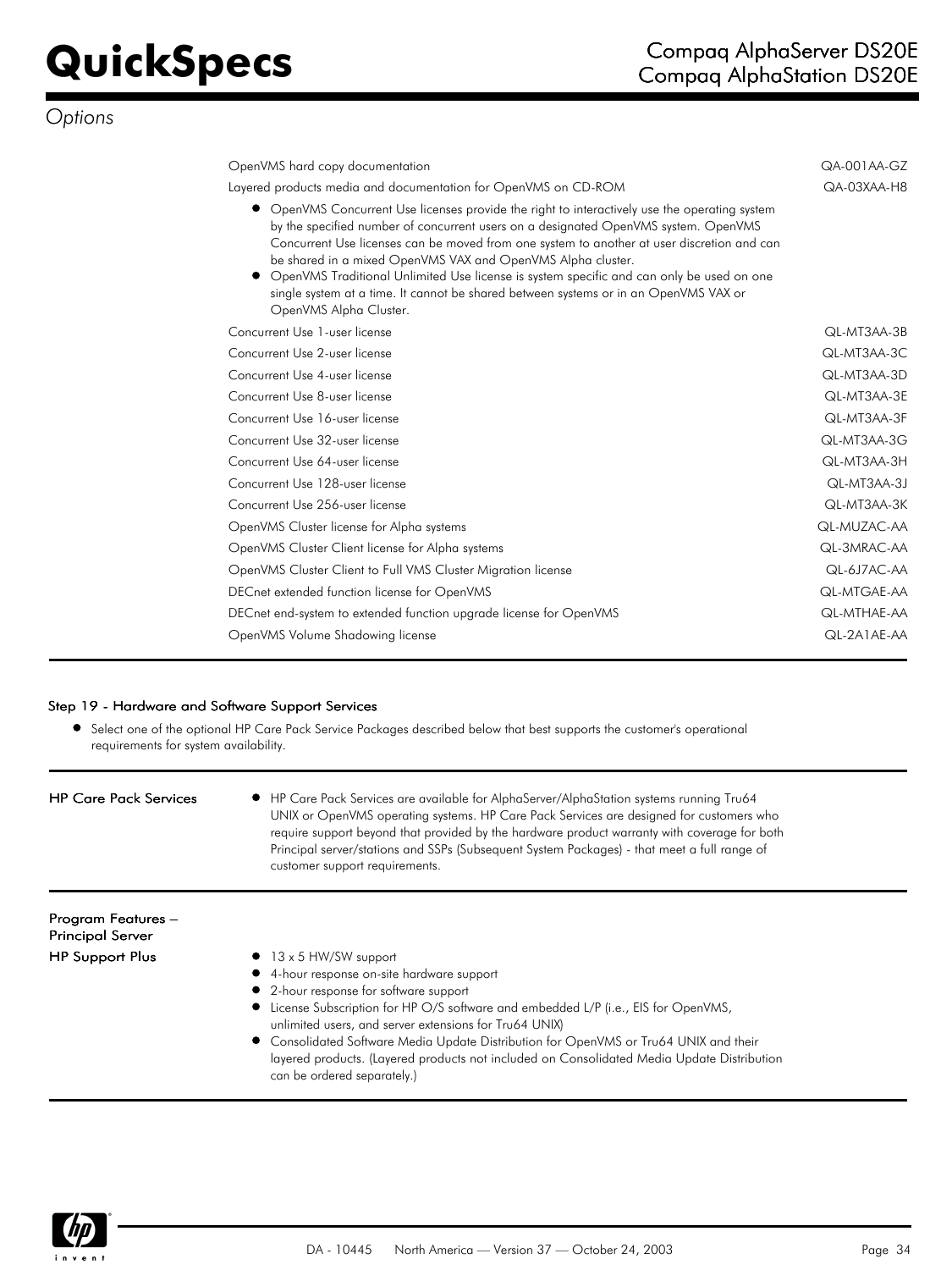- HP Support Plus 24 **0** 24 x 7 HW/SW support
	- Named HW engineer
	- 4-hour response on-site hardware support

For HP Care Pack Support Plus and Support Plus 24

License Subscription: HP O/S (where applicable)

- $\bullet$ 2-hour response for software support
- License Subscription for HP O/S software and embedded L/P (i.e., EIS for OpenVMS,  $\bullet$ unlimited users, and server extensions for Tru64 UNIX)

HW Support at same level as corresponding package for Principal server/station

Telephone support through Principal server/station covered by full support package

Consolidated Software Media Update Distribution for OpenVMS or Tru64 UNIX and their layered products. (Layered products not included on Consolidated Media Update Distribution can be ordered separately.)

Program Features – Additional Services SSPs (Subsequent System

Packages)

- Installation **Pre-installation review** 
	- Unpacking of equipment
	- Assemble and test  $\bullet$ Basic product usage info
	- No software installation added  $\bullet$

 $\bullet$ 

Installation & Startup HP O/S

- Pre-installation review
- Unpacking of equipment
- Assemble and test
- Basic product usage info  $\bullet$
- Install operating systems Product configuration
- Print and network access
- **Orientation**
- Model/HP Care Pack Service Principal Server/Station 1 year Principal Server/Station 3 years Subsequent Systems 1 year Subsequent Systems 3 years AlphaServer/AlphaStation DS20E HP Support Plus FP-A01MA-12 FP-A01MA-36 FP-A21MA-12 FP-A21MA-36 HP Support Plus 24 **FP-A02MA -12** FP-A02MA-36 **FP-A22MA-12** FP-A22MA-36 Installation FP-AINST-MA FP-AINST-MA FP-AINST-MA FP-AINST-MA Installation & Startup FP-ASTAR-MA FP-ASTAR-MA FP-ASTAR-MA FP-ASTAR-MA

### NOTES:

- AlphaServer/AlphaStation DS20E systems include three years hardware warranty with 5x9, on-site Next Business Day response.
- HP Care Pack Services include support for new HP branded hardware options internal to the AlphaServer/AlphaStation enclosure plus a monitor (17 inch or less excluding flat panel models).
- External storage devices/cabinets carry their own level of warranty and should be quoted separately for uplifted warranty services.
- In addition to the HP Care Pack Services shown above, other service packages are available for separate hardware and software support. For more information on Hardware and Software Upfront Services and other HP service options available for AlphaServer and AlphaStation systems, consult your Sales Account Manager, HP Services Principal, or visit<http://www.hp.com/hps/>

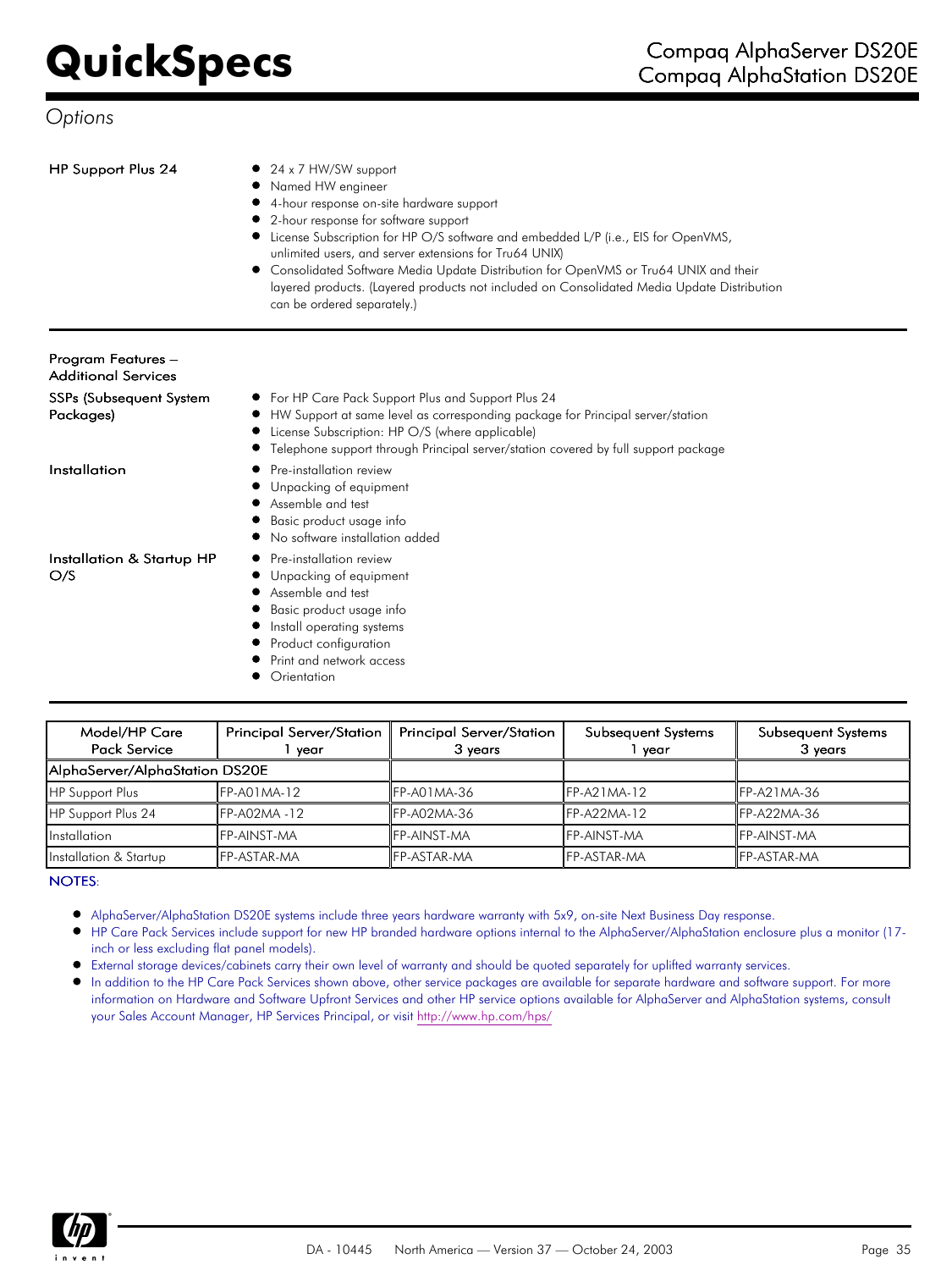# *TechSpecs*

| Pedestal  | Dimensions<br>$(H \times W \times D)$                                           | 18.5 x 8.85 x 27.5 in (47 x 22.5 x 69.9 cm)<br>24 x 26.25 x 40 in (61 x 66 x 101.6 cm)<br><b>Typical Configuration</b><br>80 lb (36 kg) |                                                                  |                 |  |
|-----------|---------------------------------------------------------------------------------|-----------------------------------------------------------------------------------------------------------------------------------------|------------------------------------------------------------------|-----------------|--|
|           | <b>Shipping Dimensions</b>                                                      |                                                                                                                                         |                                                                  |                 |  |
|           | Weight                                                                          |                                                                                                                                         |                                                                  |                 |  |
|           |                                                                                 | Maximum Configuration                                                                                                                   | 88 lb (40 kg)                                                    |                 |  |
|           | Shipping Weight                                                                 | Nominal                                                                                                                                 | 100 lb (45 kg)                                                   |                 |  |
|           |                                                                                 | Maximum                                                                                                                                 | 110 lb (50 kg)                                                   |                 |  |
|           | Clearances                                                                      |                                                                                                                                         | Operating                                                        | Service         |  |
|           |                                                                                 | Front                                                                                                                                   | 15 in (38.1 cm)                                                  | 15 in (38.1 cm) |  |
|           |                                                                                 | Rear                                                                                                                                    | 6 in (15 cm)                                                     | 29.5 in (75 cm) |  |
|           |                                                                                 | Left Side                                                                                                                               | None                                                             | None            |  |
|           |                                                                                 | Right Side                                                                                                                              | None                                                             | None            |  |
| Rackmount | Dimensions<br>$(H \times W \times D)$                                           | 8.75 x 17.5 x 26 in (22.2 x 44.5 x 66 cm) (5U)                                                                                          |                                                                  |                 |  |
|           | <b>Shipping Dimensions</b>                                                      | 24 x 26.25 x 40 in (61 x 66 x 101.6 cm)                                                                                                 |                                                                  |                 |  |
|           | Weight                                                                          | When lifting                                                                                                                            | Nominal                                                          | 80 lb (36 kg)   |  |
|           |                                                                                 |                                                                                                                                         | Maximum                                                          | 80 lb (36 kg)   |  |
|           |                                                                                 | Total added to cabinet                                                                                                                  | Nominal                                                          | 84 lb (38 kg)   |  |
|           |                                                                                 | (brackets, slides, cables):                                                                                                             | Maximum                                                          | 88 lb (40 kg)   |  |
|           | Shipping Weight                                                                 | Nominal                                                                                                                                 | 100 lb (45 kg)                                                   |                 |  |
|           |                                                                                 | Maximum                                                                                                                                 | 110 lb (50 kg)                                                   |                 |  |
|           | Clearances                                                                      | Operating                                                                                                                               | Service                                                          |                 |  |
|           |                                                                                 | See specific cabinet<br>requirements                                                                                                    | Minimum 4 ft (121.9 cm), 28 in (71 cm) withdrawal on<br>rails    |                 |  |
| Cabinet   |                                                                                 | H9A10 M-Series                                                                                                                          | H9A15 M-Series                                                   |                 |  |
|           | Dimensions<br>$(H \times W \times D)$<br>(Depth includes rear door<br>extender) | 67 x 23.6 x 41.5 in<br>$(170 \times 60 \times 105.4$ cm)                                                                                | 79 x 23.6 x 41.5 in<br>$(200 \times 60 \times 105.4 \text{ cm})$ |                 |  |
|           | Shipping Dimensions                                                             | 73 x 36 x 48 in<br>$(185.5 \times 91.5 \times 122$ cm)                                                                                  | 85 x 36 x 48 in<br>$(216 \times 91.5 \times 122 \text{ cm})$     |                 |  |
|           | Weight                                                                          | Configuration dependent                                                                                                                 | Configuration dependent                                          |                 |  |
|           | Shipping Weight                                                                 | Nominal: 946 lb (430 kg)                                                                                                                | Nominal: 1,056 lb (550 kg)                                       |                 |  |
|           |                                                                                 | Maximum: 1,375 lb (625 kg)                                                                                                              | Maximum: 1,408 lb (640 kg)                                       |                 |  |

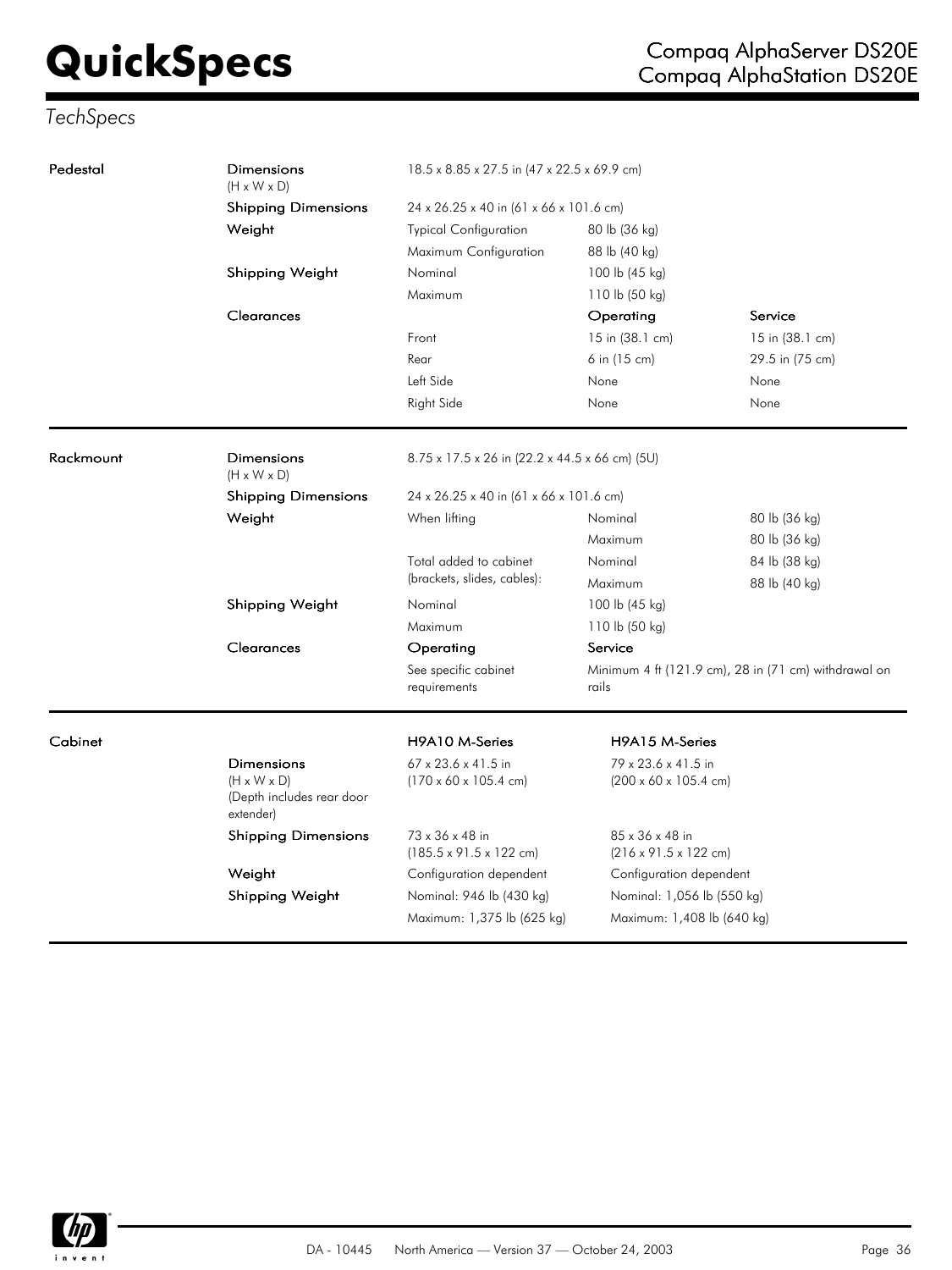# *TechSpecs*

| System Unit | Environmental<br>Temperature                          | Operating (Tower, Rackmount) 50° to 95° F (10° to 35° C)<br>Non-operating                                             | Not tested                                                                     |                                  |                    |  |  |
|-------------|-------------------------------------------------------|-----------------------------------------------------------------------------------------------------------------------|--------------------------------------------------------------------------------|----------------------------------|--------------------|--|--|
|             |                                                       |                                                                                                                       | $-40^{\circ}$ to $-151^{\circ}$ F (-40 to $-66^{\circ}$ C)                     |                                  |                    |  |  |
|             |                                                       | Storage (60 days)                                                                                                     | 20° F/hr (11° C/hr)                                                            |                                  |                    |  |  |
|             |                                                       | Rate of change                                                                                                        |                                                                                |                                  |                    |  |  |
|             |                                                       | NOTE: Maximum operating temperature at sea level; reduce by 1.8° F (1°C) for each<br>600m (2,000 ft) above sea level. |                                                                                |                                  |                    |  |  |
|             | Humidity                                              | Operating                                                                                                             | 20% to 80%                                                                     |                                  |                    |  |  |
|             |                                                       | Non-operating                                                                                                         | 20% to 80%                                                                     |                                  |                    |  |  |
|             |                                                       | Storage (60 days)                                                                                                     | 10% to 95%                                                                     |                                  |                    |  |  |
|             |                                                       | Rate of change                                                                                                        | 20% hr                                                                         |                                  |                    |  |  |
|             | Maximum Wet Bulb                                      | Operating                                                                                                             | 82°F (28°C)                                                                    |                                  |                    |  |  |
|             | Temperature                                           | Storage (60 days)                                                                                                     | 115° F(46° C)                                                                  |                                  |                    |  |  |
|             | Maximum Dew Point<br>Temperature                      | Operating                                                                                                             | 36 $\degree$ F (2 $\degree$ C)                                                 |                                  |                    |  |  |
|             | <b>Heat Dissipation</b>                               | Tower                                                                                                                 | Nominal                                                                        |                                  | 550W, 1,878 BTU/hr |  |  |
|             |                                                       |                                                                                                                       | Maximum                                                                        |                                  | 780W, 2,664 BTU/hr |  |  |
|             |                                                       | H9A10/H9A15 Cabinets                                                                                                  | Configuration dependent                                                        |                                  |                    |  |  |
|             | Air Flow and Quality                                  | Intake location                                                                                                       | Front                                                                          |                                  |                    |  |  |
|             |                                                       | Exhaust location                                                                                                      | Rear Tower, Pedestal, Rack; Rear/top H9A10/H9A15                               |                                  |                    |  |  |
|             |                                                       | Particle size                                                                                                         | N/A                                                                            |                                  |                    |  |  |
|             |                                                       | Concentration                                                                                                         | N/A                                                                            |                                  |                    |  |  |
|             | Altitude                                              | Operating                                                                                                             | 10,000 ft (3,037m)                                                             |                                  |                    |  |  |
|             |                                                       | Non-operating                                                                                                         | 40,000 ft (12,192m)                                                            |                                  |                    |  |  |
|             | (unpressurized)                                       | NOTE: Higher altitudes are possible if maximum operating temperature is reduced (see                                  |                                                                                |                                  |                    |  |  |
|             |                                                       | Temperature); other restrictions may apply such as maximum permissible altitude for hard<br>drives.                   |                                                                                |                                  |                    |  |  |
|             | Acoustics (Declared values per ISO 9296 and ISO 7779) |                                                                                                                       |                                                                                |                                  |                    |  |  |
|             | Acoustics                                             |                                                                                                                       | LWAd3B                                                                         | LnAm5dBA<br>(bystander position) |                    |  |  |
|             |                                                       | Idle                                                                                                                  | 5.8                                                                            | 44                               |                    |  |  |
|             |                                                       | Operating                                                                                                             | 6.3                                                                            | 49                               |                    |  |  |
|             |                                                       | NOTE: Current values for specific configurations are available from HP, note that 1 B =<br>10 dBA.                    |                                                                                |                                  |                    |  |  |
|             | Vibration                                             | Operating                                                                                                             | 10 to 500 Hz.1 G peak                                                          |                                  |                    |  |  |
|             |                                                       | Non-operating                                                                                                         | 1.03 Grms 5-300 Hz                                                             |                                  |                    |  |  |
|             |                                                       | Electrical (Power supplies are universal, PFC, auto ranging, 100/240 VAC)                                             |                                                                                |                                  |                    |  |  |
|             | Nominal Voltage (VAC)                                 | 100                                                                                                                   | 120                                                                            | 200 to 240                       |                    |  |  |
|             | Voltage Range (VAC)<br>(temporary condition)          | 90 to 100                                                                                                             | 110 to 128                                                                     | 180-250                          |                    |  |  |
|             | <b>Power Source Phase</b>                             | Single                                                                                                                | Single                                                                         | Single                           |                    |  |  |
|             | Nominal Frequency (Hz)                                | 50/60                                                                                                                 | 50/60                                                                          | 50/60                            |                    |  |  |
|             | Frequency Range (Hz)                                  | 49 to 51/59 to 61                                                                                                     | 49 to 51/59 to 61                                                              | 49 to 51/59 to 61                |                    |  |  |
|             | <b>RMS Current</b>                                    |                                                                                                                       |                                                                                |                                  |                    |  |  |
|             | <b>Pedestal and Rackmount</b>                         | Single power cord                                                                                                     | 7.5A                                                                           | 6.0A                             | 3.8A               |  |  |
|             |                                                       | Maximum VA                                                                                                            | 780                                                                            | 765                              | 730                |  |  |
|             | <b>M-Series Cabinet</b>                               | Nominal voltage (VAC)                                                                                                 | 100                                                                            | 120                              | 220-240            |  |  |
|             | (Configuration dependent)                             | Each power cord                                                                                                       | 24A                                                                            | 24A                              | 16A                |  |  |
|             | <b>Power Cords</b>                                    |                                                                                                                       |                                                                                |                                  |                    |  |  |
|             | Pedestal                                              | 1 (75 in (190 cm))                                                                                                    | IEC 320 C13 to NEMA 5-15<br>(North America) or IEC 320 C13 to country-specific |                                  |                    |  |  |